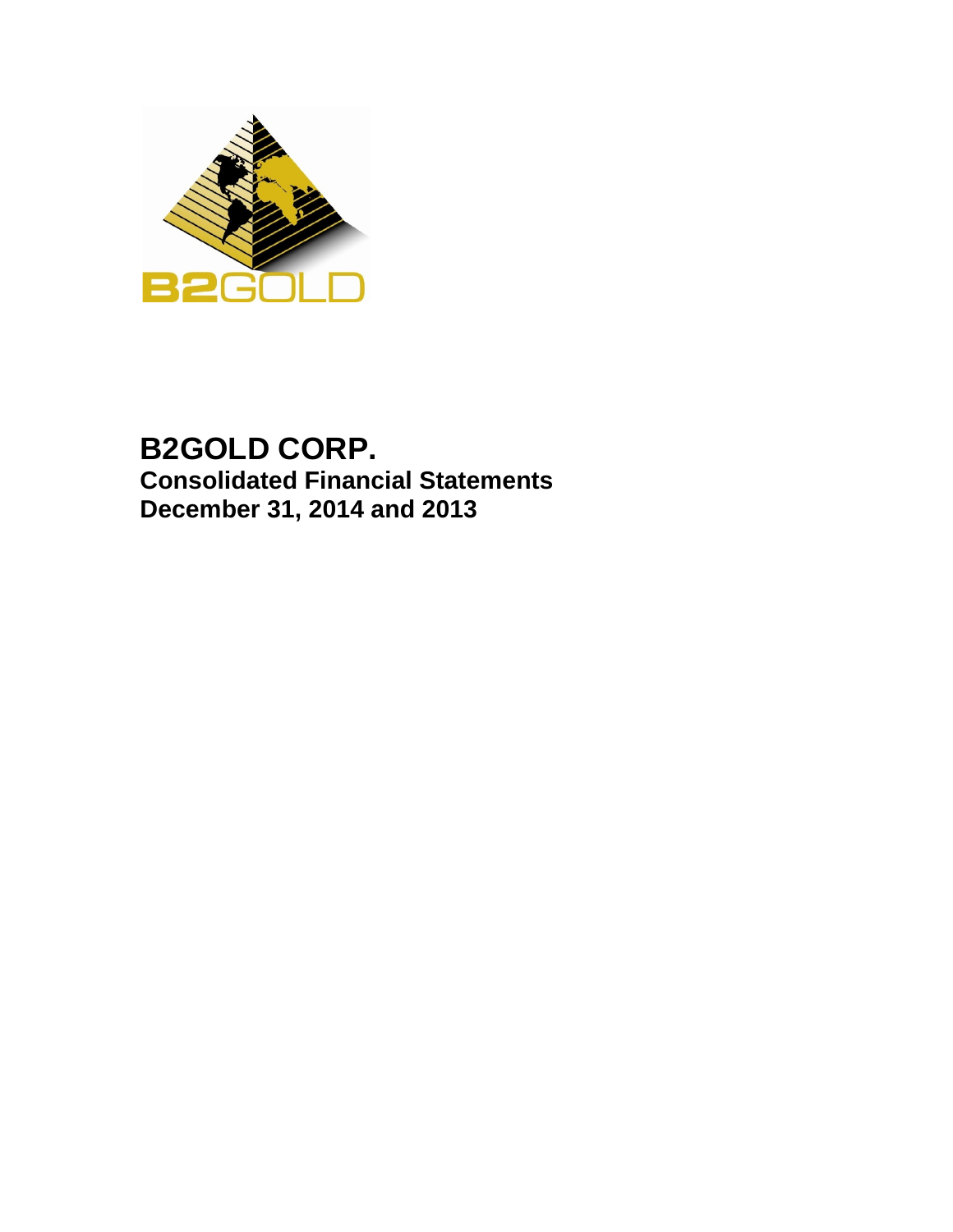

## **March 12, 2015**

### **Independent Auditor's Report**

### **To the Shareholders of B2Gold Corp.**

We have completed an integrated audit of B2Gold Corp's December 31, 2014 consolidated financial statements and its internal control over financial reporting as at December 31, 2014 and an audit of its December 31, 2013 consolidated financial statements. Our opinions, based on our audits, are presented below.

## **Report on the consolidated financial statements**

We have audited the accompanying consolidated financial statements of B2Gold Corp., which comprise the consolidated balance sheets as at December 31, 2014 and December 31, 2013 and the consolidated statements of operations, comprehensive income, cash flows and changes in equity for the years then ended and the related notes, which comprise a summary of significant accounting policies and other explanatory information.

## **Management's responsibility for the consolidated financial statements**

Management is responsible for the preparation and fair presentation of these consolidated financial statements in accordance with International Financial Reporting Standards as issued by the International Accounting Standards Board and for such internal control as management determines is necessary to enable the preparation of consolidated financial statements that are free from material misstatement, whether due to fraud or error.

### **Auditor's responsibility**

Our responsibility is to express an opinion on these consolidated financial statements based on our audits. We conducted our audit as at December 31, 2014 and for the year then ended in accordance with Canadian generally accepted auditing standards and the standards of the Public Company Accounting Oversight Board (United States). We conducted our audit of the company's consolidated financial statements for the year ended December 31, 2013 in accordance with Canadian generally accepted auditing standards. Those standards require that we plan and perform the audit to obtain reasonable assurance about whether the consolidated financial statements are free from material misstatement. Canadian generally accepted auditing standards also require that we comply with ethical requirements.

An audit involves performing procedures to obtain audit evidence, on a test basis, about the amounts and disclosures in the consolidated financial statements. The procedures selected depend on the auditor's judgment, including the assessment of the risks of material misstatement of the consolidated financial statements, whether due to fraud or error. In making those risk assessments, the auditor considers internal control relevant to the company's preparation and fair presentation of the consolidated financial statements in order to design audit procedures that are appropriate in the circumstances. An audit also includes evaluating the appropriateness of accounting principles and policies used and the reasonableness of accounting estimates made by management, as well as evaluating the overall presentation of the consolidated financial statements.

*PricewaterhouseCoopers LLP*

*PricewaterhouseCoopers Place, 250 Howe Street, Suite 700, Vancouver, British Columbia, Canada V6C 3S7 T: +1 604 806 7000, F: +1 604 806 7806, www.pwc.com/ca*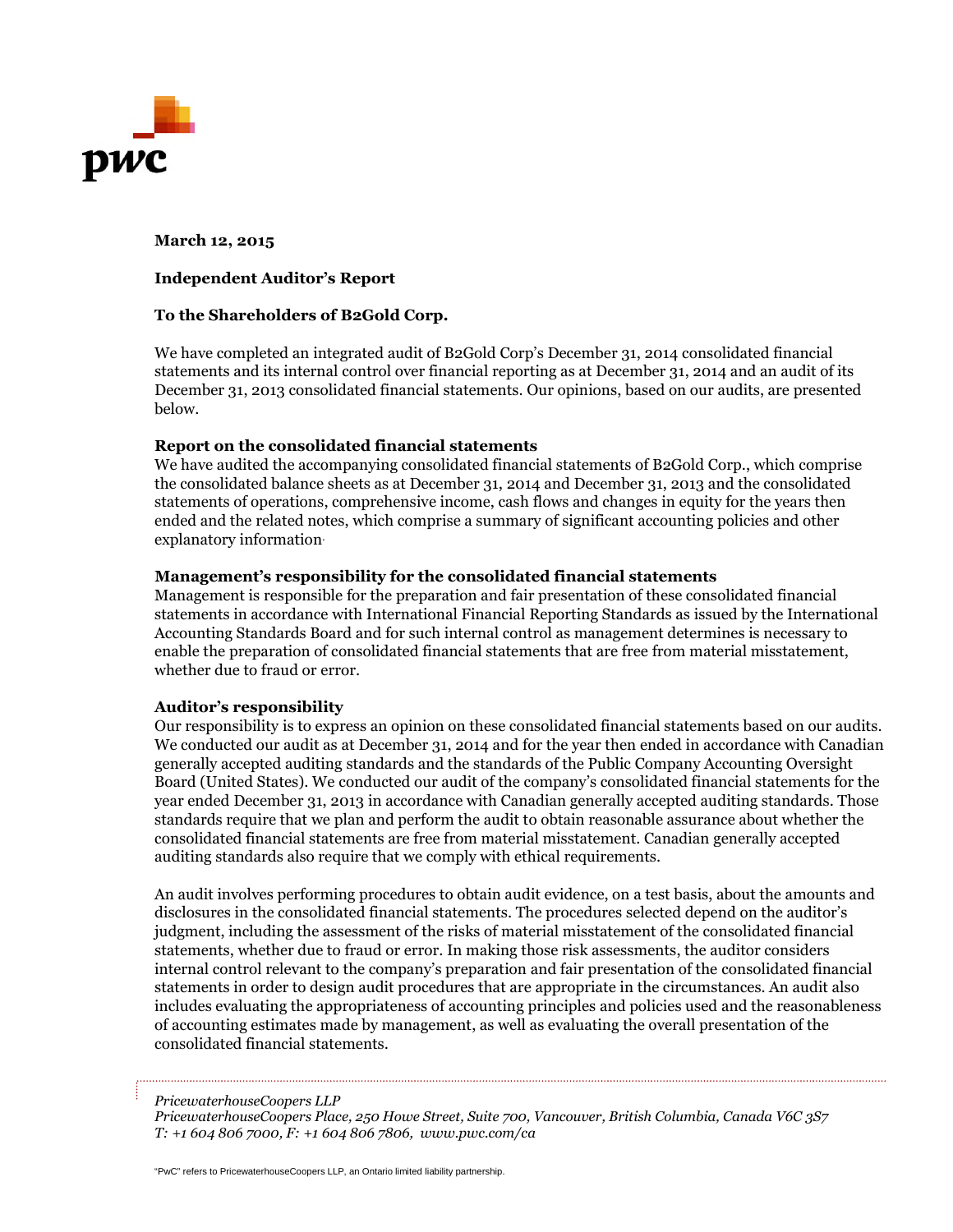

We believe that the audit evidence we have obtained in our audits is sufficient and appropriate to provide a basis for our audit opinion on the consolidated financial statements.

## **Opinion**

In our opinion, the consolidated financial statements present fairly, in all material respects, the financial position of B2Gold Corp. as at December 31, 2014 and December 31, 2013 and its financial performance and its cash flows for the years then ended in accordance with International Financial Reporting Standards as issued by the International Accounting Standards Board.

## **Report on internal control over financial reporting**

We have also audited B2Gold Corp's internal control over financial reporting as at December 31, 2014, based on criteria established in Internal Control - Integrated Framework (2013) issued by the Committee of Sponsoring Organizations of the Treadway Commission (COSO).

## **Management's responsibility for internal control over financial reporting**

Management is responsible for maintaining effective internal control over financial reporting and for its assessment of the effectiveness of internal control over financial reporting, included in Management's annual report on internal control over financial reporting.

### **Auditor's responsibility**

Our responsibility is to express an opinion on the company's internal control over financial reporting based on our audit. We conducted our audit of internal control over financial reporting in accordance with the standards of the Public Company Accounting Oversight Board (United States). Those standards require that we plan and perform the audit to obtain reasonable assurance about whether effective internal control over financial reporting was maintained in all material respects.

An audit of internal control over financial reporting includes obtaining an understanding of internal control over financial reporting, assessing the risk that a material weakness exists, testing and evaluating the design and operating effectiveness of internal control based on the assessed risk, and performing such other procedures as we consider necessary in the circumstances.

We believe that our audit provides a reasonable basis for our audit opinion on the company's internal control over financial reporting.

## **Definition of internal control over financial reporting**

A company's internal control over financial reporting is a process designed to provide reasonable assurance regarding the reliability of financial reporting and the preparation of financial statements for external purposes in accordance with generally accepted accounting principles. A company's internal control over financial reporting includes those policies and procedures that: (i) pertain to the maintenance of records that, in reasonable detail, accurately and fairly reflect the transactions and dispositions of the assets of the company; (ii) provide reasonable assurance that transactions are recorded as necessary to permit preparation of financial statements in accordance with generally accepted accounting principles, and that receipts and expenditures of the company are being made only in accordance with authorizations of management and directors of the company; and (iii) provide reasonable assurance regarding prevention or timely detection of the unauthorized acquisition, use, or disposition of the company's assets that could have a material effect on the financial statements.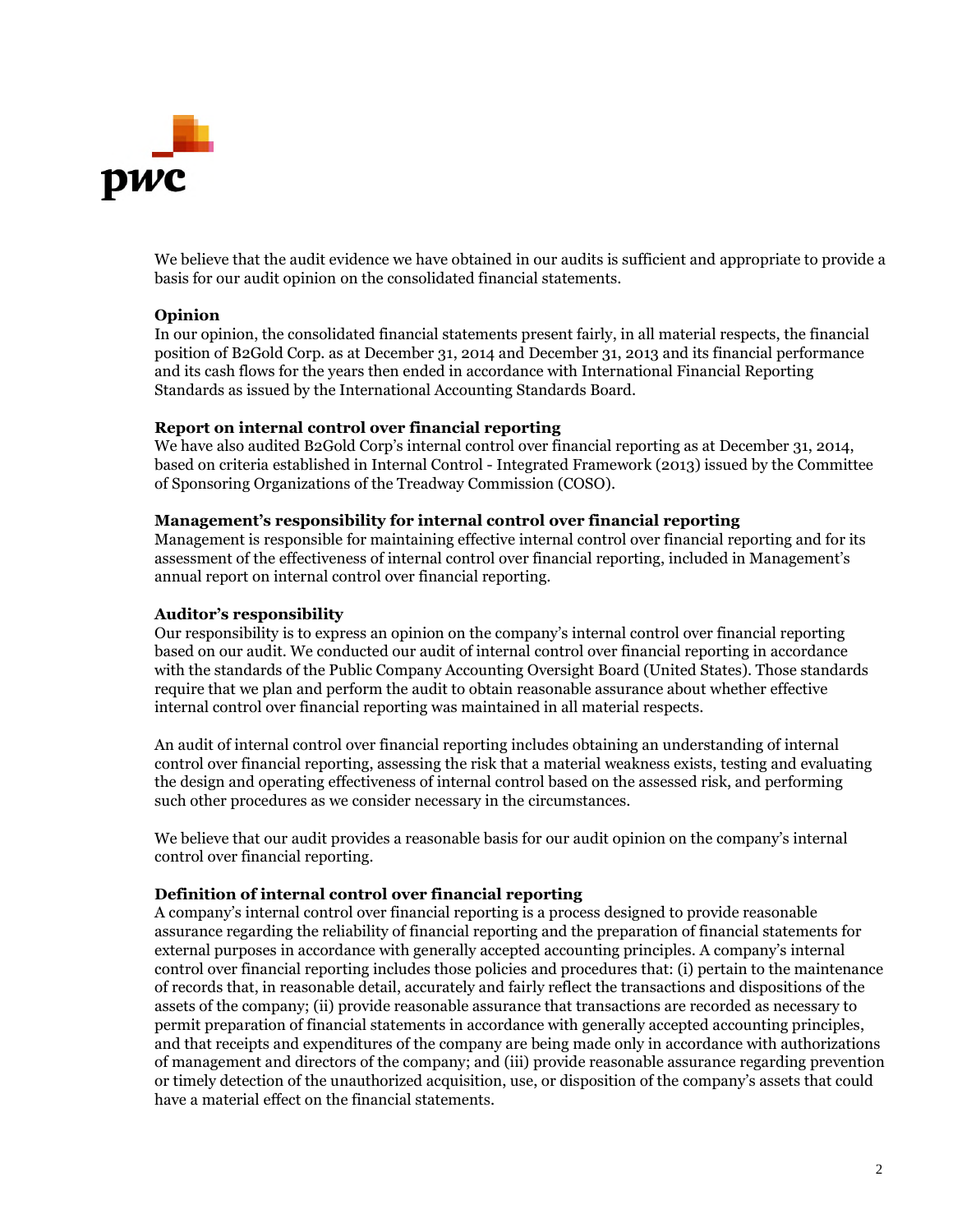

## **Inherent limitations**

Because of its inherent limitations, internal control over financial reporting may not prevent or detect misstatements. Also, projections of any evaluation of effectiveness to future periods are subject to the risk that controls may become inadequate because of changes in conditions or that the degree of compliance with the policies or procedures may deteriorate.

As described in Management's annual report on internal control over financial reporting, management has excluded the company's wholly owned subsidiary Papillon Resources Limited from its assessment of internal control over financial reporting as at December 31, 2014 because it was acquired by the company in during 2014. We have also excluded Papillon Resources Limited from our audit of internal control over financial reporting. Papillon Resources Limited is a wholly owned subsidiary whose total assets and revenues represent 24% and 0%, respectively, of the related consolidated financial statement amounts as at and for the year ended December 31, 2014

## **Opinion**

In our opinion, B2Gold Corp. maintained, in all material respects, effective internal control over financial reporting as at December 31, 2014, based on criteria established in Internal Control - Integrated Framework (2013) issued by COSO.

*signed "PricewaterhouseCoopers LLP"*

**Chartered Accountants**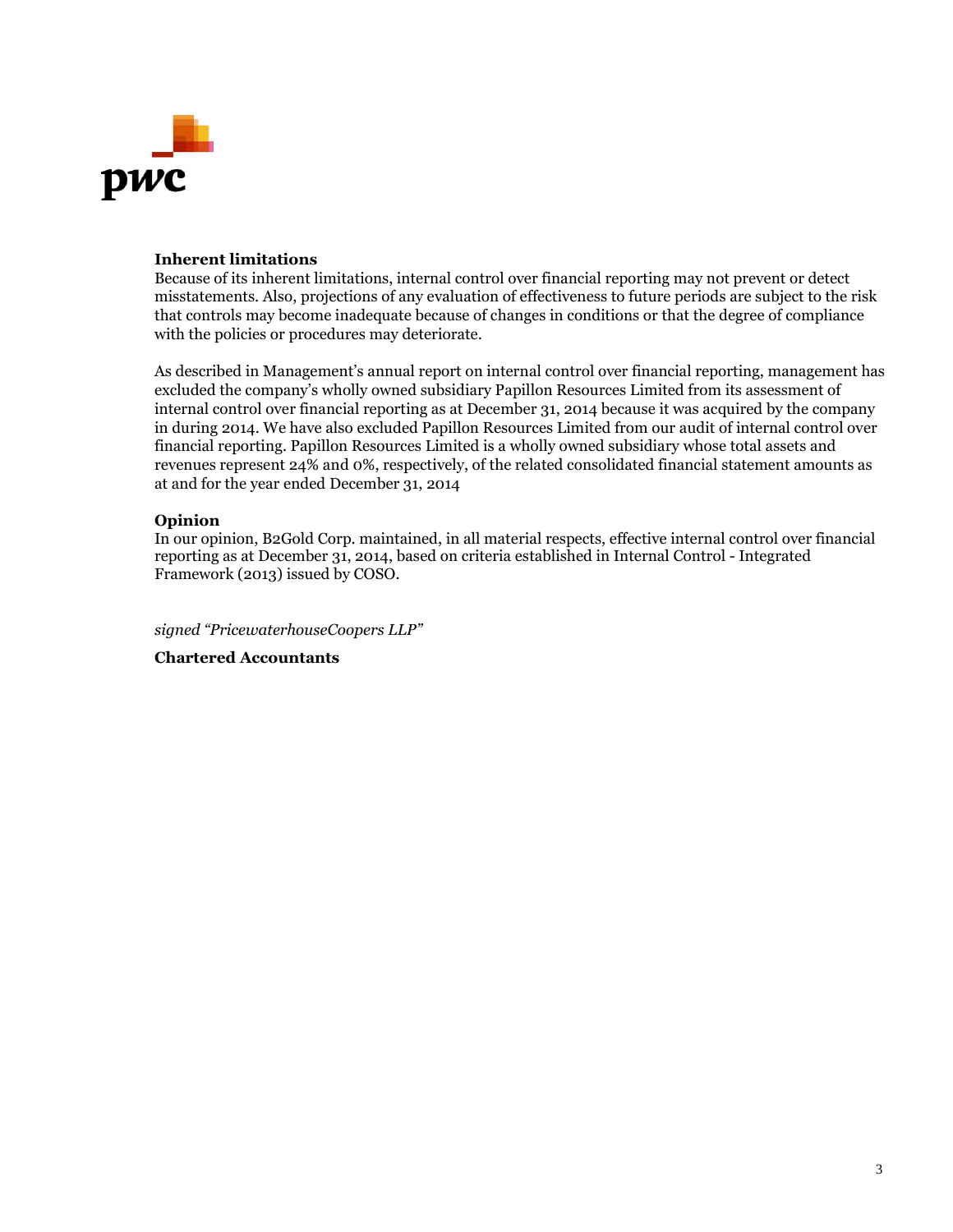## **B2GOLD CORP. CONSOLIDATED STATEMENTS OF OPERATIONS FOR THE YEARS ENDED DECEMBER 31**

(Expressed in thousands of United States dollars, except shares and per share amounts)

|                                                                                                                                                                                                                                                                                                                                                    |          | 2014                                                                                 | 2013     |                                                                                           |  |  |
|----------------------------------------------------------------------------------------------------------------------------------------------------------------------------------------------------------------------------------------------------------------------------------------------------------------------------------------------------|----------|--------------------------------------------------------------------------------------|----------|-------------------------------------------------------------------------------------------|--|--|
| Gold revenue                                                                                                                                                                                                                                                                                                                                       | \$       | 486,624                                                                              | \$       | 544,272                                                                                   |  |  |
| Cost of sales                                                                                                                                                                                                                                                                                                                                      |          |                                                                                      |          |                                                                                           |  |  |
| Production costs (Note 23)<br>Depreciation and depletion<br>Royalties and production taxes<br>Inventory fair value adjustments on CGA acquisition (Note 8)                                                                                                                                                                                         |          | (263, 739)<br>(112, 556)<br>(16, 461)                                                |          | (261, 896)<br>(85, 855)<br>(16,706)<br>(32, 869)                                          |  |  |
| <b>Total cost of sales</b>                                                                                                                                                                                                                                                                                                                         |          | (392, 756)                                                                           |          | (397, 326)                                                                                |  |  |
| Gross profit                                                                                                                                                                                                                                                                                                                                       |          | 93,868                                                                               |          | 146,946                                                                                   |  |  |
| General and administrative<br>Share-based payments (Note 16)<br>Provision for non-recoverable input taxes<br>Foreign exchange losses<br>Impairment of goodwill and other long-lived assets (Note 6)<br>Write-off of mineral property interests (Note 12)<br>CGA acquisition costs (Note 8)<br>Gain on sale of Brucejack royalty (Note 12)<br>Other |          | (37, 977)<br>(16, 105)<br>(16, 264)<br>(3,983)<br>(734, 378)<br>(21, 465)<br>(4,994) |          | (31, 869)<br>(18, 328)<br>(3, 132)<br>(4,748)<br>(9, 564)<br>(5,859)<br>44,496<br>(1,744) |  |  |
| Operating (loss) income                                                                                                                                                                                                                                                                                                                            |          | (741,298)                                                                            |          | 116,198                                                                                   |  |  |
| Gain on fair value of convertible notes (Note 14)<br>Community relations<br>Interest and financing expense<br>Realized losses on derivative instruments (Note 18)<br>Unrealized losses on derivative instruments (Note 18)<br>Write-down of long-term investments (Note 11)<br>Convertible notes transaction costs (Note 14)<br>Other              |          | 9,797<br>(7, 529)<br>(5,695)<br>(1,867)<br>(50)<br>(7, 194)<br>2,386                 |          | 22,815<br>(8,079)<br>(5, 597)<br>(4, 815)<br>(2,660)<br>(20, 552)<br>(9,683)<br>(522)     |  |  |
| (Loss) income before taxes                                                                                                                                                                                                                                                                                                                         |          | (751, 450)                                                                           |          | 87,105                                                                                    |  |  |
| Current income tax, withholding and other taxes (Note 20)<br>Deferred income tax recovery (Note 20)                                                                                                                                                                                                                                                |          | (24, 251)<br>109,316                                                                 |          | (22, 899)<br>3,097                                                                        |  |  |
| Net (loss) income for the year                                                                                                                                                                                                                                                                                                                     | \$       | (666, 385)                                                                           | \$       | 67,303                                                                                    |  |  |
| Attributable to:<br>Shareholders of the Company<br>Non-controlling interests                                                                                                                                                                                                                                                                       | \$       | (665, 273)<br>(1, 112)                                                               | \$       | 67,303                                                                                    |  |  |
| Net (loss) income for the year                                                                                                                                                                                                                                                                                                                     | \$       | (666, 385)                                                                           | \$       | 67,303                                                                                    |  |  |
| (Loss) earnings per share (attributable to shareholders of the Company) (Note 16)<br>Basic<br><b>Diluted</b><br>Weighted average number of common shares outstanding (in thousands) (Note 16)                                                                                                                                                      | \$<br>\$ | (0.90)<br>(0.90)                                                                     | \$<br>\$ | 0.11<br>0.07                                                                              |  |  |
| Basic<br>Diluted                                                                                                                                                                                                                                                                                                                                   |          | 741,097<br>741,097                                                                   |          | 636,130<br>663,785                                                                        |  |  |

See accompanying notes to consolidated financial statements.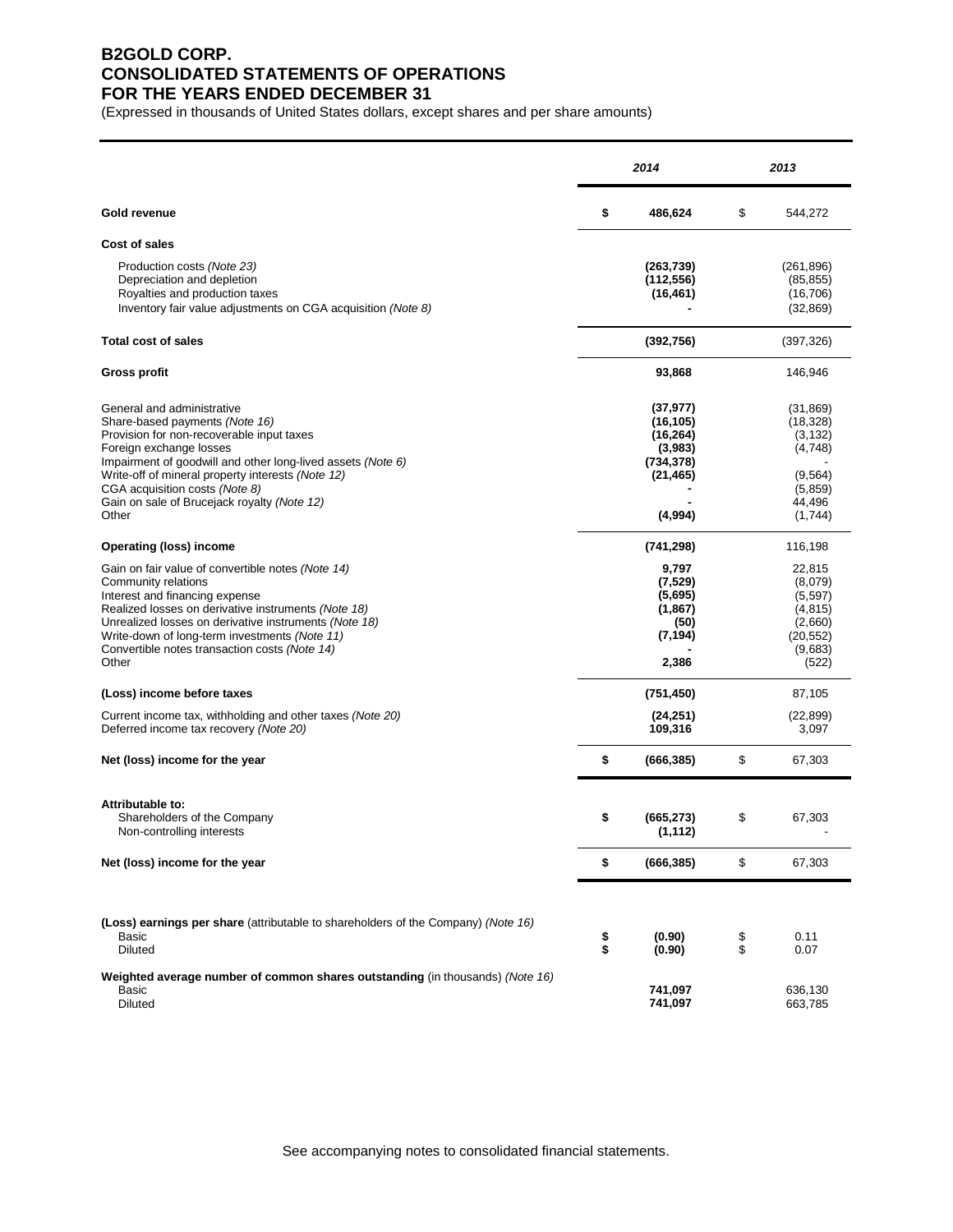## **B2GOLD CORP. CONSOLIDATED STATEMENTS OF COMPREHENSIVE INCOME FOR THE YEARS ENDED DECEMBER 31**

(Expressed in thousands of United States dollars)

|                                                                                                                                                                                                                                                                                            | 2014                        | 2013                        |
|--------------------------------------------------------------------------------------------------------------------------------------------------------------------------------------------------------------------------------------------------------------------------------------------|-----------------------------|-----------------------------|
| Net (loss) income for the year                                                                                                                                                                                                                                                             | \$<br>(666, 385)            | \$<br>67,303                |
| Other comprehensive (loss) income                                                                                                                                                                                                                                                          |                             |                             |
| Items that may be reclassified subsequently to net income:<br>- Exchange differences on translating foreign operations<br>- Unrealized gain on investments, net of deferred tax expense (Note 11)<br>Reclassification adjustment for impairment loss on investment to net income (Note 11) | (32,051)<br>1,037           | (36, 259)<br>1.106<br>1,407 |
| Other comprehensive loss for the year                                                                                                                                                                                                                                                      | (31, 014)                   | (33, 746)                   |
| Total comprehensive (loss) income for the year                                                                                                                                                                                                                                             | \$<br>(697, 399)            | \$<br>33,557                |
| Total other comprehensive loss attributable to:<br>Shareholders of the Company<br>Non-controlling interests                                                                                                                                                                                | \$<br>(30, 331)<br>(683)    | \$<br>(33,746)              |
|                                                                                                                                                                                                                                                                                            | \$<br>(31, 014)             | \$<br>(33,746)              |
| Total comprehensive (loss) income attributable to:<br>Shareholders of the Company<br>Non-controlling interests                                                                                                                                                                             | \$<br>(695, 604)<br>(1,795) | \$<br>33,557                |
|                                                                                                                                                                                                                                                                                            | \$<br>(697, 399)            | \$<br>33,557                |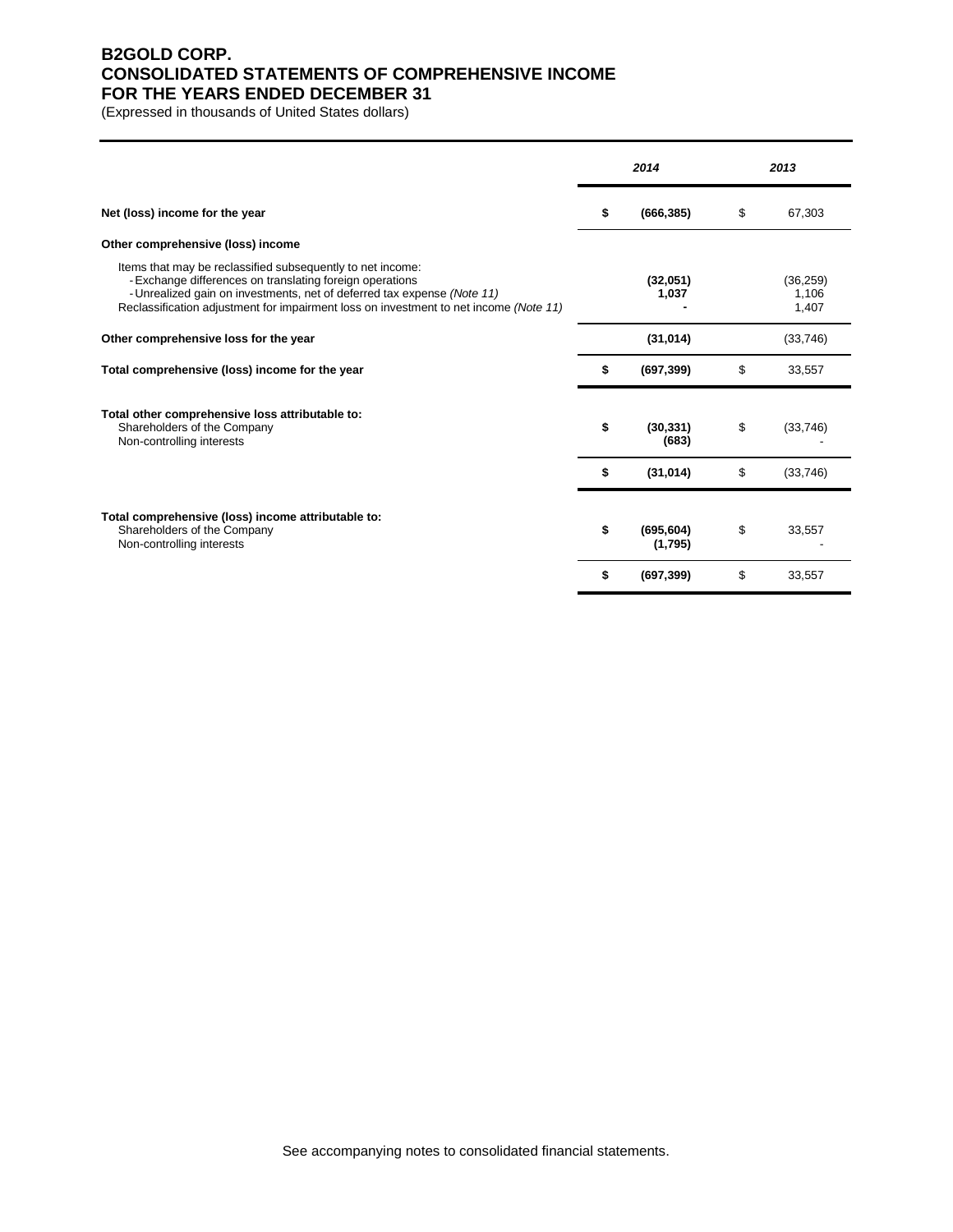## **B2GOLD CORP. CONSOLIDATED STATEMENTS OF CASH FLOWS FOR THE YEARS ENDED DECEMBER 31**

(Expressed in thousands of United States dollars)

|                                                                                                                                                                                                                                                                                                                                                                                                                                                                                                                                                                                                                                                                                                                                                                                                                                                                                                                                                                                               | 2014                                                                                                                                                                                                  | 2013                                                                                                                                                                                                               |
|-----------------------------------------------------------------------------------------------------------------------------------------------------------------------------------------------------------------------------------------------------------------------------------------------------------------------------------------------------------------------------------------------------------------------------------------------------------------------------------------------------------------------------------------------------------------------------------------------------------------------------------------------------------------------------------------------------------------------------------------------------------------------------------------------------------------------------------------------------------------------------------------------------------------------------------------------------------------------------------------------|-------------------------------------------------------------------------------------------------------------------------------------------------------------------------------------------------------|--------------------------------------------------------------------------------------------------------------------------------------------------------------------------------------------------------------------|
| <b>Operating activities</b><br>Net (loss) income for the year<br>Mine restoration provisions settled (Note 15)<br>Non-cash charges (Note 21)                                                                                                                                                                                                                                                                                                                                                                                                                                                                                                                                                                                                                                                                                                                                                                                                                                                  | \$<br>\$<br>(666,385)<br>(1,721)<br>790,827                                                                                                                                                           | 67,303<br>(1,073)<br>87,482                                                                                                                                                                                        |
| Cash provided by operating activities before changes in non-cash working capital                                                                                                                                                                                                                                                                                                                                                                                                                                                                                                                                                                                                                                                                                                                                                                                                                                                                                                              | 122,721                                                                                                                                                                                               | 153,712                                                                                                                                                                                                            |
| Changes in non-cash working capital (Note 21)<br>Changes in long-term value added tax receivables                                                                                                                                                                                                                                                                                                                                                                                                                                                                                                                                                                                                                                                                                                                                                                                                                                                                                             | 3,773<br>(12,794)                                                                                                                                                                                     | 3,484<br>(9,369)                                                                                                                                                                                                   |
| Cash provided by operating activities                                                                                                                                                                                                                                                                                                                                                                                                                                                                                                                                                                                                                                                                                                                                                                                                                                                                                                                                                         | 113,700                                                                                                                                                                                               | 147,827                                                                                                                                                                                                            |
| <b>Financing activities</b><br>Revolving credit facility, net drawdowns and transaction costs (Note 14)<br>Otjikoto equipment loan facility, drawdowns net of transaction costs (Note 14)<br>Repayment of Otjikoto equipment loan facility (Note 14)<br>Payment of finance lease obligations (Note 14)<br>Repayment of Libertad equipment loan (Note 14)<br>Convertible notes, net of transaction costs (Note 14)<br>Repayment of revolving credit facilities (Note 14)<br>Masbate project loan repayments (Note 14)<br>Common shares issued for cash (Note 16)<br>Restricted cash<br>Interest and commitment fees paid<br>Common shares issued by subsidiary to EVI for cash (Note 12)                                                                                                                                                                                                                                                                                                       | 73,717<br>19,689<br>(5, 449)<br>(16, 017)<br>(868)<br>2,820<br>(3,725)<br>(13,896)                                                                                                                    | 95,952<br>9,168<br>(7, 955)<br>(562)<br>249,067<br>(50,000)<br>(18, 524)<br>2,369<br>7,851<br>(2,925)<br>5,095                                                                                                     |
| Cash provided by financing activities                                                                                                                                                                                                                                                                                                                                                                                                                                                                                                                                                                                                                                                                                                                                                                                                                                                                                                                                                         | 56,271                                                                                                                                                                                                | 289,536                                                                                                                                                                                                            |
| <b>Investing activities</b><br>Expenditures on mining interests:<br>Otjikoto, mine construction<br>Otjikoto, mobile mine equipment<br>Otjikoto, power plant<br>Otjikoto, prestripping<br>Otjikoto, expansion<br>Otjikoto, pre-commercial production operating costs<br>Gramalote, prefeasibility and exploration<br>Masbate Mine, development and sustaining capital<br>Libertad Mine, development and sustaining capital<br>Libertad Mine, Jabali development<br>Limon Mine, development and sustaining capital<br>Other exploration and development (Note 21)<br>Sale (purchase) of EVI preference shares<br>Loan to EVI<br>Cash acquired on Papillon acquisition (Note 7)<br>Papillon acquisition costs paid (Note 7)<br>Cash acquired on CGA acquisition (Note 8)<br>CGA acquisition costs paid (Note 8)<br>Cash acquired on Volta acquisition, net of transaction costs (Note 9)<br>Cash proceeds from sale of Brucejack royalty (Note 12)<br>Purchase of long-term investments<br>Other | (136,069)<br>(7, 391)<br>(6, 677)<br>(10, 293)<br>(1,518)<br>(11, 232)<br>(14, 015)<br>(39, 889)<br>(22, 233)<br>(6, 130)<br>(15, 539)<br>(40, 670)<br>5,487<br>32,189<br>(14, 890)<br>(1,694)<br>421 | (83, 469)<br>(46, 539)<br>(30, 635)<br>(6,697)<br>(47, 979)<br>(31, 344)<br>(17,506)<br>(14, 514)<br>(16, 992)<br>(28, 222)<br>(6, 458)<br>(5,000)<br>56,088<br>(16, 012)<br>3,217<br>44,496<br>(3,997)<br>(1,013) |
| Cash used by investing activities                                                                                                                                                                                                                                                                                                                                                                                                                                                                                                                                                                                                                                                                                                                                                                                                                                                                                                                                                             | (290, 143)                                                                                                                                                                                            | (252, 576)                                                                                                                                                                                                         |
| (Decrease) increase in cash and cash equivalents                                                                                                                                                                                                                                                                                                                                                                                                                                                                                                                                                                                                                                                                                                                                                                                                                                                                                                                                              | (120, 172)                                                                                                                                                                                            | 184,787                                                                                                                                                                                                            |
| Cash and cash equivalents, beginning of year                                                                                                                                                                                                                                                                                                                                                                                                                                                                                                                                                                                                                                                                                                                                                                                                                                                                                                                                                  | 252,736                                                                                                                                                                                               | 67,949                                                                                                                                                                                                             |
| Cash and cash equivalents, end of year                                                                                                                                                                                                                                                                                                                                                                                                                                                                                                                                                                                                                                                                                                                                                                                                                                                                                                                                                        | \$<br>132,564<br>\$                                                                                                                                                                                   | 252,736                                                                                                                                                                                                            |

**Supplementary cash flow information** *(Note 21)*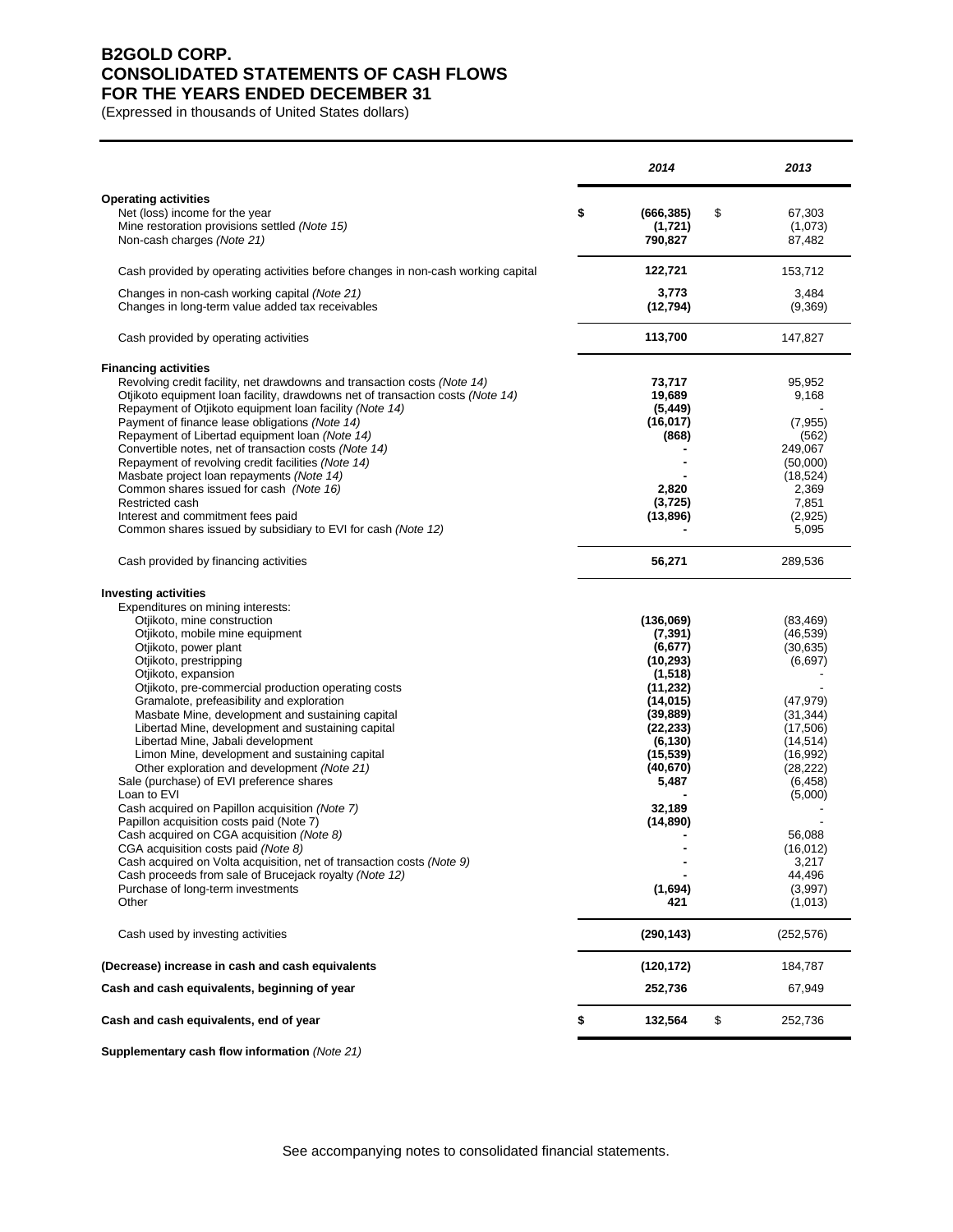## **B2GOLD CORP. CONSOLIDATED BALANCE SHEETS**

(Expressed in thousands of United States dollars)

|                                                                                                                                                                                                                                                                                       | As at<br>December 31,<br>2014                               | As at<br>December 31,<br>2013                             |
|---------------------------------------------------------------------------------------------------------------------------------------------------------------------------------------------------------------------------------------------------------------------------------------|-------------------------------------------------------------|-----------------------------------------------------------|
| Assets<br>Current<br>Cash and cash equivalents<br>Accounts receivable and prepaids<br>Value-added and other tax receivables<br>Inventories (Note 10)                                                                                                                                  | \$<br>132,564<br>14,446<br>16,671<br>95,991                 | \$<br>252,736<br>26,273<br>19,823<br>75,665               |
|                                                                                                                                                                                                                                                                                       | 259,672                                                     | 374,497                                                   |
| Assets classified as held for sale (Note 12)                                                                                                                                                                                                                                          | 2,787                                                       |                                                           |
| Long-term investments (Note 11)                                                                                                                                                                                                                                                       | 18,408                                                      | 20,769                                                    |
| Value-added tax receivables                                                                                                                                                                                                                                                           | 25,405                                                      | 28,875                                                    |
| <b>Mining interests</b> (Notes 6, 12 and Note 27 - Schedules)<br>- Owned by subsidiaries<br>- Investments in joint ventures                                                                                                                                                           | 1,722,807<br>67,926                                         | 1,517,277<br>150,168                                      |
| Goodwill (Notes 6 and 8)                                                                                                                                                                                                                                                              |                                                             | 202,070                                                   |
| <b>Other assets (Note 13)</b>                                                                                                                                                                                                                                                         | 21,593                                                      | 16,070                                                    |
|                                                                                                                                                                                                                                                                                       | \$<br>2,118,598                                             | \$<br>2,309,726                                           |
| Liabilities<br>Current<br>Accounts payable and accrued liabilities<br>Current taxes payable<br>Current portion of long-term debt (Note 14)<br>Current portion of unrealized fair value of derivative instruments<br>Current portion of mine restoration provisions (Note 15)<br>Other | \$<br>53,055<br>16,610<br>10,456<br>2,406<br>1,062<br>1,130 | \$<br>65,812<br>15,658<br>12,965<br>2,563<br>1,351<br>472 |
|                                                                                                                                                                                                                                                                                       | 84,719                                                      | 98,821                                                    |
| Liabilities associated with assets held for sale (Note 12)                                                                                                                                                                                                                            | 4,009                                                       |                                                           |
| Unrealized fair value of derivative instruments                                                                                                                                                                                                                                       | 694                                                         | 205                                                       |
| Long-term debt (Note 14)                                                                                                                                                                                                                                                              | 368,832                                                     | 300,447                                                   |
| Mine restoration provisions (Note 15)                                                                                                                                                                                                                                                 | 51,957                                                      | 45,449                                                    |
| Deferred income taxes (Note 20)<br><b>Employee benefits obligation</b>                                                                                                                                                                                                                | 77,579<br>5,468                                             | 186,811                                                   |
|                                                                                                                                                                                                                                                                                       |                                                             | 6,626                                                     |
| Equity<br>Shareholders' equity<br>Share capital (Note 16)                                                                                                                                                                                                                             | 593,258                                                     | 638,359                                                   |
| Issued: 917,652,046 common shares (Dec 31, 2013 - 674,719,721)                                                                                                                                                                                                                        | 2,018,468                                                   | 1,519,217                                                 |
| Contributed surplus                                                                                                                                                                                                                                                                   | 59,789                                                      | 52,333                                                    |
| Accumulated other comprehensive loss                                                                                                                                                                                                                                                  | (71, 553)                                                   | (40, 539)                                                 |
| Retained earnings (deficit)                                                                                                                                                                                                                                                           | (536, 617)                                                  | 132,640                                                   |
|                                                                                                                                                                                                                                                                                       | 1,470,087                                                   | 1,663,651                                                 |
| Non-controlling interests                                                                                                                                                                                                                                                             | 55,253                                                      | 7,716                                                     |
|                                                                                                                                                                                                                                                                                       | 1,525,340                                                   | 1,671,367                                                 |
|                                                                                                                                                                                                                                                                                       | \$<br>2,118,598                                             | \$<br>2,309,726                                           |
| Subsequent events (Notes 12 and 26)<br><b>Approved by the Board</b><br>"Clive T. Johnson"<br>Director                                                                                                                                                                                 | "Robert J. Gayton"                                          | Director                                                  |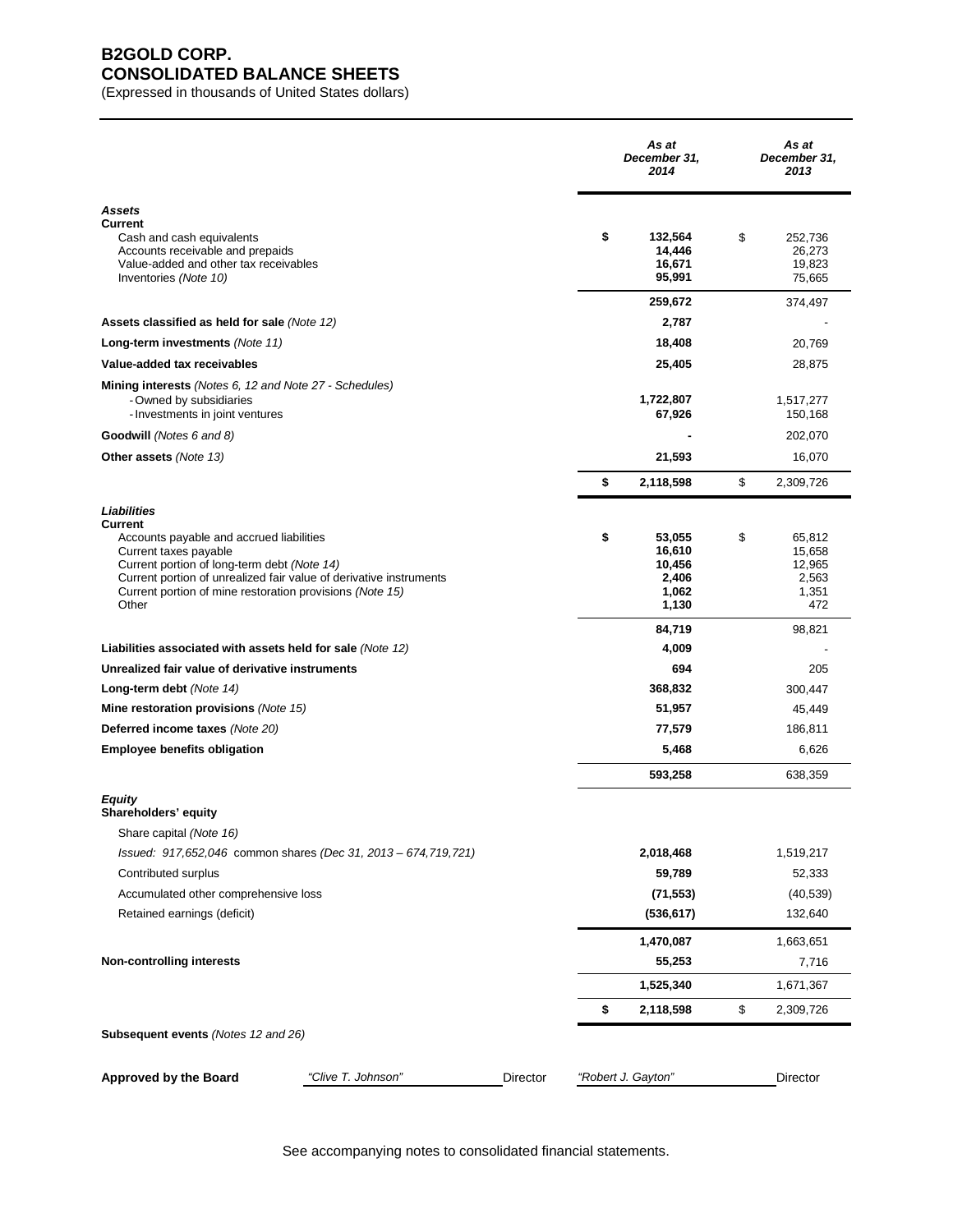## **B2GOLD CORP. CONSOLIDATED STATEMENTS OF CHANGES IN EQUITY FOR THE YEARS ENDED DECEMBER 31**

(Expressed in thousands of United States dollars)

|                                                               |                           |                         |                        | 2014                                          |                                          |                                  |                        |
|---------------------------------------------------------------|---------------------------|-------------------------|------------------------|-----------------------------------------------|------------------------------------------|----------------------------------|------------------------|
|                                                               | <b>Shares</b><br>('000's) | <b>Share</b><br>capital | Contributed<br>surplus | Accumulated<br>other<br>comprehensive<br>loss | <b>Retained</b><br>earnings<br>(deficit) | Non-<br>controlling<br>interests | <b>Total</b><br>equity |
| Balance at December 31, 2013                                  | 674,720                   | \$1,519,217             | 52,333<br>S            | (40,539)<br>S                                 | 132,640<br>-5                            | 7,716<br>S.                      | \$1,671,367            |
| Jan. 1, 2014 to Dec. 31, 2014:                                |                           |                         |                        |                                               |                                          |                                  |                        |
| Net loss for the year                                         |                           |                         |                        |                                               | (665, 273)                               | (1, 112)                         | (666, 385)             |
| Shares issued for Papillon                                    |                           |                         |                        |                                               |                                          |                                  |                        |
| acquisition (Note 7)                                          | 237,391                   | 484,277                 |                        |                                               |                                          |                                  | 484,277                |
| Non-controlling interest arising on<br>acquisition (Note 7)   |                           |                         |                        |                                               |                                          | 45,348                           | 45,348                 |
| Funding of non-controlling                                    |                           |                         |                        |                                               |                                          |                                  |                        |
| interests                                                     |                           |                         |                        |                                               | (3,984)                                  | 3,984                            |                        |
| Cumulative translation adjustment                             |                           |                         |                        | (32,051)                                      |                                          | (683)                            | (32, 734)              |
| Unrealized gain on investments                                |                           |                         |                        | 1,037                                         |                                          |                                  | 1,037                  |
| Shares issued on exercise of stock<br>options                 | 2.926                     | 2,820                   |                        |                                               |                                          |                                  | 2,820                  |
| Shares issued on vesting of RSU                               | 2,615                     | 8.114                   | (8, 114)               |                                               |                                          |                                  |                        |
| Shares issued from incentive plan                             |                           | 15                      |                        |                                               |                                          |                                  | 15                     |
| Share based payments                                          |                           |                         | 19,595                 |                                               |                                          |                                  | 19,595                 |
| Transfer to share capital on<br>exercise of stock options and |                           |                         |                        |                                               |                                          |                                  |                        |
| incentive plan                                                |                           | 4,025                   | (4,025)                |                                               |                                          |                                  |                        |
| Balance at December 31, 2014                                  | 917,652                   | \$2,018,468             | 59,789<br>S.           | (71, 553)<br>S                                | $(536, 617)$ \$<br>S                     | 55,253                           | \$1,525,340            |

**2013**

|                                                                                               | <b>Shares</b><br>('000's) | <b>Share</b><br>capital | Contributed<br>surplus | Accumulated<br>other<br>comprehensive<br>loss |      | <b>Retained</b><br>earnings | Non-<br>controlling<br>interests | <b>Total</b><br>equity |
|-----------------------------------------------------------------------------------------------|---------------------------|-------------------------|------------------------|-----------------------------------------------|------|-----------------------------|----------------------------------|------------------------|
| Balance at December 31, 2012                                                                  | 393,308                   | \$<br>468,550           | \$<br>35,383           | \$<br>(6, 793)                                | - \$ | 62,807                      | \$<br>6,372                      | \$<br>566,319          |
| Jan. 1, 2013 to Dec. 31, 2013:<br>Net income for the year<br>Shares issued for CGA Mining     |                           |                         |                        |                                               |      | 67,303                      |                                  | 67,303                 |
| acquisition (Note 8)<br>Shares issued for Volta acquisition                                   | 251,974                   | 984,870                 |                        |                                               |      |                             |                                  | 984,870                |
| (Note 9)                                                                                      | 23,332                    | 46,423                  |                        |                                               |      |                             |                                  | 46,423                 |
| Exercise of EVI option (Note 12)                                                              |                           |                         |                        |                                               |      | 2,530                       | 2,565                            | 5,095                  |
| Cumulative translation adjustment<br>Reclassify unrealized loss on<br>investment from AOCL to |                           |                         |                        | (36, 259)                                     |      |                             | (1,221)                          | (37, 480)              |
| income statement                                                                              |                           |                         |                        | 1,407                                         |      |                             |                                  | 1,407                  |
| Unrealized gain on investments                                                                |                           |                         |                        | 1,106                                         |      |                             |                                  | 1,106                  |
| Shares issued on exercise of stock                                                            |                           |                         |                        |                                               |      |                             |                                  |                        |
| options                                                                                       | 1,600                     | 2,369                   |                        |                                               |      |                             |                                  | 2,369                  |
| Shares issued on vesting of RSU                                                               | 1,993                     | 6,312                   | (6, 312)               |                                               |      |                             |                                  |                        |
| Shares issued to EVI (Note 12)                                                                | 2,513                     | 7,600                   |                        |                                               |      |                             |                                  | 7,600                  |
| Share based payments                                                                          |                           |                         | 23,434                 |                                               |      |                             |                                  | 23,434                 |
| Stock options issued on Volta                                                                 |                           |                         |                        |                                               |      |                             |                                  |                        |
| acquisition (Note 9)                                                                          |                           |                         | 949                    |                                               |      |                             |                                  | 949                    |
| Tax benefit related to share issue                                                            |                           |                         |                        |                                               |      |                             |                                  |                        |
| costs                                                                                         |                           | 1.972                   |                        |                                               |      |                             |                                  | 1,972                  |
| Transfer to share capital on                                                                  |                           |                         |                        |                                               |      |                             |                                  |                        |
| exercise of stock options                                                                     |                           | 1,121                   | (1, 121)               |                                               |      |                             |                                  |                        |
| Balance at December 31, 2013                                                                  | 674,720                   | \$1,519,217             | \$<br>52,333           | \$<br>(40, 539)                               | \$   | 132,640                     | \$<br>7,716                      | \$1,671,367            |

See accompanying notes to consolidated financial statements.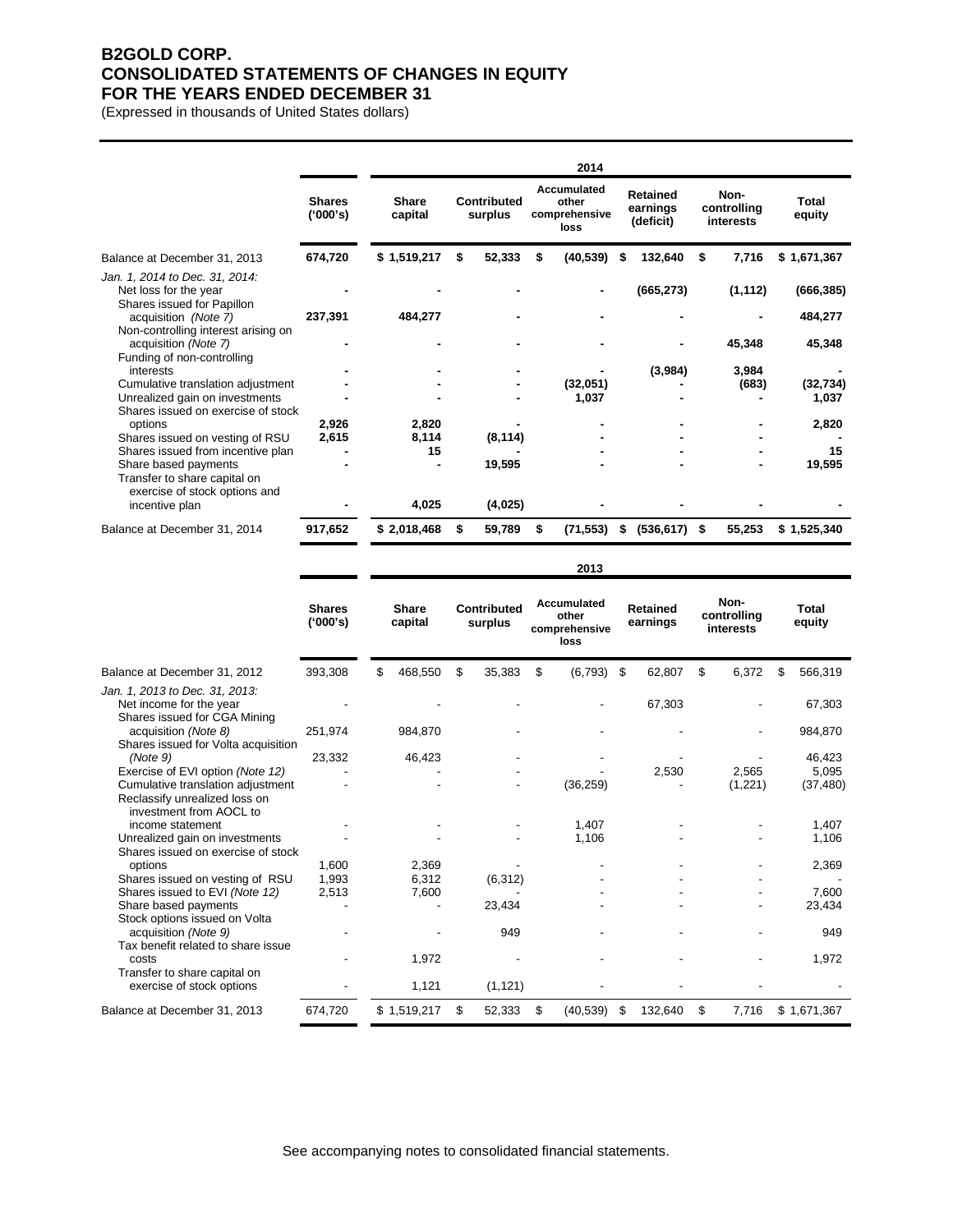(All tabular amounts are in thousands of United States dollars unless otherwise stated)

### *1 Nature of operations*

B2Gold Corp. ("B2Gold" or the "Company") is a Vancouver-based gold producer with three operating mines (two in Nicaragua and one in the Philippines), a fourth mine which entered into the commissioning and testing phase in Namibia in December 2014 and a portfolio of development and exploration assets in Mali, Colombia, Burkina Faso and Nicaragua.

The Company operates the Libertad Mine and the Limon Mine in Nicaragua, the Masbate Mine in the Philippines and the Otjikoto Mine in Namibia. The Company has an effective 81% interest in the Kiaka gold project in Burkina Faso, a 49% joint venture interest in the Gramalote property in Colombia, and an interest in the Quebradona property in Colombia. The Company also has a 51% interest in a joint operation in Nicaragua with Calibre Mining Corp. ("Calibre"), with an option to acquire an additional 19% interest. In addition, on September 22, 2014, B2Gold obtained control of Papillon Resources Limited ("Papillon"), including its 90% interest in the Fekola Project in Mali (Notes 7 and 26).

B2Gold is a public company which is listed on the Toronto Stock Exchange under the symbol "BTO", the NYSE MKT LLC under the symbol "BTG" and the Namibian Stock Exchange under the symbol "B2G". B2Gold's head office is located at Suite 3100, Three Bentall Centre, 595 Burrard Street, Vancouver, British Columbia, V7X 1J1.

### *2 Basis of preparation*

These consolidated financial statements have been prepared in accordance with International Financial Reporting Standards ("IFRS") as issued by the International Accounting Standards Board ("IASB"), effective as of December 31, 2014. These consolidated financial statements were authorized for issue by the Board of Directors on March 10, 2015.

### *3 Recent accounting pronouncements*

### *IFRIC 21 – Levies*

The Company adopted IFRIC 21 on January 1, 2014, with retrospective application. IFRIC 21 provides guidance on the accounting for a liability to pay a levy, both for levies that are accounted for in accordance with IAS 37 *Provisions, Contingent Liabilities and Contingent Assets* and those where the timing and amount of the levy is certain. Levies are imposed by a government in accordance with legislation and do not include income taxes, fines or other penalties imposed for breaches of legislation. IFRIC 21 defines an obligating event as the legislatively identified activity that triggers the payment of the levy. Recognition of a liability to pay a levy is at the date of the obligating event. The fact that the Company is economically compelled to continue to operate in the future does not create an obligation to pay a levy that will arise in a future period as a result of continuing to operate.

The Company has concluded that the adoption of IFRIC 21 did not have an effect on the comparative consolidated financial statements.

#### *Accounting standards and amendments issued but not yet adopted*

#### *IFRS 15 – Revenue from contracts with customers*

The IASB has issued IFRS 15, *Revenue from Contracts with Customers*, which is effective for annual periods commencing on or after January 1, 2017. This new standard establishes a new control-based revenue recognition model which could change the timing of revenue recognition. The Company is currently evaluating the effect the standard will have on its consolidated financial statements.

### *IFRS 9 - Financial Instruments*

The final version of IFRS 9, *Financial Instruments*, was issued in July 2014 to replace IAS 39, *Financial Instruments: Recognition and Measurement*. IFRS 9 has two measurement categories for financial assets: amortized cost and fair value. In addition, this new standard amends some of the requirements of IFRS 7, *Financial Instruments: Disclosures*, including added disclosures about investments in equity instruments measured at fair value in OCI and guidance on financial liabilities and derecognition of financial instruments. The standard is effective for annual periods beginning on or after January 1, 2018, with early adoption permitted. The Company is currently evaluating the effect the standard will have on its consolidated financial statements.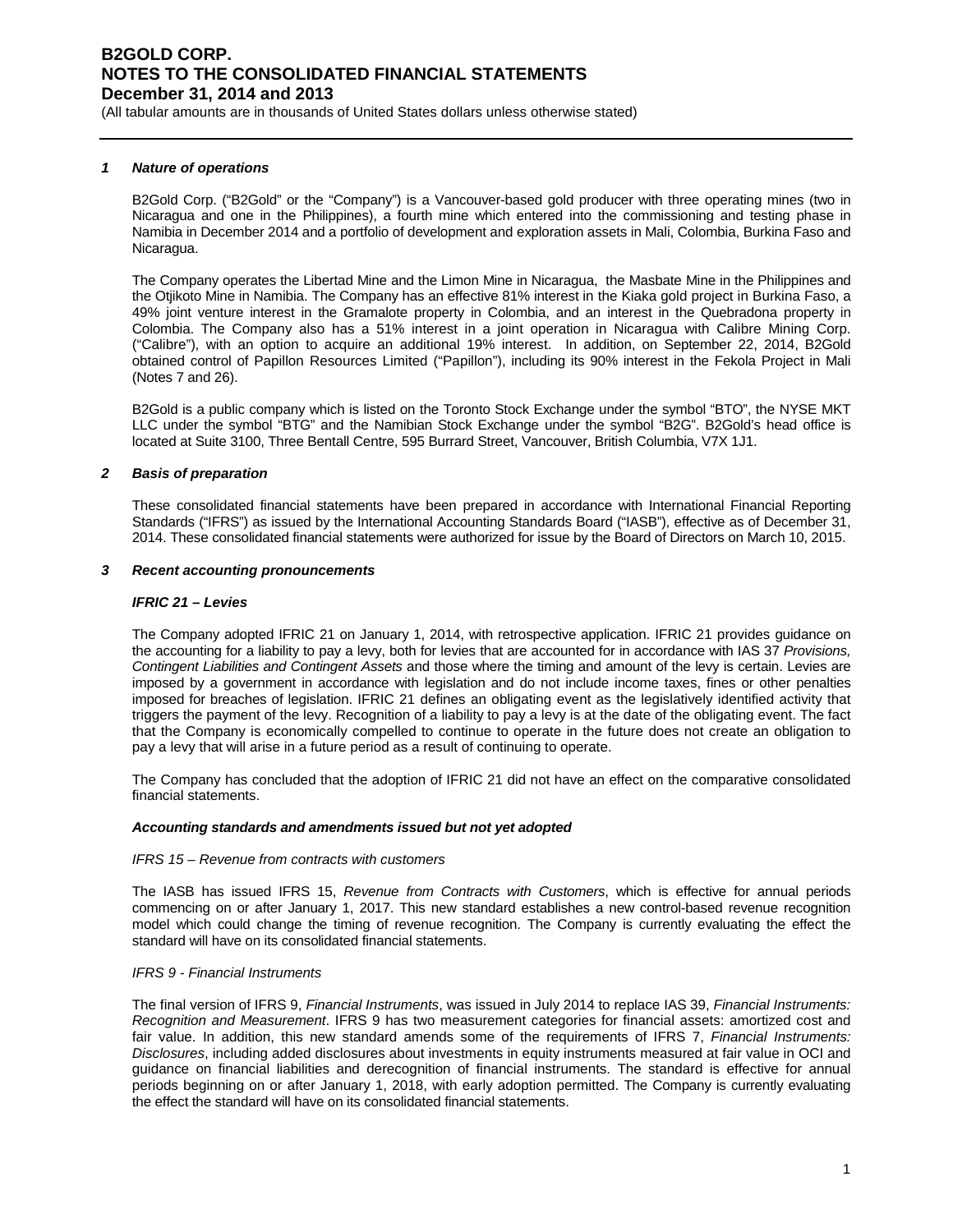(All tabular amounts are in thousands of United States dollars unless otherwise stated)

### *4 Summary of significant accounting policies*

The significant accounting policies used in the preparation of these financial statements are as follows:

#### *Principles of consolidation*

The financial statements of the Company consolidate the accounts of B2Gold and its subsidiaries. All intercompany transactions, balances, and unrealized gains and losses from intercompany transactions are eliminated on consolidation.

The Company's most significant wholly owned and partially owned subsidiaries are presented below:

|                                                                  | % interest |
|------------------------------------------------------------------|------------|
| - Philippines Gold Processing & Refining Corporation ("Masbate") | 100        |
| - Desarrollo Minero de Nicaragua, S.A. ("Libertad")              | 100        |
| - Triton Minera S.A. ("Limon")                                   | 95         |
| - B2Gold Namibia (Pty) Ltd. ("Otiikoto")                         | 90         |
| - Songhoi Resources SARL ("Fekola")                              | 90         |
| - Kiaka Gold SARL ("Kiaka")                                      | 100        |
| - Mocoa Ventures Ltd. ("Mocoa")                                  | 100        |
| - Minesa Nueva Esperanza S.A. ("Pavon")                          | 100        |

Subsidiaries are entities controlled by the Company. Control exists when the Company has power over an investee, when the Company is exposed, or has rights, to variable returns from the investee and when the Company has the ability to affect those returns through its power over the investee. Subsidiaries are fully consolidated from the date on which control is obtained by B2Gold and are de-consolidated from the date that control ceases.

The Company's Gramalote and Quebradona properties located in Colombia operate as incorporated joint ventures with AngloGold Ashanti Limited ("AngloGold") which are accounted for as jointly controlled entities ("JCEs"). The Company does not control, either directly or indirectly, these JCEs. B2Gold accounts for its interest in these JCEs using the equity method.

The Company established a trust arrangement under its Incentive Plan (Note 16) for the benefit of its directors, officers, employees and service providers. The Company consolidates this trust as it has the power to control its financial and operating policies and obtain the benefits from its activities.

#### *Business combinations*

A business combination requires that the assets acquired and liabilities assumed constitute a business. A business consists of inputs and processes applied to those inputs that have the ability to create outputs. Although businesses usually have outputs, outputs are not required for an integrated set to qualify as a business as the Company considers other factors to determine whether the set of activities or assets is a business.

Business combinations are accounted for using the acquisition method whereby acquired assets and liabilities are recorded at fair value as of the date of acquisition with the excess of the purchase consideration over such fair value being recorded as goodwill. Non-controlling interest in an acquisition may be measured at either fair value or at the non-controlling interest's proportionate share of the fair value of the acquiree's net identifiable assets.

The excess of (i) total consideration transferred by the Company, measured at fair value, including contingent consideration, and (ii) the non-controlling interests in the acquiree, over the acquisition-date fair value of the net of the assets acquired and liabilities assumed, is recorded as goodwill. If the fair value attributable to the Company's share of the identifiable net assets exceeds the cost of acquisition, the difference is recognized as a gain in the consolidated statement of operations.

Should the consideration be contingent on future events, the preliminary cost of the acquisition recorded includes management's best estimate of the fair value of the contingent amounts expected to be payable. Provisional fair values allocated at the reporting date are finalized within one year of the acquisition date with retroactive restatement to the acquisition date as required.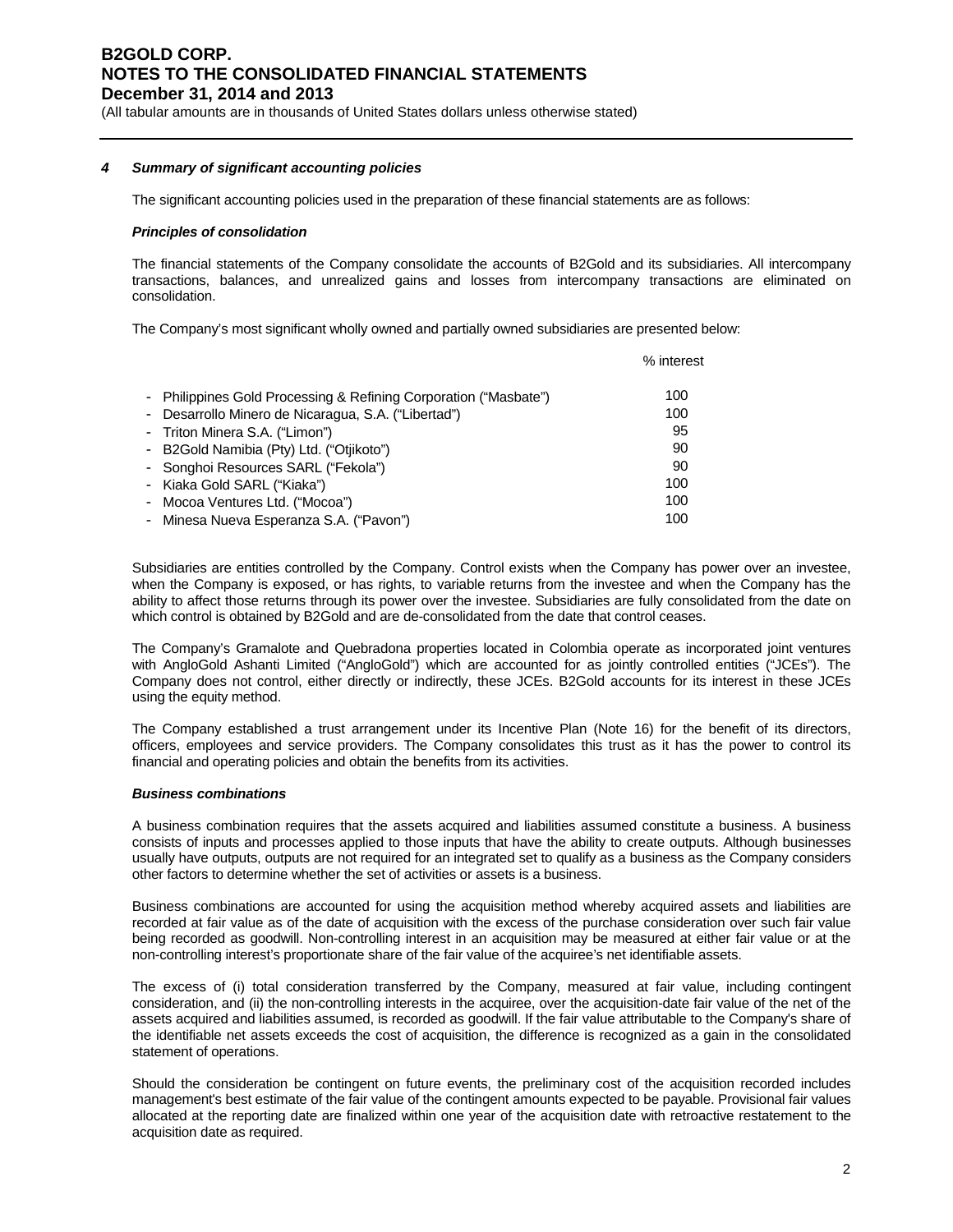(All tabular amounts are in thousands of United States dollars unless otherwise stated)

Transaction costs, other than those associated with the issue of debt or equity securities, which the Company incurs in connection with a business combination, are expensed as incurred.

### *Goodwill*

Goodwill arising on the Company's acquisitions includes (but is not limited to): (i) the ability of the Company to capture certain synergies through management of the acquired operation within the Company; (ii) the potential to increase reserves and resources through exploration activities; and (iii) the requirement to record a deferred tax liability for the difference between the assigned fair values and the tax bases of assets acquired and liabilities assumed.

Goodwill is not amortized. The Company performs an annual impairment test for goodwill and when events or changes in circumstances indicate that the related carrying amount may not be recoverable. If the carrying amount of a mine site to which goodwill has been allocated exceeds the recoverable amount, an impairment loss is recognized for the amount in excess. The impairment loss is allocated first to reduce the carrying amount of goodwill allocated to the mine site to nil and then to the other assets of the mine site based on the relative carrying amounts of those assets. Impairment losses recognized for goodwill are not reversed in subsequent periods should its value recover.

Goodwill is allocated to cash-generating units for the purpose of impairment testing. The allocation is made to those cash generating units or groups of cash generating units ("CGU"s) that are expected to benefit from the business combination in which the goodwill arose. If the composition of one or more cash generating units to which goodwill has been allocated changes due to a re-organization, the goodwill is re-allocated to the units affected.

### *Investments in joint arrangements*

A joint arrangement is a contractual arrangement whereby two or more parties undertake an economic activity that is subject to joint control. Joint control is the contractually agreed sharing of control such that significant operating and financial decisions require the unanimous consent of the parties sharing control.

The Company's joint arrangements consist of jointly controlled entities (involving the establishment of a corporation) and are accounted for using the equity method. The equity method involves recording the initial investment at cost. Additional funding into an investee is recorded as an increase in the carrying value of the investment. The carrying amount is adjusted by the Company's share of post-acquisition net income or loss, depreciation, amortization or impairment.

### *Foreign currency translation*

#### *Functional and presentation currency*

Items included in the financial statements of each of the group's entities are measured using the currency of the primary economic environment in which the entity operates ("the functional currency"). The consolidated financial statements are presented in United States dollars, which is the group's presentation currency. The Company's mining operations operate primarily within an economic environment where the functional currency is the United States dollar, except for the Company's Otjikoto project where the functional currency is the Namibian dollar.

#### *Transactions and balances*

Transactions denominated in foreign currencies are translated into the United States dollar as follows:

- Monetary assets and liabilities are translated at the rates of exchange at the consolidated balance sheet date;
- Non-monetary assets and liabilities are translated at historical exchange rates prevailing at each transaction date;
- Revenue and expenses are translated at the exchange rate at the date of the transaction, except depreciation, depletion and amortization, which are translated at historical exchange rates, and share-based compensation expense, which is translated at the rates of exchange applicable at the date of grant of the share-based compensation; and
- Exchange gains and losses on translation are included in earnings. When the gain or loss on certain nonmonetary items, such as long-term investments classified as available-for-sale, is recognized in other comprehensive income ("OCI"), the translation differences are also recognized in OCI.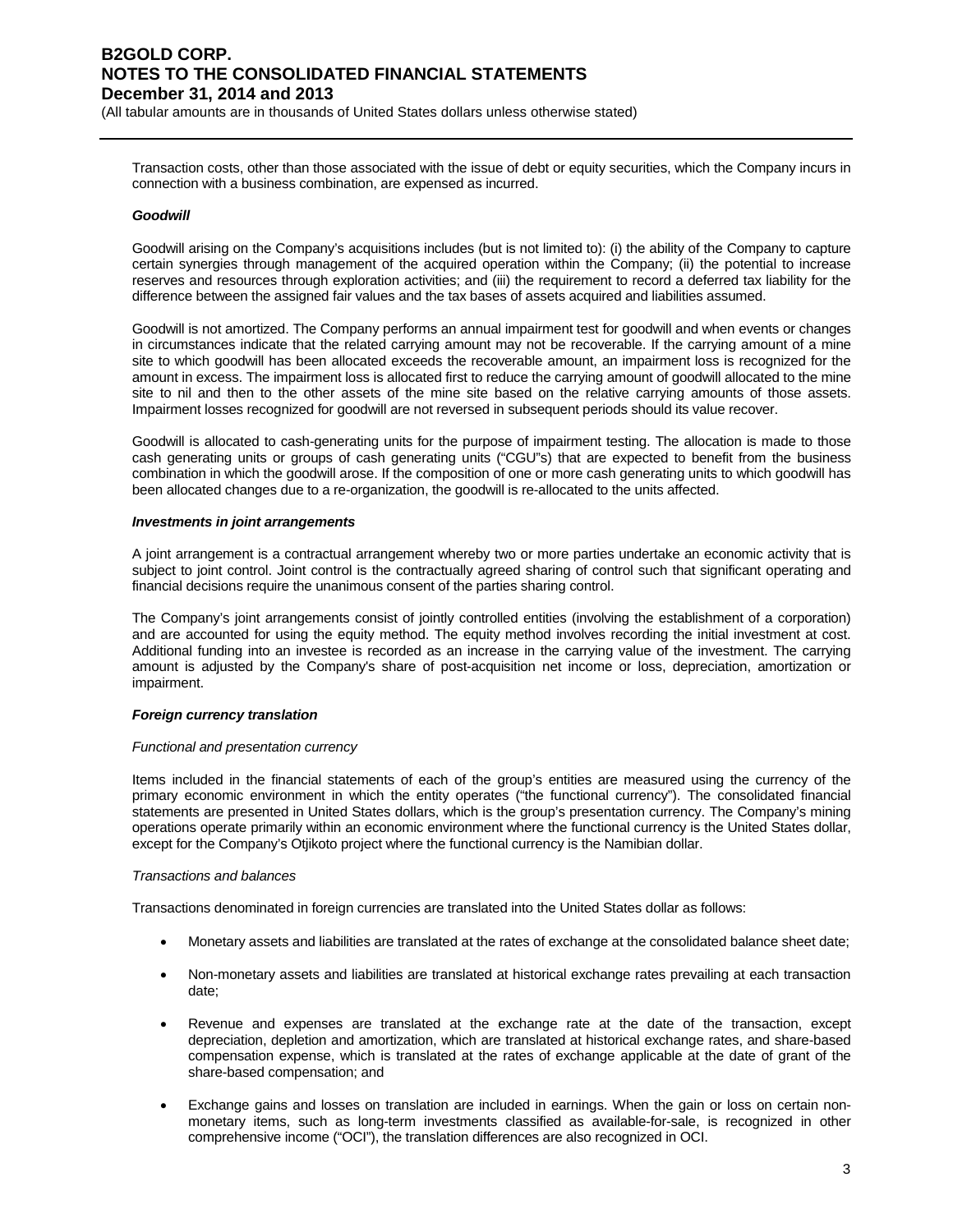(All tabular amounts are in thousands of United States dollars unless otherwise stated)

#### *Group companies*

For any subsidiaries or joint ventures whose functional currency differs from the United States dollar, foreign currency balances and transactions are translated into the United States dollar as follows:

- Assets and liabilities are translated at the rates of exchange at the consolidated balance sheet date;
- Revenue and expenses are translated at average exchange rates throughout the reporting period or at rates that approximate the actual exchange rates; items such as depreciation are translated at the monthly average exchange rate; and
- Exchange gains and losses on translation are included in OCI.

The exchange gains and losses are recognized in earnings upon the substantial disposition, liquidation or closure of the entity that gave rise to such amounts.

### *Financial instruments*

The Company recognizes financial assets and liabilities on the balance sheet when the Company becomes party to the contractual provisions of the instrument.

#### *Cash and cash equivalents*

Cash and cash equivalents include cash on hand, deposits held with banks, and other short-term highly liquid investments with original maturities of three months or less. Cash and cash equivalents are classified as loans and receivables.

#### *Accounts receivable, accounts payable and accrued liabilities*

Accounts receivable, accounts payable and accrued liabilities are non-interest bearing and are initially measured at fair value, subsequently recorded at amortized cost which approximate fair values due to the short terms to maturity. Where necessary, accounts receivables are net of allowances for uncollectable amounts. Accounts receivable are classified as loans and receivables and accounts payable and accrued liabilities are designated as financial liabilities.

#### *Lease liabilities*

Lease liabilities are interest bearing and are initially measured at the present value and subsequently recorded at amortized cost. Lease liabilities are designated as financial liabilities.

#### *Debt*

The Company recognizes all financial liabilities initially at fair value and classifies them as either fair value through profit and loss or loans and borrowings, as appropriate. Debt classified as loan and borrowings is subsequently measured at amortized cost, calculated using the effective interest rate method. Debt classified as fair value through profit and loss is measured at fair value on each financial period-end date with gains and losses flowing through the statement of operations.

#### *Derivative instruments*

Derivative instruments, including embedded derivatives, are recorded at "fair value through profit or loss" and accordingly recorded on the balance sheet date at fair value. Unrealized gains and losses on derivatives held for trading are recorded as part of other gains or losses in earnings. Fair values for derivative instruments are determined using valuation techniques, using assumptions based on market conditions existing at the balance sheet date.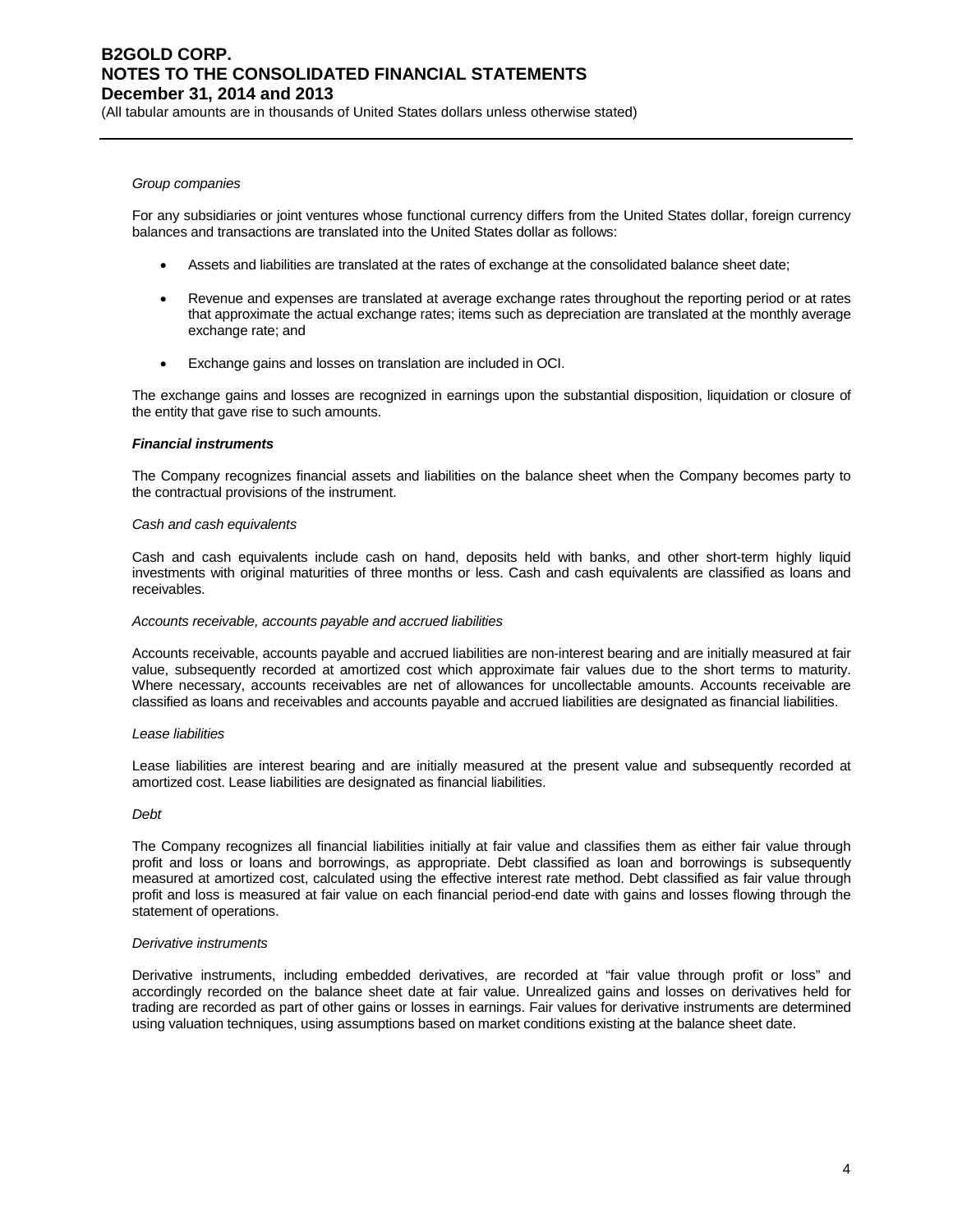(All tabular amounts are in thousands of United States dollars unless otherwise stated)

#### *Impairment of financial assets*

At each reporting date, the Company assesses whether there is objective evidence that a financial asset is impaired. If such evidence exists, the Company recognizes an impairment loss. The loss is the difference between the amortized cost of the loan or receivable and the present value of the estimated future cash flows, discounted using the instrument's original effective interest rate. The carrying amount of the asset is reduced by this amount either directly or indirectly through the use of an allowance account.

Impairment losses on financial assets carried at amortized cost are reversed in subsequent periods if the amount of the loss decreases and the decrease can be related objectively to an event occurring after the impairment was recognized.

#### *Inventories*

Gold and silver bullion, in-process and stockpile inventories are recorded at the lower of average cost and net realizable value. The cost of finished goods and work-in-progress comprises raw materials, direct labour, and other direct costs, as well as stripping in the production stage and related production overheads (based on normal operating capacity) including applicable depreciation on property, plant and equipment. Net realizable value is the estimated selling price less applicable selling expenses.

When inventories have been written down to net realizable value, a new assessment of net realizable value is made in each subsequent period. When the circumstances that caused the write down no longer exist, the amount of the write down is reversed.

Materials and supplies inventories are valued at the lower of average cost and net realizable value. Cost includes acquisition, freight and other directly attributable costs.

#### *Mining interests*

Mining interests include property, plant and equipment, mineral properties and mine development costs, deferred stripping, exploration and evaluation expenditures, capitalized borrowing costs and impairment.

#### *Property, plant and equipment*

Property, plant and equipment are recorded at cost. Repairs and maintenance expenditures are charged to operations; major improvements and replacements which extend the useful life of an asset are capitalized. Property, plant and equipment are amortized over the life of the mine using the units-of-production ("UOP") method based on the recoverable ounces from the estimated proven and probable reserves and a portion of the measured and indicated resources that are reasonably expected to be converted to proven and probable reserves. Mobile equipment, tailings dam and equipment are depreciated on a straight-line basis over three to six years as appropriate, net of residual value. The Company allocates the amount initially recognized in respect of an item of property, plant and equipment to its significant parts and depreciates separately each such part. Residual values, method of amortization and useful lives of the assets are reviewed annually and adjusted if appropriate.

During the commissioning phase of a new mine, pre-production expenditures, net of incidental revenue, are capitalized to plant and equipment.

#### *Mineral properties and mine development costs*

Mineral properties and mine development costs are stated at cost less accumulated depreciation and are accounted for on an individual project basis. When production commences, these costs are amortized using the UOP method, based on recoverable ounces from the estimated proven and probable reserves and a portion of measured and indicated resources that are reasonably expected to be converted to proven and probable reserves.

Capitalization of costs incurred ceases when the mining property is capable of commencement of mining operations in the manner intended by management. Costs incurred prior to this point, including depreciation of related plant and equipment, are capitalized and proceeds from sales during this period are offset against capitalized costs.

The Company applies judgment in its assessment of when a mine is capable of operating in the manner intended by management which takes account of the design of the mine and the nature of the initial commissioning phase of the mine.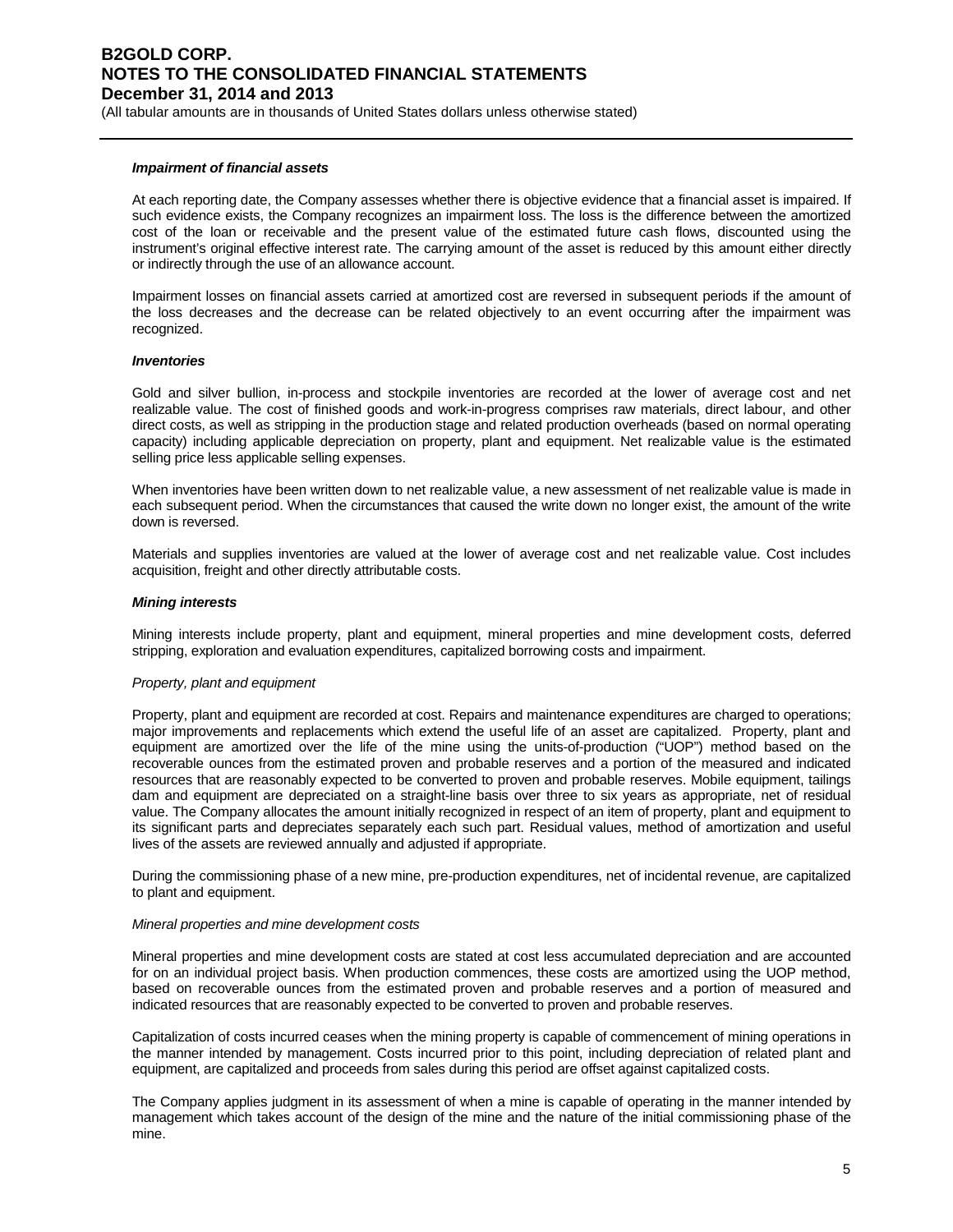(All tabular amounts are in thousands of United States dollars unless otherwise stated)

Non-recoverable costs for projects determined not to be commercially feasible are expensed in the period in which the determination is made or when the carrying value of the project is determined to be impaired.

#### *Deferred stripping*

Stripping costs incurred during the production phase of a mine are considered production costs and are included in the cost of inventory produced during the period in which stripping costs are incurred, unless the stripping activity can be shown to be a betterment of the mineral property. Betterment occurs when stripping activity increases future output of the mine by providing access to additional reserves. Stripping costs incurred to prepare the ore body for extraction are capitalized as mine development costs and are amortized on a UOP basis over the reserves and resources to which they relate.

### *Exploration and Evaluation Expenditures*

The Company defers the cost of acquiring, maintaining its interest, exploring and developing mineral properties as exploration and evaluation until the properties are placed in production, abandoned, sold or considered to be impaired in value. Once the technical feasibility and commercial viability of the extraction of mineral reserves or resources from a particular mineral property has been determined, exploration and evaluation expenditures are reclassified to "mineral properties and mine development costs". If no mineable ore body is discovered, such costs are expensed in the period in which it is determined the property has no future economic value. Exploration costs that do not relate to any specific property are expensed as incurred.

The establishment of technical feasibility and commercial viability of a mineral property is assessed based on a combination of factors, such as but not limited to:

- The extent to which mineral reserves or mineral resources have been identified through a feasibility study or similar level document;
- The results of optimization studies and further technical evaluation carried out to mitigate project risks identified in the feasibility study;
- The status of environmental permits, and
- The status of mining leases or permits.

In addition, commercial viability is deemed to be achieved when the Company determines that the project will provide a satisfactory return relative to its perceived risks. Ore reserves may be declared for an undeveloped mining project before its commercial viability has been fully determined. Evaluation costs may continue to be capitalized during the period between declaration of reserves and approval to mine as further work is undertaken in order to refine the development case to maximize the project's returns.

#### *Borrowing costs*

Borrowing costs attributable to the acquisition or construction of qualifying assets that take a substantial period of time to make ready for their intended use are added to the cost of the assets, until such time as the assets are substantially complete and ready for their intended use. The amount of borrowing costs capitalized cannot exceed the actual amount of borrowing costs incurred in a period. All other borrowing costs are expensed in the period in which they are incurred.

#### *Impairment*

The carrying amounts of non-current assets are tested for impairment when events or changes in circumstances indicate that the carrying amount may not be recoverable. If there are indicators of impairment, the recoverable amount of the asset is estimated in order to determine the extent of the impairment. An impairment loss is recognized for the amount by which the asset's carrying amount exceeds its recoverable amount and is recorded as an expense in the statement of operations.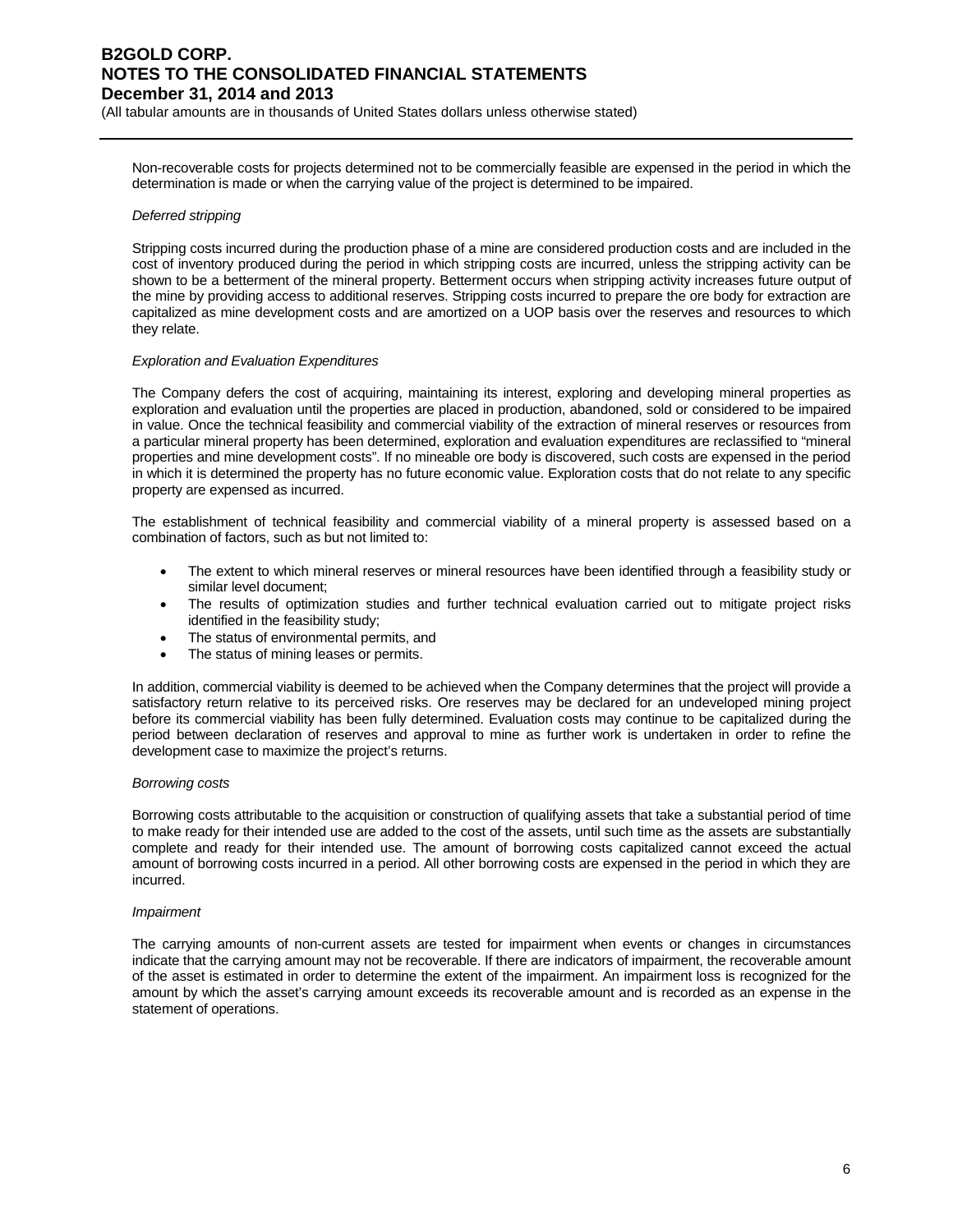(All tabular amounts are in thousands of United States dollars unless otherwise stated)

The recoverable amount is the higher of an asset's "fair value less costs of disposal" and "value-in-use". Where the asset does not generate cash flows that are independent from other assets, the recoverable amount of the cashgenerating unit to which the asset belongs is determined. "Fair value less costs of disposal" is determined as the amount that would be obtained from the sale of the asset in an arm's length transaction between knowledgeable and willing parties. For mining assets this would generally be determined based on the present value of the estimated future cash flows arising from the continued development, use or eventual disposal of the asset. In assessing these cash flows and discounting them to the present value, assumptions used are those that an independent market participant would consider appropriate. In assessing "value-in-use", the estimated future cash flows expected to arise from the continuing use of the assets in their present form and from their disposal are discounted to their present value using a pre-tax discount rate that reflects current market assessments of the time value of money and risks specific to the asset.

Impairment losses are evaluated for potential reversals when events or circumstances warrant such consideration. Where an impairment loss is subsequently reversed, the amount of such reversal is limited such that, the revised carrying amount of the asset or cash-generating unit does not exceed the carrying amount that would have been determined had no impairment loss been recognized for the asset or cash-generating unit in the prior years. A reversal of an impairment loss is recognized into earnings immediately.

### *Long-term investments*

Investments in entities that are not subsidiaries, joint ventures or investments in associates are designated as available-for-sale investments. These investments are measured at fair value on acquisition and at each reporting date. Any unrealized holding gains and losses related to these investments are excluded from net earnings and are included in OCI until an investment is sold and gains or losses are realized, or there is objective evidence that the investment is impaired. When there is evidence that an investment is impaired, the cumulative loss that was previously recognized in OCI is reclassified from accumulated OCI to the consolidated statement of operations.

#### *Leases*

The determination of whether an arrangement is, or contains, a lease is based on the substance of the arrangement at inception date. It requires consideration as to whether the fulfilment of the arrangement is dependent on the use of a specific asset or assets or the arrangement conveys a right to use the asset.

A reassessment is made after inception of the lease only if one of the following applies:

- (a) There is a change in contractual terms, other than a renewal or extension of the arrangement
- (b) A renewal option is exercised or extension granted, unless the term of the renewal or extension was initially included in the lease term;
- (c) There is a change in the determination of whether fulfilment is dependent on a specified asset; or
- (d) There is a substantial change to the asset.

Where a reassessment is made, lease accounting shall commence or cease from the date when the change in circumstances gave rise to the reassessment for scenarios (a), (c) or (d) and at the date of the renewal or extension period for scenario (b).

#### *Company as a lessee*

Finance leases, which transfer to the Company substantially all the risks and rewards incidental to ownership of the leased item, are capitalized at the commencement of the lease term (the date from which the lessee is entitled to exercise its right to use the leased asset) at the fair value of the leased asset or, if lower, at the present value of the minimum lease payments.

Capitalized leased assets are depreciated over the shorter of the estimated useful life of the asset and the lease term, if there is no reasonable certainty that the Company will obtain ownership by the end of the lease term.

A lease is classified as an operating lease if it does not transfer substantially all of the risks and rewards incidental to ownership.

Operating lease payments are recognized as an expense in the statement of operations on a straight line basis over the lease term.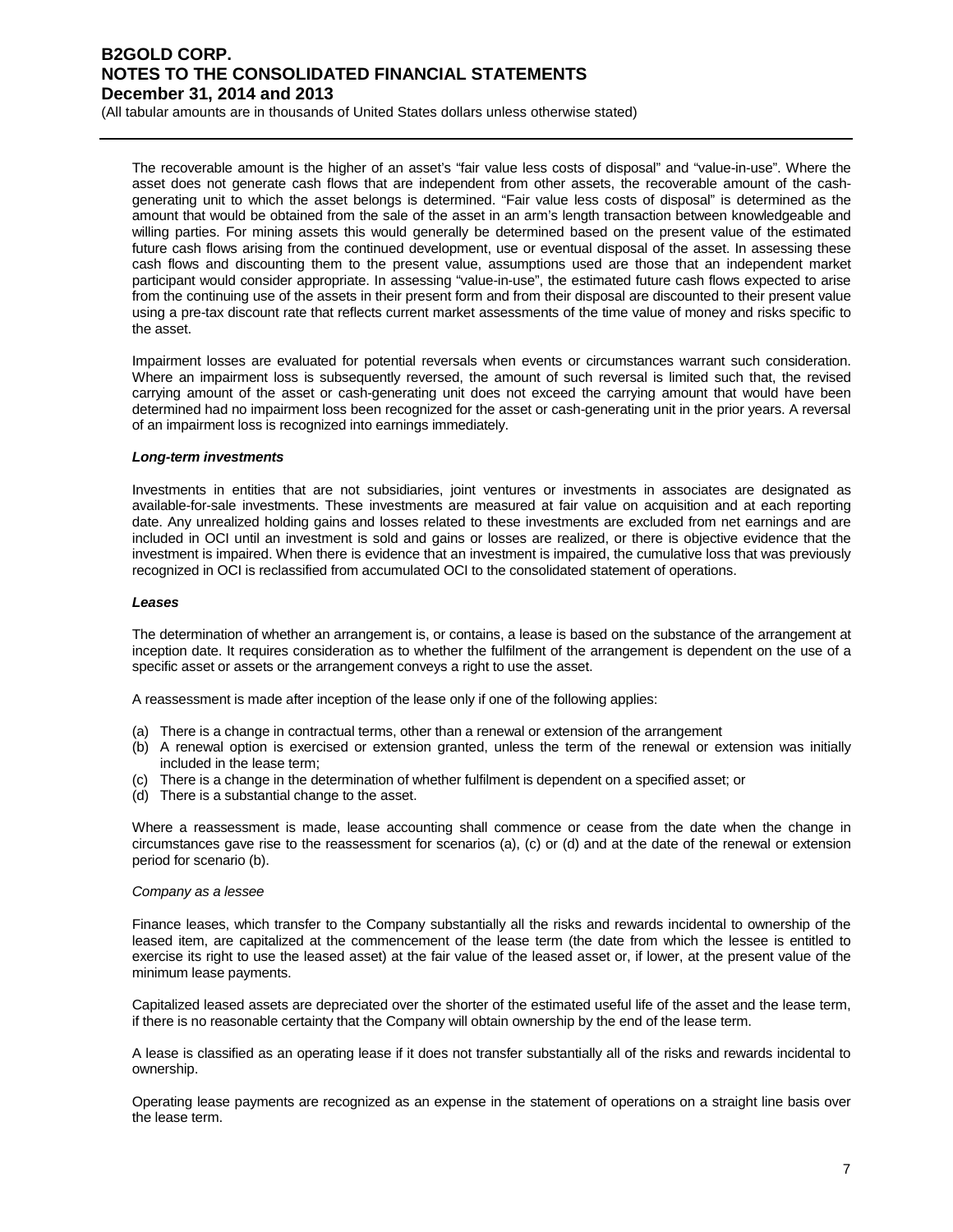(All tabular amounts are in thousands of United States dollars unless otherwise stated)

#### *Mine restoration provisions*

Future obligations to retire an asset including site closure, dismantling, remediation and on-going treatment and monitoring are initially recognized and recorded as a liability based on estimated future cash flows discounted at a risk free rate. The measurement determination is based on estimated future cash flows, the current risk-free discount rate, and an estimated inflation factor. The value of restoration provisions is adjusted at each reporting period for changes to factors including the expected amount of cash flows required to discharge the liability, the timing of such cash flows and the risk-free interest rate. The liability is added to the carrying amount of the associated asset, and this additional carrying amount is depreciated over the life of the asset. The liability is accreted to full value over time through periodic charges to earnings. This unwinding of the discount is expensed in the statement of operations. As reclamation work is performed or liabilities are otherwise settled, the recorded amount of the liability is reduced.

### *Share-based payments*

The cost of stock options and other equity-settled share-based payment arrangements is recorded based on the estimated fair-value at the grant date and charged to earnings over the vesting period.

The Company grants stock options to certain employees and directors. Each tranche is considered a separate award with its own vesting period and grant date fair value. The fair value of each tranche is measured at the date of grant using the Black-Scholes option pricing model. Compensation expense is recognized over the tranche's vesting period by a charge to earnings, with a corresponding increase to contributed surplus based on the number of awards expected to vest. The number of awards expected to vest is reviewed at least annually, with any impact being recognized immediately.

#### *Current and deferred income taxes*

Income tax comprises current and deferred tax. Income tax is recognized in the statement of operations except to the extent that it relates to items recognized directly in equity, in which case the income tax is also recognized directly in equity. Taxes on income in interim periods are recorded using the tax rate that would be applicable to expected annual profit.

Current tax is the expected tax payable on taxable income for the year, using tax rates enacted or substantively enacted, at the end of the reporting period.

Deferred tax is recognized in respect of temporary differences arising between the tax bases of assets and liabilities and their carrying amounts in the financial statements. Deferred income tax is determined on a non-discounted basis using tax rates and laws that have been enacted or substantively enacted at the balance sheet date and are expected to apply when the deferred tax asset or liability is reversed. Deferred tax assets are recognized to the extent that it is probable that the assets can be recovered.

Deferred income tax is provided on temporary differences arising on investments in subsidiaries and associates, except, in the case of subsidiaries, where the timing of the reversal of the temporary difference is controlled by the Company and it is probable that the temporary difference will not reverse in the foreseeable future. As an exception, deferred tax assets and liabilities are not recognized if the temporary differences arise from the initial recognition of goodwill or an asset or liability in a transaction (other than in a business combination) that affects neither accounting profit nor taxable profit.

Deferred income tax assets and liabilities are presented as non-current.

#### *Revenue*

Gold revenue is recognized when it is probable that the economic benefits will flow to the Company, delivery has occurred, the sales price is reasonably determinable, and collectability is reasonably assured. These criteria are generally met at the time the product is shipped and delivered to the customer and, depending on the delivery conditions, title and risk have passed to the customer and acceptance of the product, when contractually required, has been obtained. Gold revenue is measured based on the price specified in the sales contract, net of discounts, at the time of sale

Silver revenue is accounted for as a by-product and is recorded as a credit to operating costs.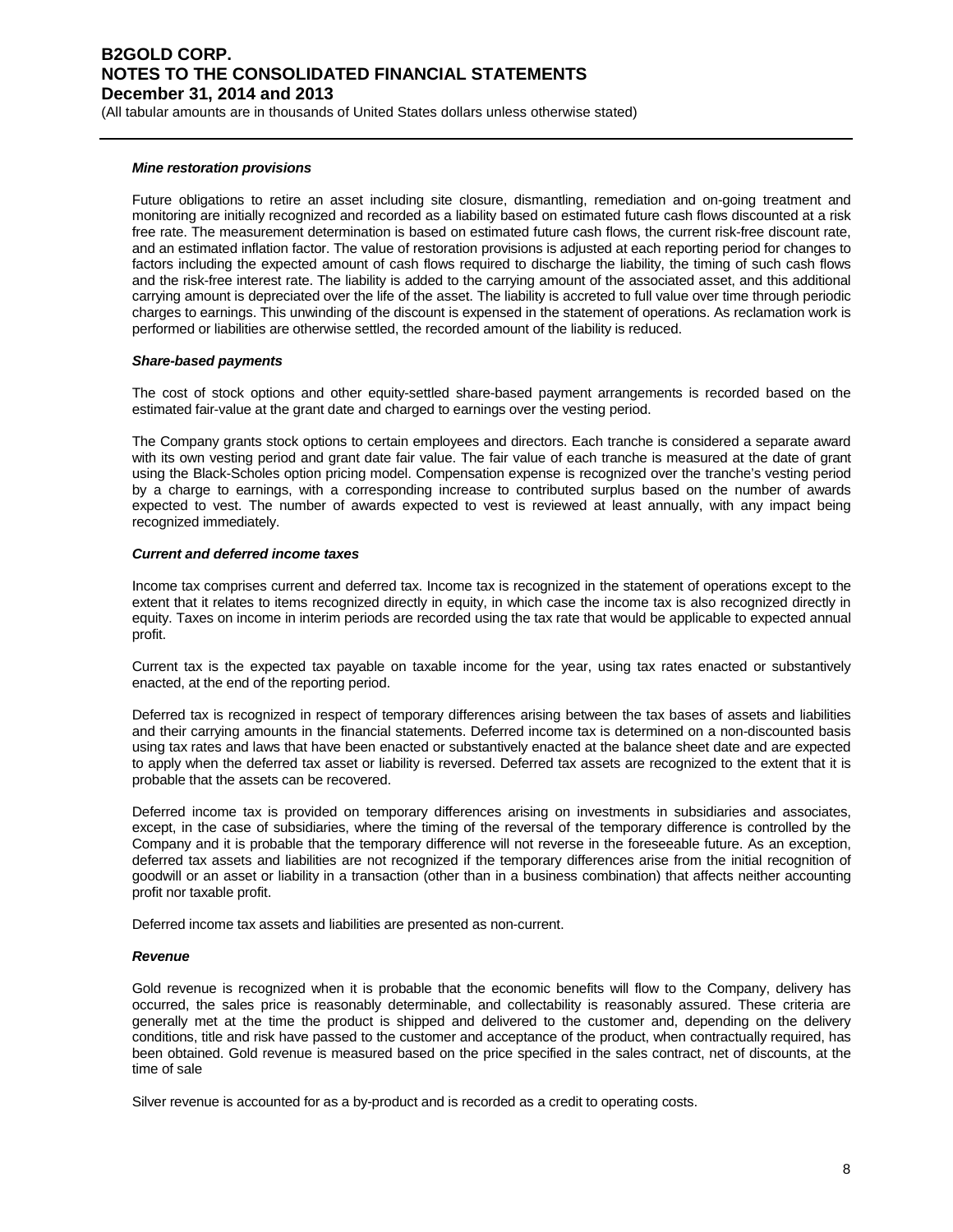(All tabular amounts are in thousands of United States dollars unless otherwise stated)

### *Earnings per share*

Basic earnings per share is calculated by dividing the net income (loss) for the period by the weighted average number of common shares outstanding during the period.

Diluted earnings per share is calculated using the treasury share method whereby all "in-the-money" options, warrants and equivalents are assumed to have been exercised at the beginning of the period and the proceeds from the exercise are assumed to have been used to purchase common shares at the average market price during the period.

### *5 Significant accounting judgements and estimates*

The preparation of these financial statements in conformity with IFRS requires estimates and assumptions that affect the amounts reported in these financial statements. These estimates and assumptions concerning the future may differ from actual results. The following are the estimates and judgments applied by management that most significantly affect the Company's financial statements. These estimates and judgments have a significant risk of causing a material adjustment to the carrying amounts of assets and liabilities within the next financial year.

### *Impairment of long-lived assets*

Long-lived assets are tested for impairment if there is an indicator of impairment. Determining the recoverable amount of cash generating units ("CGU") for long-lived asset impairment tests requires management to make estimates and assumptions with respect to future production levels, mill recoveries, operating and capital costs in its life-of-mine plans, future metal prices, foreign exchange rates, and discount rates. Changes in any of the assumptions or estimates used in determining the recoverable amount could impact the impairment analysis. Such changes could be material.

### *Ore reserve and resource estimates*

Ore reserves are estimates of the amount of ore that can be economically and legally extracted from the Company's mining properties. The Company estimates its ore reserves and mineral resources based on information compiled by appropriately qualified persons relating to the geological data on the size, depth and shape of the ore body, and requires complex geological judgments to interpret the data. The estimation of recoverable reserves is based upon factors such as estimates of foreign exchange rates, commodity prices, future capital requirements, metallurgical recoveries, and production costs along with geological assumptions and judgments made in estimating the size, and grade of the ore body. Changes in the reserve or resource estimates may impact the carrying value of mining interests, mine restoration provisions, recognition of deferred tax assets, and depreciation and amortization charges.

#### *Exploration and evaluation expenditures*

The application of the Company's accounting policy for exploration and evaluation expenditures requires judgment in determining whether it is likely that future economic benefits are likely either from future exploitation or sale or where activities have not reached a stage which permits a reasonable assessment of the existence of reserves. The deferral policy requires management to make certain estimates and assumptions about future events or circumstances, in particular whether an economically viable mine can be established. Estimates and assumptions made may change if new information becomes available. If, after an expenditure is capitalized, information becomes available suggesting that the recovery of expenditure is unlikely, the amount capitalized is written off in the statement of operations in the period when the new information becomes available.

### *Value-added tax receivables*

The Company incurs indirect taxes, including value-added tax, on purchases of goods and services at its operating mines and development projects. Indirect tax balances are recorded at their estimated recoverable amounts within current or long-term assets, net of provisions, and reflect the Company's best estimate of their recoverability under existing tax rules in the respective jurisdictions in which they arise. Management's assessment of recoverability involves judgments regarding balance sheet classification and the probable outcomes of claimed deductions and/or disputes. The provisions and balance sheet classifications made to date may be subject to change and such change may be material.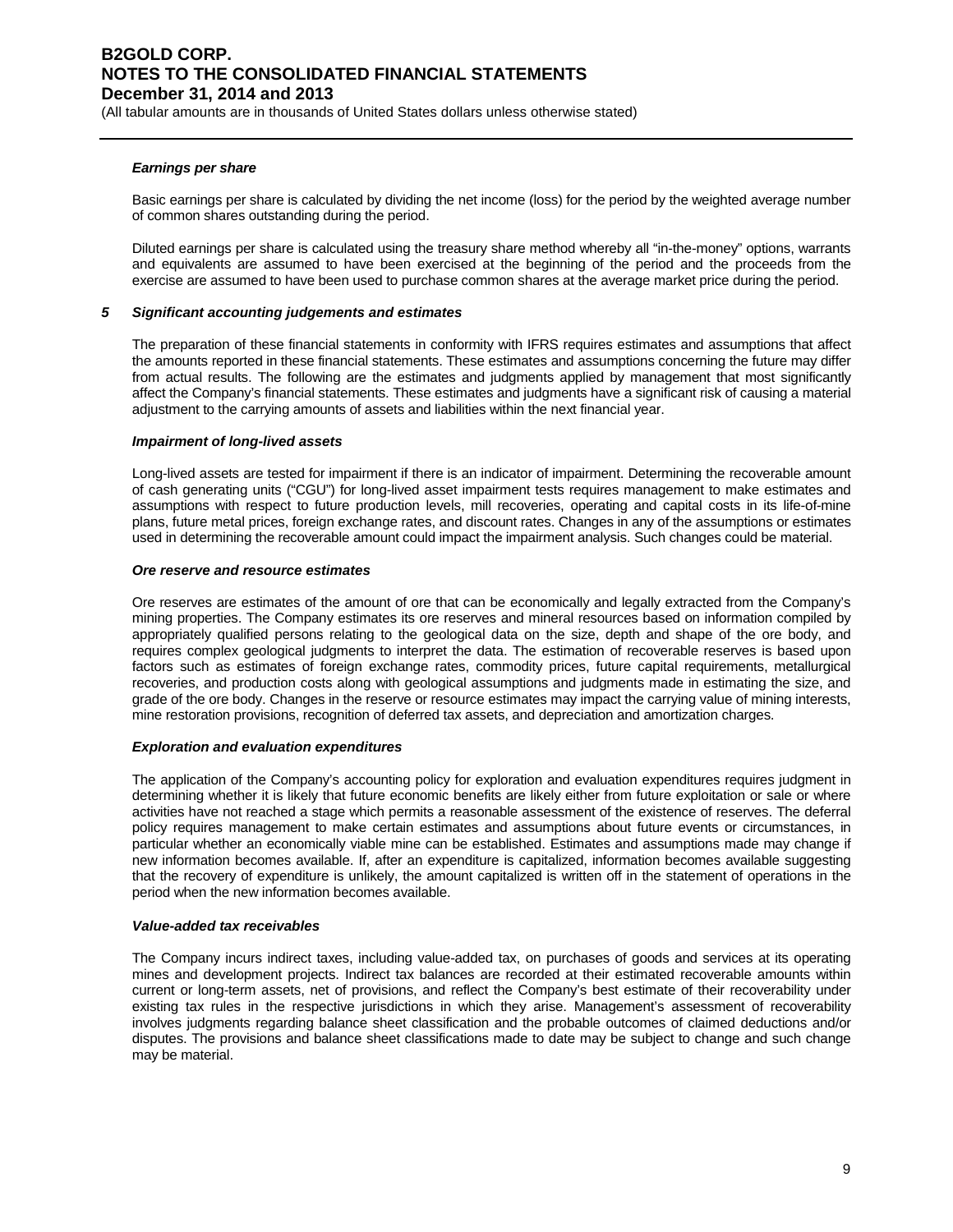(All tabular amounts are in thousands of United States dollars unless otherwise stated)

#### *Uncertain tax positions*

The Company is periodically subject to income tax audits at its operating mine locations. During the year ended December 31, 2014, the Company recorded provisions totalling \$6 million representing its best estimate of the outcome of current assessments. The Company is appealing the assessments received and the final outcome of such appeals are not determinable at this time. The provisions made to date may be subject to change and such change may be material.

#### *Deferred income taxes and valuation allowances*

The Company is periodically required to estimate the tax basis of assets and liabilities. Where applicable tax laws and regulations are either unclear or subject to varying interpretations, it is possible that changes in these estimates could occur that materially affect the amounts of deferred income tax assets and liabilities recorded in the financial statements. Changes in deferred tax assets and liabilities generally have a direct impact on earnings in the period that the changes occur.

Each period, the Company evaluates the likelihood of whether some portion or all of each deferred tax asset will not be realized. This evaluation is based on historic and future expected levels of taxable income, the pattern and timing of reversals of taxable temporary timing differences that give rise to deferred tax liabilities, and tax planning initiatives. Levels of future taxable income are affected by, among other things, market gold prices, production costs, quantities of proven and probable gold reserves, interest rates and foreign currency exchange rates.

### *Business combinations*

In a business combination, it generally takes time to obtain the information necessary to measure the fair values of assets acquired and liabilities assumed and the resulting goodwill, if any. Changes to the provisional measurements of assets and liabilities acquired including the associated deferred income taxes and resulting goodwill may be retrospectively adjusted when new information is obtained until the final measurements are determined (within one year of acquisition date). The determination of fair values as of the acquisition date requires management to make certain judgements and estimates about future events, including, but not restricted to, estimates of mineral reserves and resources acquired, exploration potential, future operating costs and capital expenditures, future metal prices, long-term foreign exchange rates, and discount rates.

In determining the amount for goodwill, the Company's management makes estimates of the discounted future aftertax cash flows expected to be derived from the acquired business based on estimates of future revenues, expected conversions of resources to reserves, future production costs and capital expenditures, based on a life of mine plan. The excess of acquisition cost over the net identifiable assets acquired represents goodwill.

### *6 Impairment of goodwill and long-lived assets*

During the quarter ended December 31, 2014 and subsequent to year-end, the Company completed an updated metallurgical recovery sampling and analysis program as part of the expansion study for the Masbate Mine along with an updated life-of-mine plan based on 2014 year-end reserve and resource estimates. The Company has also determined not to proceed with an expansion of the Masbate mill at this time in order to focus its construction team and resources on development of the Fekola Project. The Company will continue to review expansion case options. The finalized metallurgical report, updated reserve and resource estimates and change in assumption regarding the Masbate mill expansion resulted in a decline in the life-of-mine recovery rate and production ounces for the Masbate Mine. This was considered an impairment indicator at December 31, 2014.

During the latter half of 2014 and as at December 31, 2014, the long-term consensus gold price continued to be below the long-term gold price assumptions used in the Company's reserve estimations and life-of-mine plans. The prolonged decline of the long-term gold price was considered to be an impairment indicator. Consequently, the Company has revised its long-term gold price estimate to \$1,300 per ounce of gold.

The Company has performed impairment tests on the following cash-generating units ("CGUs"): Masbate Mine, including related goodwill, Limon Mine, Libertad Mine and Otjikoto Mine. The Company's investment in the Gramalote joint venture was also assessed for impairment. As a result of these assessments, the Company determined that impairment charges were required for the goodwill relating to the Masbate Mine, Masbate Mine long-lived assets and the Company's investment in Gramalote as described below.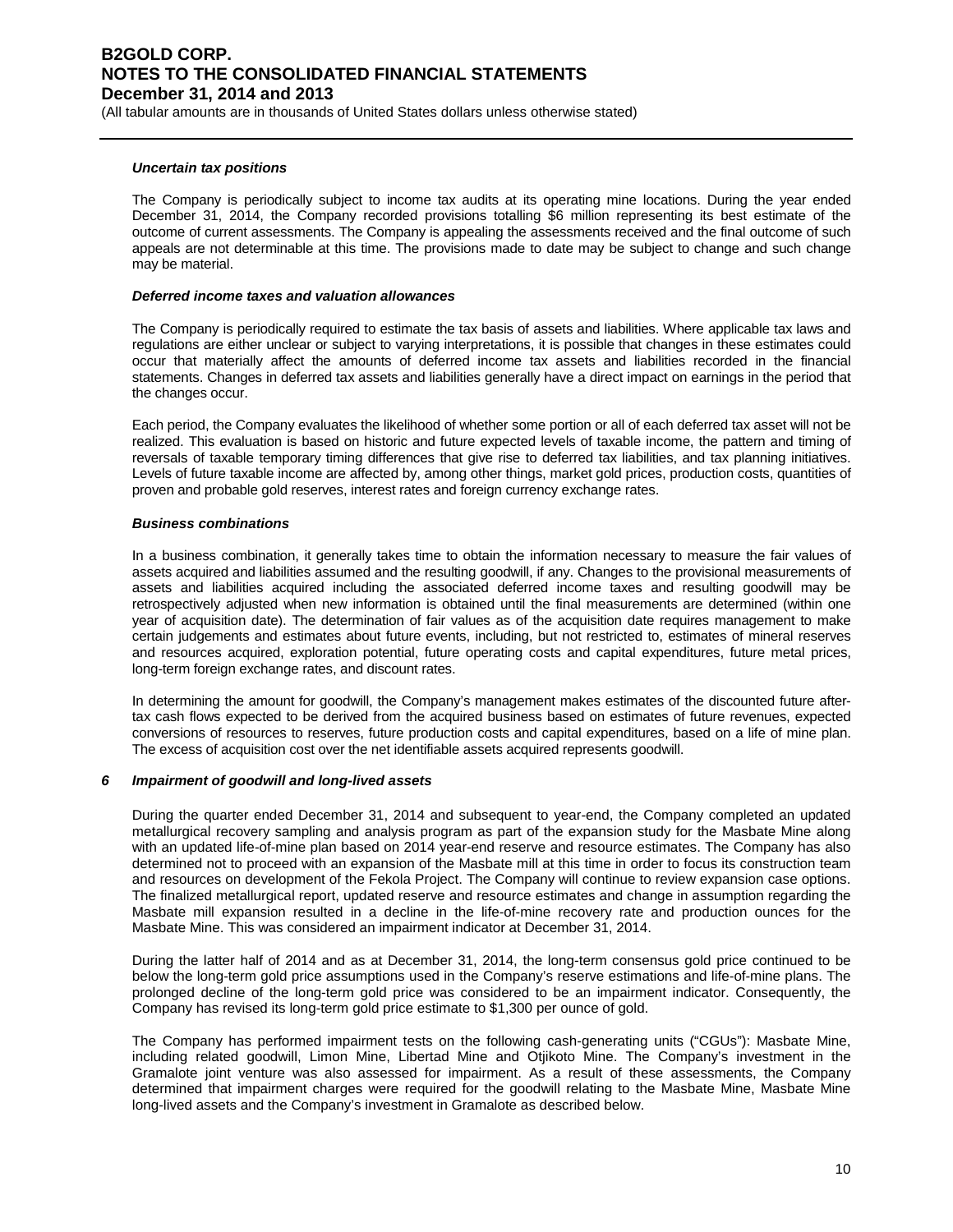(All tabular amounts are in thousands of United States dollars unless otherwise stated)

#### *Masbate long-lived assets*

The Company conducted an impairment analysis whereby the carrying values of the Masbate Mine property, plant and equipment and undeveloped mineral interests, were compared to the mine's recoverable amount which was determined to be its fair value using the fair value less costs of disposal ("FVLCD") at December 31, 2014. In carrying out the review of Masbate's long-lived assets for impairment, the Company utilized discounted cash flow models incorporating estimates and assumptions that included such factors as future production levels, metallurgical recovery estimates, operating and capital costs in its life-of-mine plans, mill expansion assumptions, future metal prices, foreign exchange rates and discount rates. Management's estimate of the FVLCD of its CGUs is classified as level 3 in the fair value hierarchy. The Company's estimate of future cash flows is subject to risks and uncertainties and therefore could change in the future if the underlying assumptions change.

Key assumptions used for the impairment test at December 31, 2014 were:

| - Gold price         | \$1,300/ounce |
|----------------------|---------------|
| - Silver price       | \$18/ounce    |
| - Mill recovery rate | 73%           |
| - Mine life          | 2015 to 2035  |
| - Discount rate      | $5\% - 7\%$   |

The Company's analysis concluded that the carrying values of the Masbate Mine property, plant and equipment and amounts assigned to undeveloped mineral interests at December 31, 2014 were impaired resulting in a pre-tax impairment charge of \$436.0 million consisting of \$362.1 million impairment of property, plant and equipment and \$73.9 million impairment of undeveloped mineral interests. The net impairment recorded in the statement operations after taking into account a deferred income tax recovery of \$130.8 million was \$305.2 million.

### *Masbate goodwill*

At September 30, 2014, and in light of the reduction in the long-term gold price, the Company conducted a goodwill impairment analysis. In carrying out the impairment analysis, the Company determined the recoverable amount for the Masbate Mine CGU was its FVLCD. The FVLCD was determined using discounted cash flow models incorporating estimates and assumptions that included such factors as future production levels, metallurgical recovery estimates, operating and capital costs in its life-of-mine plans, mill expansion assumptions, future metal prices, foreign exchange rates and discount rates. Management's estimate of the FVLCD of its CGUs is classified as level 3 in the fair value hierarchy.

Key assumptions used for the impairment test at September 30, 2014 were:

| $\overline{\phantom{0}}$ | Gold price         | \$1,300/ounce |
|--------------------------|--------------------|---------------|
| $\overline{\phantom{a}}$ | Silver price       | \$20/ounce    |
| $\overline{\phantom{0}}$ | Mill recovery rate | 80%           |
| Ξ.                       | Mine life          | 2015 to 2033  |
| $\overline{\phantom{0}}$ | Discount rate      | 5% - 7%       |

The Company's analysis concluded that the full carrying value of Masbate Mine related goodwill was impaired, resulting in an impairment charge of \$202.1 million being recorded in the statement of operations.

#### *Investment in Joint Venture - Gramalote*

The Company conducted an impairment analysis whereby the carrying value of the investment in the Gramalote joint venture was compared to the investment's recoverable amount which was determined to be its FVLCD. In carrying out the impairment analysis, the Company utilized discounted cash flow models incorporating estimates and assumptions that include such factors as future production levels, mill recoveries, operating and capital costs in its life-of-mine plans, future metal prices, foreign exchange rates and discount rates. These factors were based on the assumptions and inputs disclosed by the Company on March 13, 2014 from the Gramalote Preliminary Economic Assessment and included a long-term gold price assumption of \$1,300 per ounce of gold and a discount rate of 6.5%. Management's estimate of the FVLCD of its CGUs is classified as level 3 in the fair value hierarchy. The Company's estimate of future cash flows is subject to risks and uncertainties and therefore could change in the future if the underlying assumptions change.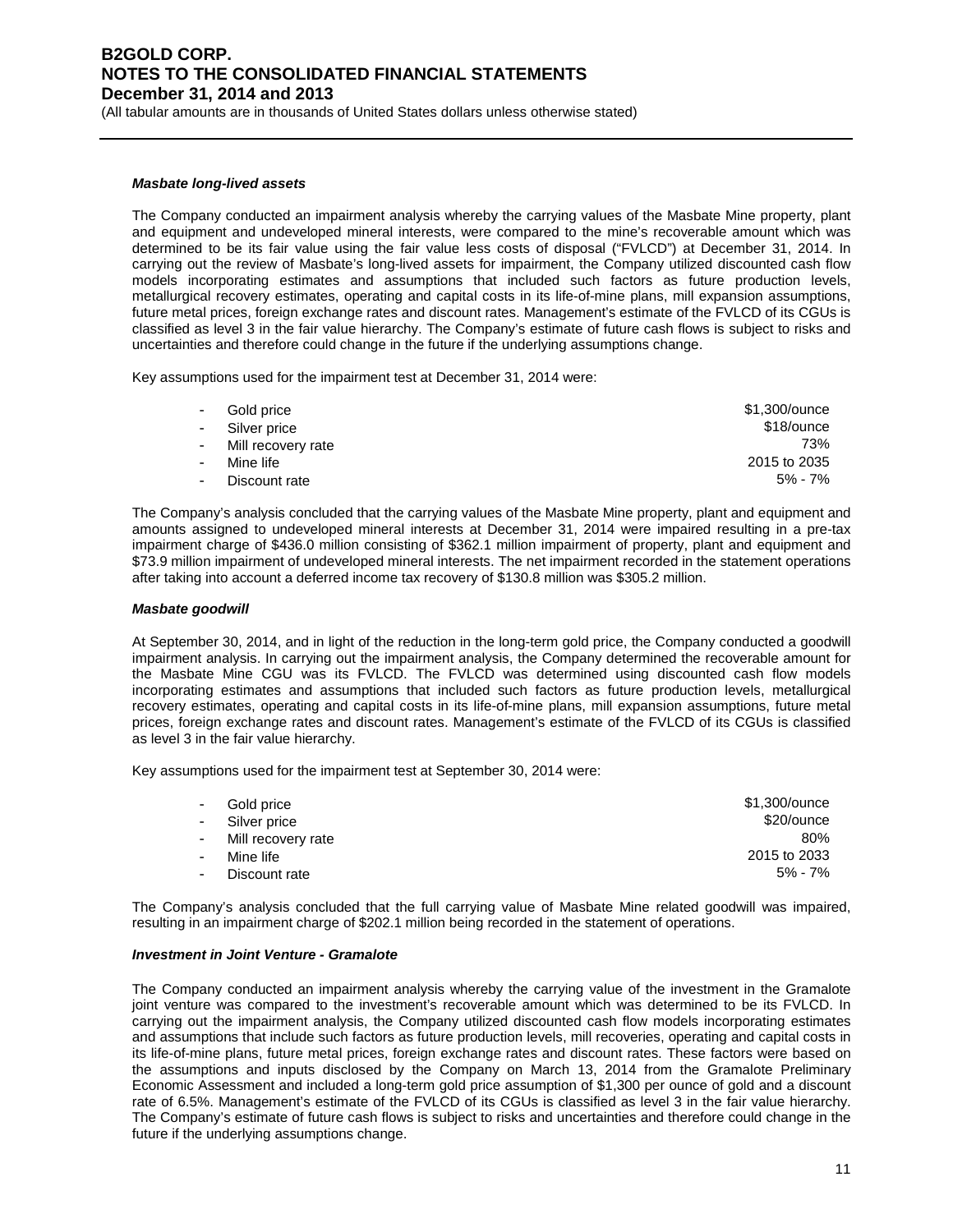(All tabular amounts are in thousands of United States dollars unless otherwise stated)

The Company's analysis concluded that the investment in Gramalote was impaired resulting in an impairment charge of \$96.3 million being recorded in the statement of operations.

### *7 Acquisition of Papillon Resources Limited*

On October 3, 2014, the Company completed the scheme of arrangement ("Papillon Merger") by which the Company acquired all of the issued ordinary shares of Papillon. Under the terms of the Merger, the Company acquired all of the issued and outstanding ordinary shares of Papillon based on an exchange ratio of 0.661 of a common share of B2Gold for each Papillon ordinary share. In addition, all of the outstanding stock options of Papillon were cancelled and the former holders thereof received that number of the Company shares that corresponded to the value of the "in-the-money" portion of their Papillon options. The primary asset acquired was the Fekola Project located in Mali.

The arrangement has been accounted for as a purchase of net assets. For accounting purposes, the acquisition date was determined to be September 22, 2014, the date at which the Company obtained control of Papillon.

The cost of the acquisition was approximately \$493.3 million, and included the fair value of the shares issued of \$484.3 million, based on the issuance of 237,390,819 shares at Cdn.\$2.25 per share and a foreign exchange rate of Cdn.\$1.1031 to \$1, plus transaction costs of approximately \$9.0 million.

The purchase price was calculated as follows:

| Common shares issued (237,390,819 common shares)<br>Transaction costs | 484.277<br>9.026 |
|-----------------------------------------------------------------------|------------------|
| Total purchase price                                                  | 493.303          |

The following table sets forth the allocation of the purchase price to the fair value of the assets and liabilities acquired.

|                                          | \$        |
|------------------------------------------|-----------|
| Purchase price allocation:               |           |
| Cash and cash equivalents                | 32,189    |
| Accounts receivable and prepaids         | 1.241     |
| Mining interests - Fekola                | 507,627   |
| Mining interests - Mali other            | 6.067     |
| Accounts payable and accrued liabilities | (8, 473)  |
| Non-controlling interest                 | (45, 348) |
|                                          | 493.303   |

Included in Papillon's accounts payable and accrued liabilities acquired on September 22, 2014 was \$5.9 million for Papillon's transaction costs.

#### *8 Acquisition of CGA Mining Limited*

On January 31, 2013, the Company and CGA announced that they had completed the combination of the two companies (the "CGA Merger") by way of a court-approved scheme of arrangement and the merger implementation agreement dated September 18, 2012 between the Company and CGA. Under the terms of the CGA Merger, the Company acquired all of the issued and outstanding ordinary shares of CGA based on an exchange ratio of 0.74 of a common share of B2Gold for each CGA ordinary share. In addition, all of the outstanding stock options of CGA were cancelled and the former holders thereof received that number of B2Gold shares that corresponded to the value of the "in-the-money" portion of their CGA options. Upon closing of the CGA Merger, CGA became a whollyowned subsidiary of B2Gold.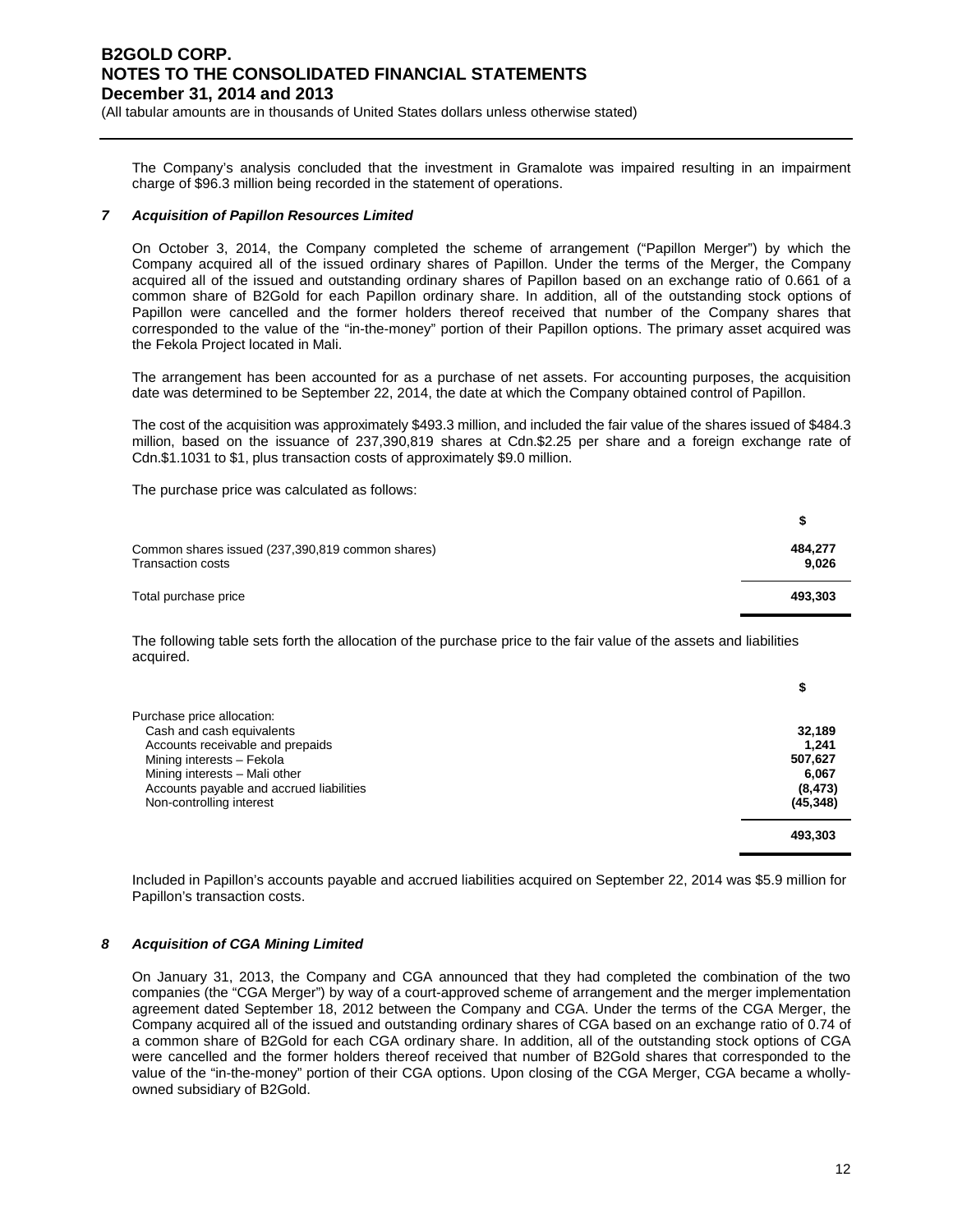(All tabular amounts are in thousands of United States dollars unless otherwise stated)

As a result, B2Gold issued an aggregate of 250,040,275 common shares to the former CGA shareholders. An additional 1,933,557 common shares of B2Gold were issued to former CGA option holders upon cancellation of their stock options.

The business combination was accounted for using the acquisition method, with B2Gold as the acquirer of CGA. For accounting purposes, the acquisition date was determined to be January 16, 2013, the date at which the Company obtained control of CGA. The primary asset acquired was CGA's Masbate Mine located in the Philippines.

The cost of the acquisition was approximately \$985 million, being the fair value of B2Gold shares issued, based on the issuance of 251,973,832 B2Gold shares at Cdn.\$3.85 per share (the opening share price on the TSX on January 16, 2013) and a foreign exchange rate of Cdn.\$0.985 to \$1. B2Gold's acquisition related costs of \$5.9 million in 2013 and \$1.6 million in 2012 have been charged to acquisition costs in the consolidated statement of operations.

These consolidated financial statements include CGA's results commencing from January 16, 2013. The revenue included in the consolidated statement of operations since January 16, 2013 contributed by CGA was \$274.1 million for the year ended December 31, 2013.

The following table sets forth the final allocation of the purchase price to assets and liabilities acquired, based on estimates of fair value.

|                                                                            | \$         |
|----------------------------------------------------------------------------|------------|
| Purchase price allocation:                                                 |            |
| Cash and cash equivalents                                                  | 56,088     |
| Restricted cash                                                            | 9,000      |
| Accounts receivable and prepaids                                           | 11,368     |
| Inventories                                                                | 73,668     |
| Note receivable from RTG Mining Inc.                                       | 2,560      |
| Mining interests                                                           |            |
| - Masbate Mine                                                             | 688,524    |
| Masbate undeveloped mineral interest                                       | 176,460    |
| Long-term Investments                                                      | 31,037     |
| Value-added tax receivables, long-term                                     | 21,749     |
| Other long-term assets                                                     | 1,727      |
| Accounts payable and accrued liabilities                                   | (31, 982)  |
| Current tax payable                                                        | (1,674)    |
| Masbate project loan facility                                              | (18, 524)  |
| Deferred revenue - fair value of gold contracts (Note 17)                  | (37, 404)  |
| Finance lease obligations, including current portion                       | (25, 228)  |
| Mine restoration provisions, including current portion                     | (16, 504)  |
| Deferred income taxes                                                      | (157, 494) |
| Other long-term liabilities                                                | (571)      |
| Goodwill                                                                   | 202,070    |
| Purchase price - 251,973,832 common shares of B2Gold issued on acquisition | 984,870    |
|                                                                            |            |

Included in CGA's accounts payable and accrued liabilities on January 16, 2013 was \$10.1 million for CGA's transaction costs relating to the business combination.

The Masbate Mine's gold bullion inventory and current portion of ore stockpile inventory were increased by \$32.9 million to reflect their fair values on acquisition, which was all expensed and included in cost of sales in 2013.

The goodwill of \$202.1 million resulting from the acquisition arose mainly on the recognition of deferred income tax liabilities on the transaction due to the requirement to record a deferred tax liability for the difference between the assigned values and the tax bases of assets acquired and liabilities assumed at amounts that do not reflect fair value. None of the goodwill is deductible for tax purposes.

A value of approximately \$176.5 million assigned to undeveloped mineral interest at the Masbate Mine was attributable to (i) mineralized material within mineral resources that management believes can be brought into production and (ii) exploration potential for deposits the Company has the legal right to access, and based on interpretation of information and results, including geological data, that were available at the acquisition date. Amounts assigned to undeveloped mineral interest are not expensed (or depreciated) until the undeveloped mineral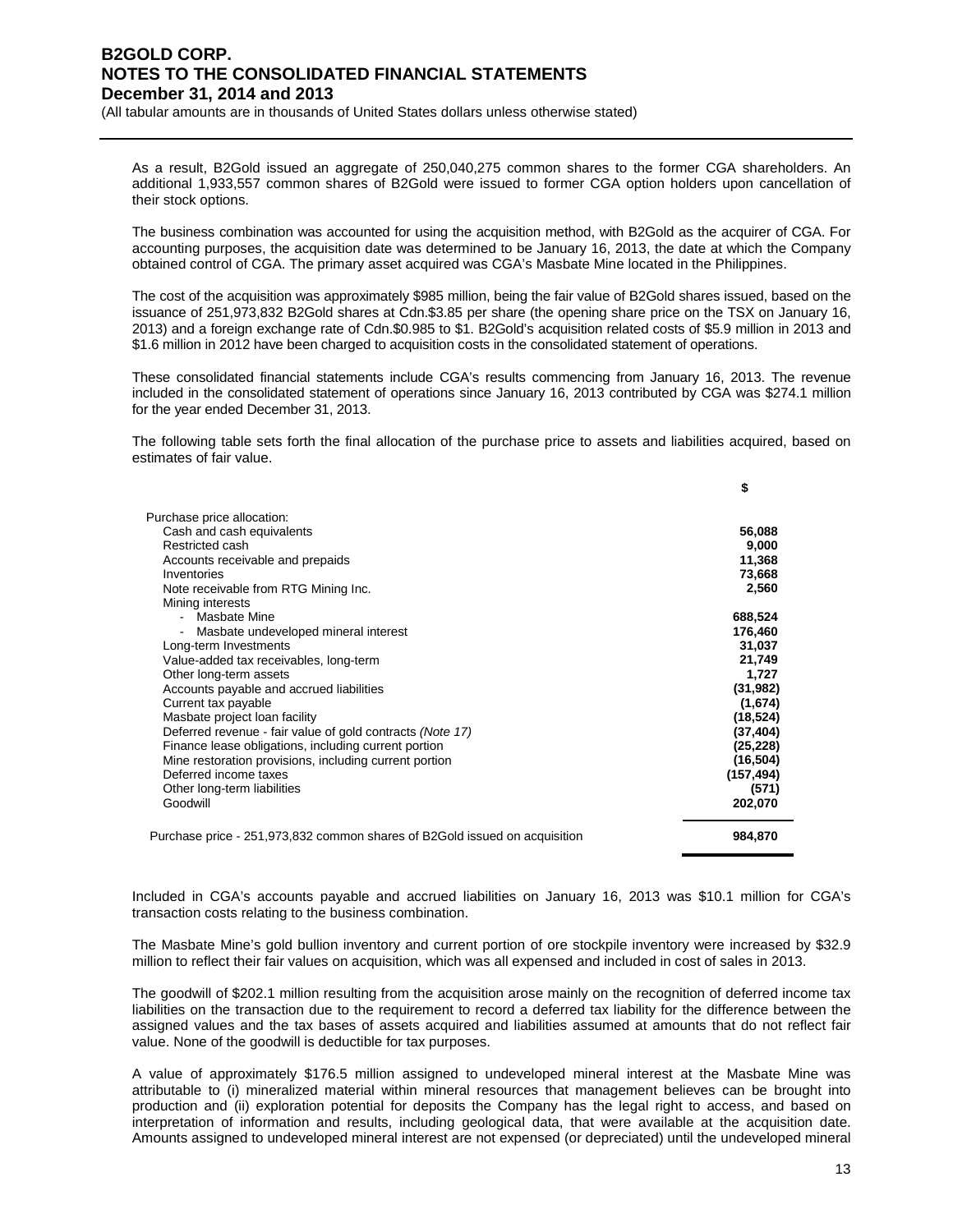(All tabular amounts are in thousands of United States dollars unless otherwise stated)

interest either becomes associated with additional proven and probable reserves and the reserves are produced or the undeveloped mineral interest is determined to be impaired.

### *9 Acquisition of Volta Resources Inc.*

On December 20, 2013, B2Gold and Volta Resources Inc. ("Volta") completed the combination of the two companies by way of a plan of arrangement under the Business Corporations Act (Ontario). Pursuant to the plan of arrangement and effective upon closing of the transaction, Volta has become a wholly-owned subsidiary of B2Gold and all of the issued and outstanding common shares of Volta have been transferred to B2Gold in consideration for the issuance by B2Gold of 0.15 of a common share of B2Gold, for each Volta common share held (the "Exchange Ratio"). All of the outstanding options of Volta have been exchanged under the arrangement and the holders of the Volta options have received options to purchase common shares of B2Gold based on the Exchange Ratio. The arrangement has been accounted for by B2Gold as a purchase of net assets.

The combination of B2Gold and Volta has resulted in B2Gold acquiring a 90% interest in the Kiaka gold project in Burkina Faso, Africa and a 100% interest in four additional exploration projects in Burkina Faso.

In connection with the closing of the transaction, B2Gold issued an aggregate of 23,331,805 common shares of B2Gold to the former shareholders of Volta and authorized the issuance of an additional 2,079,000 common shares upon the exercise of the stock options held by the former security holders of Volta.

The cost of the acquisition was approximately \$48.3 million, and included the fair value of B2Gold shares issued of \$46.4 million, based on the issuance of 23,331,805 B2Gold shares at Cdn.\$2.12 per share (the opening share price on the TSX on December 20, 2013) and a foreign exchange rate of Cdn.\$1.0648 to \$1, the fair value of B2Gold replacement options of \$0.9 million, plus B2Gold transaction costs of \$1 million. The options have been valued using the Black-Scholes option pricing model based on a risk-free annual interest rate of approximately 1%, an expected volatility of up to 59%, an expected average life of up to 3.7 years and a dividend yield of nil.

The purchase price was calculated as follows:

|                                                                                                                         | S                    |
|-------------------------------------------------------------------------------------------------------------------------|----------------------|
| Common shares issued (23,331,805 B2Gold common shares)<br>Fair value of Volta stock options<br><b>Transaction costs</b> | 46.423<br>949<br>967 |
| Total purchase price                                                                                                    | 48,339               |

The following table sets forth the allocation of the purchase price to the fair value of the assets and liabilities acquired.

|                                                  | \$       |
|--------------------------------------------------|----------|
| Purchase price allocation:                       |          |
| Cash and cash equivalents                        | 4.184    |
| Accounts receivable and prepaids                 | 408      |
| Long-term investments - GoldStone Resources Ltd. | 20       |
| Other assets                                     | 60       |
| Mining interests - Kiaka - development property  | 50,550   |
| Accounts payable and accrued liabilities         | (6, 183) |
| Current taxes payable                            | (700)    |
|                                                  | 48.339   |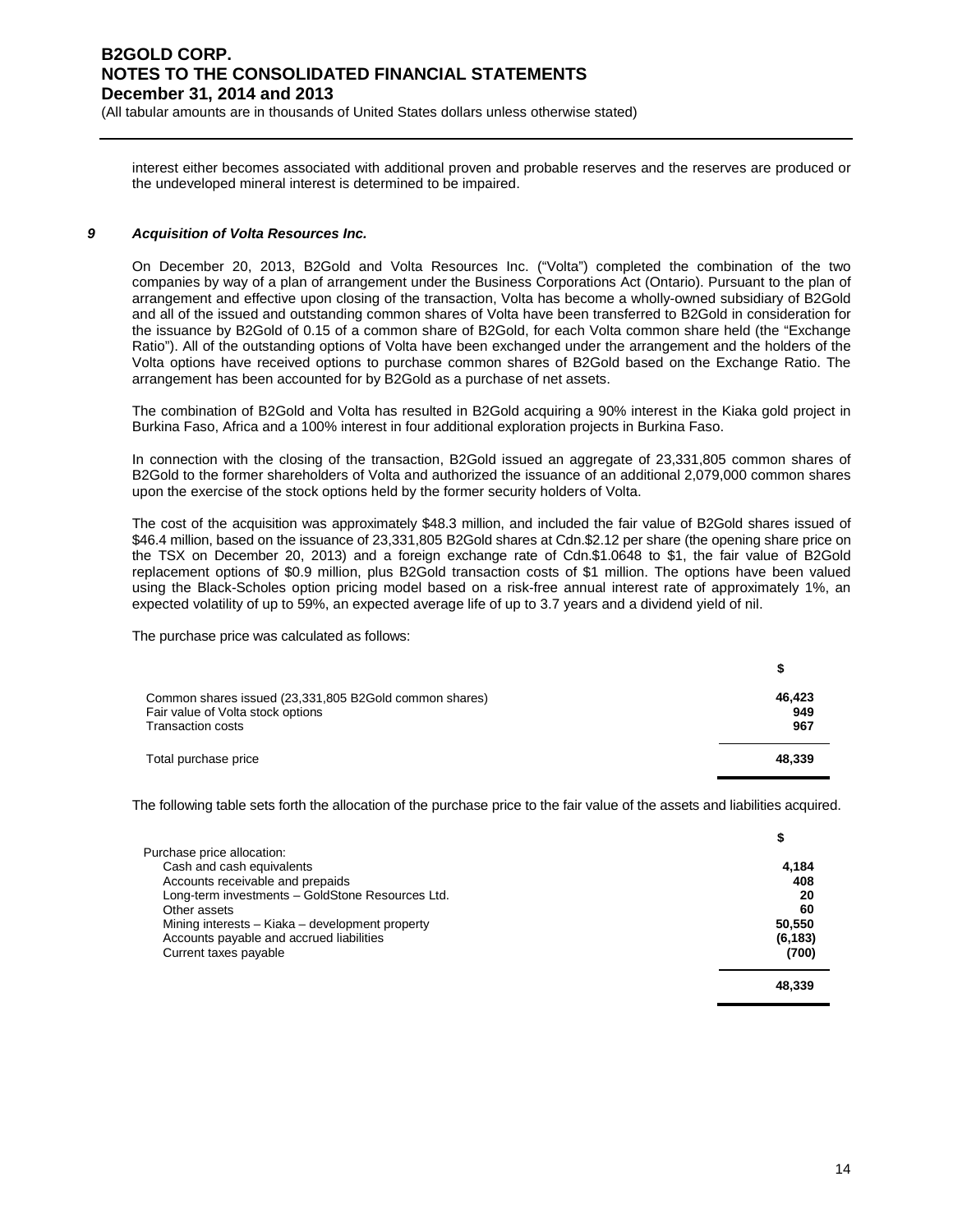(All tabular amounts are in thousands of United States dollars unless otherwise stated)

#### *10 Inventories*

|                                                                                                       | 2014<br>\$                          | 2013<br>\$                         |
|-------------------------------------------------------------------------------------------------------|-------------------------------------|------------------------------------|
| Gold and silver bullion<br>In-process inventory<br>Ore stock-pile inventory<br>Materials and supplies | 26,922<br>9,379<br>14,134<br>45,556 | 23,050<br>8,471<br>3,427<br>40,717 |
|                                                                                                       | 95,991                              | 75,665                             |

Ore stock-pile inventory includes amounts for the Masbate Mine of \$9.8 million (2013 - \$2.9 million) and for the Otjikoto Mine of \$3.5 million (2013 – nil).

#### *11 Long-term investments*

|                                  | As at December 31, 2014  |                                       |                   |                     | As at December 31, 2013 |                                       |                   |                     |
|----------------------------------|--------------------------|---------------------------------------|-------------------|---------------------|-------------------------|---------------------------------------|-------------------|---------------------|
|                                  | Cost<br>\$               | <b>Total</b><br>Impair-<br>ment<br>\$ | <b>AOCI</b><br>\$ | Fair<br>Value<br>\$ | Cost<br>\$              | <b>Total</b><br>Impair-<br>ment<br>\$ | <b>AOCI</b><br>\$ | Fair<br>Value<br>\$ |
| Available-for-sale investments:  |                          |                                       |                   |                     |                         |                                       |                   |                     |
| St. Augustine Gold & Copper Ltd. | 20,193                   | (13, 144)                             | $\blacksquare$    | 7,049               | 20,193                  | (8, 452)                              | ۰                 | 11,741              |
| RTG Mining Inc.                  | 13,400                   | (6, 391)                              | $\blacksquare$    | 7,009               | 8,803                   | (4,011)                               |                   | 4,792               |
| Sierra Mining Limited            | $\overline{\phantom{0}}$ |                                       |                   |                     | 5,893                   | (3,867)                               | 1,344             | 3,370               |
| Calibre Mining Corp.             | 5,716                    | (4, 345)                              | 2.508             | 3,879               | 5.068                   | (4,222)                               | ۰                 | 846                 |
| Kronk Resources Inc.             | 496                      | -                                     | (31)              | 465                 |                         |                                       | ۰                 |                     |
| Goldstone Resources Ltd.         | 20                       | -                                     | (14)              | 6                   | 20                      |                                       |                   | 20                  |
| Balance, end of year             | 39,825                   | (23, 880)                             | 2,463             | 18,408              | 39,977                  | (20, 552)                             | 1,344             | 20,769              |

The Company holds available-for-sale investments in certain public companies, as disclosed in the table above. The Company, through its acquisition of CGA (Note 8), acquired investments in the securities of St. Augustine Gold & Copper Ltd., RTG Mining Inc. (formerly "Ratel Group Limited"), and Sierra Mining Limited. In addition, the Company participated in a private placement of RTG Mining Inc. and purchased 30.8 million of its common shares for approximately \$4 million on February 2, 2013.

On June 4, 2014, RTG Mining Inc. ("RTG") acquired all of the outstanding securities of Sierra Mining Limited ("Sierra"). The Company received three new ordinary shares of RTG for every ten shares held of Sierra. The transaction did not constitute a disposal of the Company's investment in Sierra; therefore, unrealized gains were not transferred from Accumulated Other Comprehensive Income ("AOCI") to the statement of operations.

During 2014, the Company recorded an impairment loss totalling \$7.2 million (2013 - \$20.6 million) in the statement of operations, as a result of a significant further decline in the fair value of its available-for-sale equity securities. At December 31, 2014, the Company recorded a \$1.1 million unrealized gain net of related deferred income taxes of \$0.1 million (2013 - \$1.1 million unrealized gain net of related deferred income taxes of \$0.2 million) in the statement of other comprehensive income ("OCI"), as a result of an increase in the fair value of its investments.

Kronk Resources Inc. is a related party by virtue of having three directors who are also senior executives of the Company.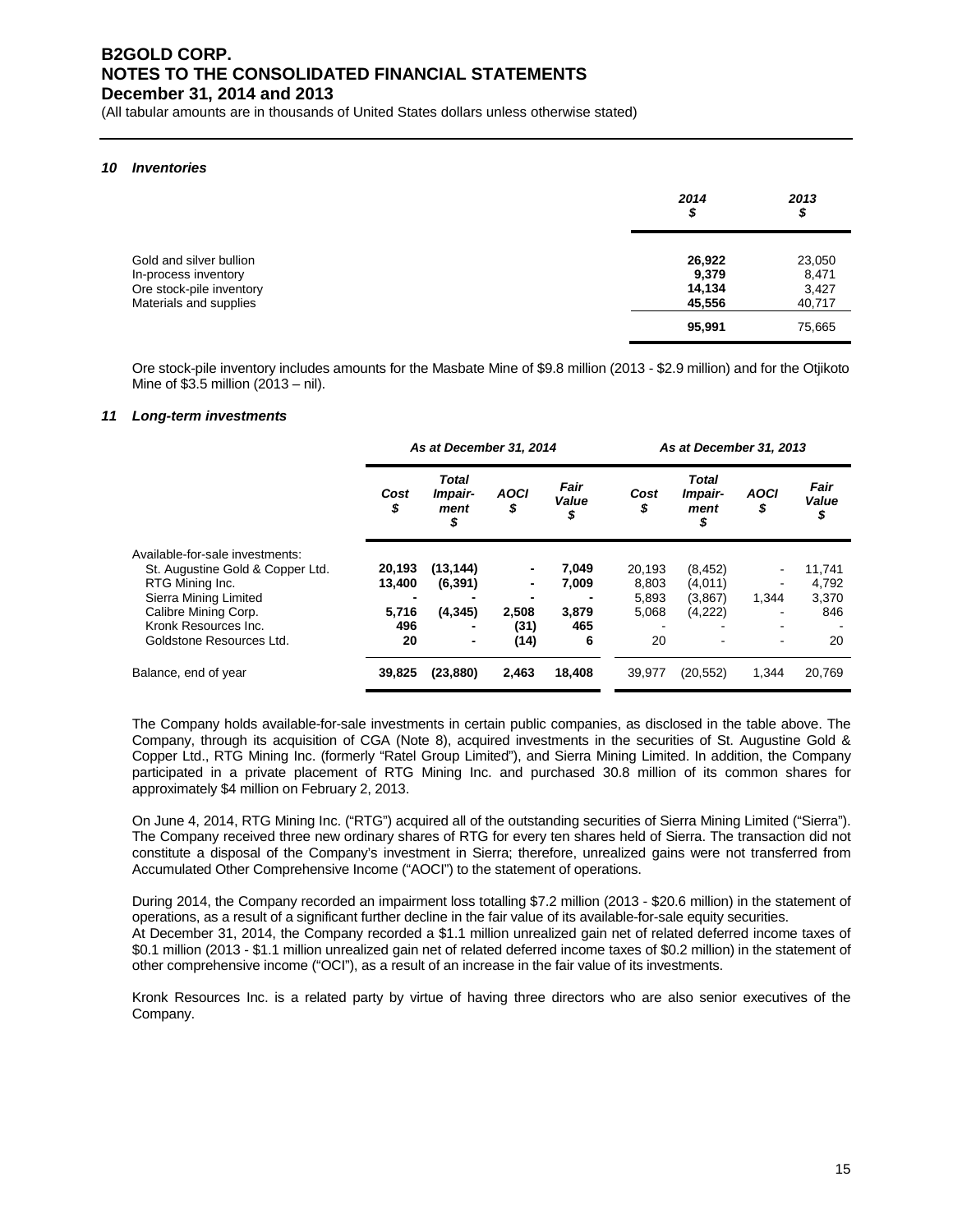(All tabular amounts are in thousands of United States dollars unless otherwise stated)

## *12 Mining interests*

|                                                                                                                                                             | 2014<br>\$                                                                  | 2013<br>\$                                                     |
|-------------------------------------------------------------------------------------------------------------------------------------------------------------|-----------------------------------------------------------------------------|----------------------------------------------------------------|
| Property, plant and equipment (depletable)                                                                                                                  |                                                                             |                                                                |
| Masbate Mine, Philippines (Notes 6 and 8)<br>Cost, net of impairment<br>Accumulated depreciation and depletion                                              | 420,644<br>(91,706)                                                         | 723,155<br>(40, 744)                                           |
|                                                                                                                                                             | 328,938                                                                     | 682,411                                                        |
| Libertad Mine (including Jabali), Nicaragua<br>Cost<br>Accumulated depreciation and depletion                                                               | 296,102<br>(127, 704)                                                       | 259,518<br>(83, 927)                                           |
|                                                                                                                                                             | 168,398                                                                     | 175,591                                                        |
| Limon Mine, Nicaragua<br>Cost<br>Accumulated depreciation and depletion                                                                                     | 142,772<br>(62, 865)                                                        | 120,139<br>(44, 970)                                           |
|                                                                                                                                                             | 79,907                                                                      | 75,169                                                         |
| Masbate undeveloped mineral interests, net of impairment (Notes 6 and 8)                                                                                    | 85,078                                                                      | 176,460                                                        |
| Mine under construction                                                                                                                                     |                                                                             |                                                                |
| Otjikoto, Namibia                                                                                                                                           | 430,668                                                                     | 289,945                                                        |
| Exploration and evaluation properties (non-depletable)                                                                                                      |                                                                             |                                                                |
| Fekola, Mali (Note 7)<br>Kiaka, Burkina Faso (Note 9)<br>Mocoa, Colombia<br>Trebol & Pavon, Nicaragua<br>San Jose, Nicaragua<br>Calibre, Nicaragua<br>Other | 514,965<br>59,062<br>28,652<br>6,238<br>1,915<br>10,022<br>8,151<br>629,005 | 50,550<br>28,200<br>24,870<br>1,123<br>8,496<br>861<br>114,100 |
| Corporate & other                                                                                                                                           |                                                                             |                                                                |
| Bellavista, Costa Rica<br>Office, furniture and equipment, net                                                                                              | 813                                                                         | 2,611<br>990                                                   |
|                                                                                                                                                             | 813                                                                         | 3,601                                                          |
|                                                                                                                                                             | 1,722,807                                                                   | 1,517,277                                                      |
| Investments in joint ventures (accounted for using the equity method)                                                                                       |                                                                             |                                                                |
| Gramalote, Colombia, net of impairment (Note 6)<br>Quebradona, Colombia                                                                                     | 66,725<br>1,201                                                             | 148,967<br>1,201                                               |
|                                                                                                                                                             | 67,926                                                                      | 150,168                                                        |
|                                                                                                                                                             | 1,790,733                                                                   | 1,667,445                                                      |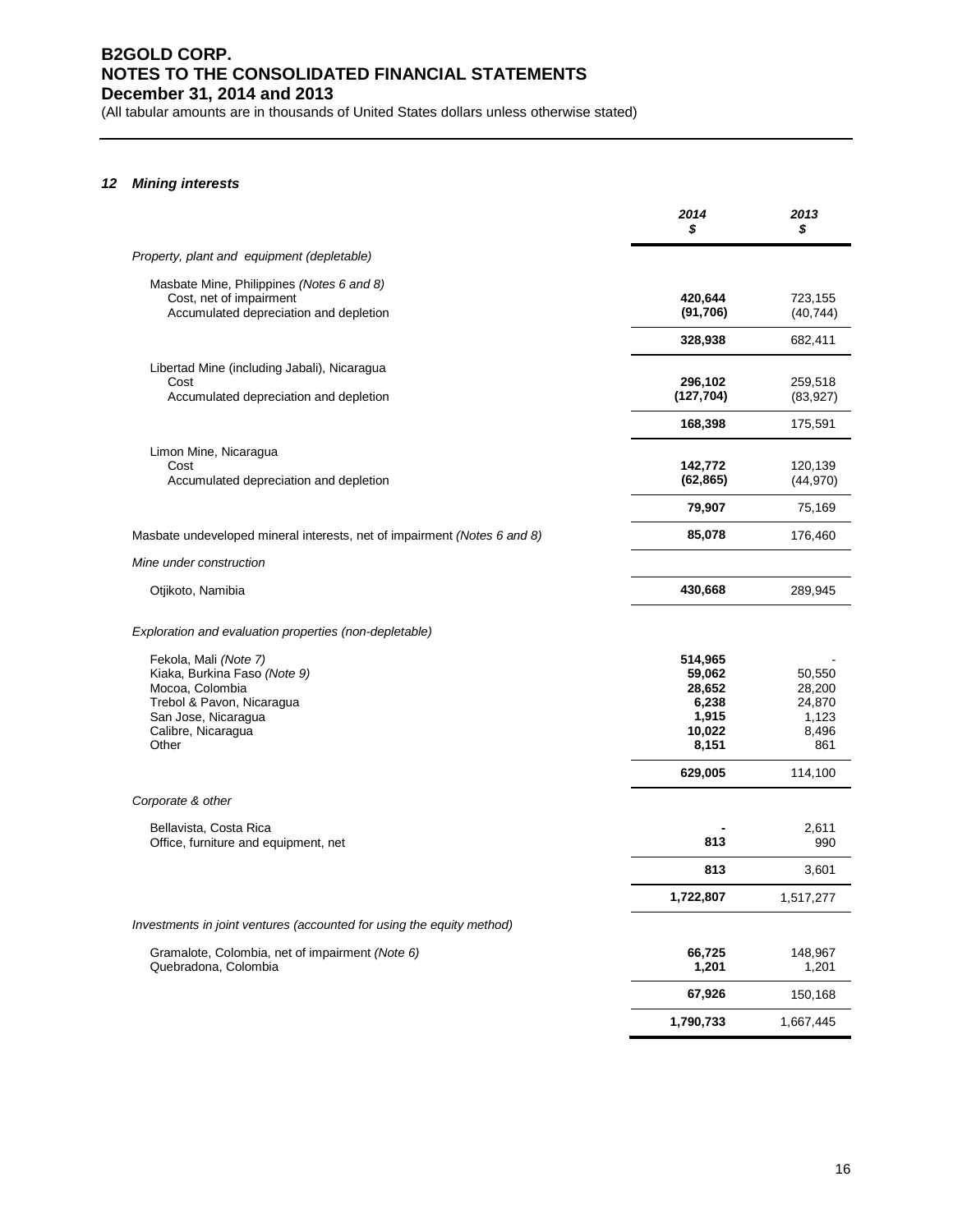(All tabular amounts are in thousands of United States dollars unless otherwise stated)

#### *Masbate*

At December 31, 2014, the Company reclassified \$17.5 million from the Masbate undeveloped mineral interest to the Masbate Mine based on the conversion of undeveloped mineral interests to resource ounces during the year.

Also at December 31, 2014, the Company recorded an impairment of \$362.1 million relating to Masbate property, plant and equipment and \$73.9 million relating to Masbate undeveloped mineral interests (Note 6).

#### *Otjikoto*

During 2014, the Company capitalized interest costs on its borrowings attributable to funds spent on Otjikoto (subsequent to the issuance of the related loans) in the amount of \$13.7 million (2013 - \$2.5 million). This interest was calculated on an effective interest rate based on the Company's aggregate borrowings which includes the convertible senior subordinated notes and the revolving corporate credit facility (Note 14).

During 2013, EVI Gold (Proprietary) Limited ("EVI") exercised its right to acquire an additional 2% interest in the Otjikoto Project for a purchase price of \$5 million. Additionally, EVI assigned to the Company its existing right to acquire an additional 5% interest in the Otjikoto gold project for consideration paid by the Company of \$1 million. Accordingly, the Company and EVI hold a 90% and 10% interest, respectively, in the Otjikoto Project and EVI has no further right to increase its interest in the Otjikoto Project. For accounting purposes, as the issuance of common shares in the Company's subsidiary, B2Gold Namibia, did not result in a loss of control, the dilution of the Company's aggregate interest in its subsidiary and corresponding increase in the non-controlling interest of \$2.6 million was accounted for within Shareholders' Equity in accordance with the consideration received.

#### *Fekola*

The Company owned a 90% interest in the Fekola project following its acquisition of Papillon in September 2014 (Note 7). The property is located in Mali. The current exploration licence (the "Fekola Licence") is 90% owned by the Company (indirectly through its subsidiary Songhoi Resources SARL). The remaining 10% of Songhoi was owned by a local Malian company. Subsequent to December 31, 2014, the Company purchased the remaining 10% noncontrolling interest (Note 26).

Pursuant to applicable mining law, when the project advances to development and production stage, an exploitation company will be formed with Papillon contributing a 10% free carried interest to the Government of Mali. The Government of Mali also has the option to purchase an additional 10% of the exploitation company.

#### *Kiaka*

The Company owns a 90% interest in the Kiaka project following its acquisition of Volta in December 2013 (Note 9). The property is located in south central Burkina Faso. The current exploration licence (the "Kiaka Licence") is 100% owned by the Company (indirectly through its subsidiary Kiaka Gold SARL), subject to a 10% carried interest held by a Cypriot company with local Burkinabe affiliates. This carried interest entitles GAMS, following the completion of a definitive feasibility study, to participate pro-rata in the development and construction of a mine. Pursuant to applicable mining law, when the project advances to development and production stage, an operating company will be formed with each of Kiaka Gold SARL and the Cypriot company contributing 9% and 1%, respectively, to the Burkinabe government's 10% carried interest.

#### *Calibre*

On September 9, 2013, the Company and Calibre Mining Corp. ("Calibre") entered into a joint operation agreement (the "JV Agreement"), which superseded the letter agreement between the parties dated April 24, 2013 (the "Letter Agreement"), to govern the joint operation between the parties with respect to the operations at the Primavera Gold-Copper Porphyry Project in northeast Nicaragua. Calibre currently has a 49% interest in the project, while the Company has a 51% interest and is the project operator. Under the terms of the JV Agreement, the Company was granted an option to earn an additional 19% interest in the project, for a total interest of 70%, by spending Cdn.\$6 million in additional project expenditures on or prior to April 24, 2016. Upon entering into the JV Agreement, the original Option Agreement between the Company and Calibre (entered into in June 2009 and amended in July 2010 and October 2010) was terminated and superseded in its entirety by the JV Agreement.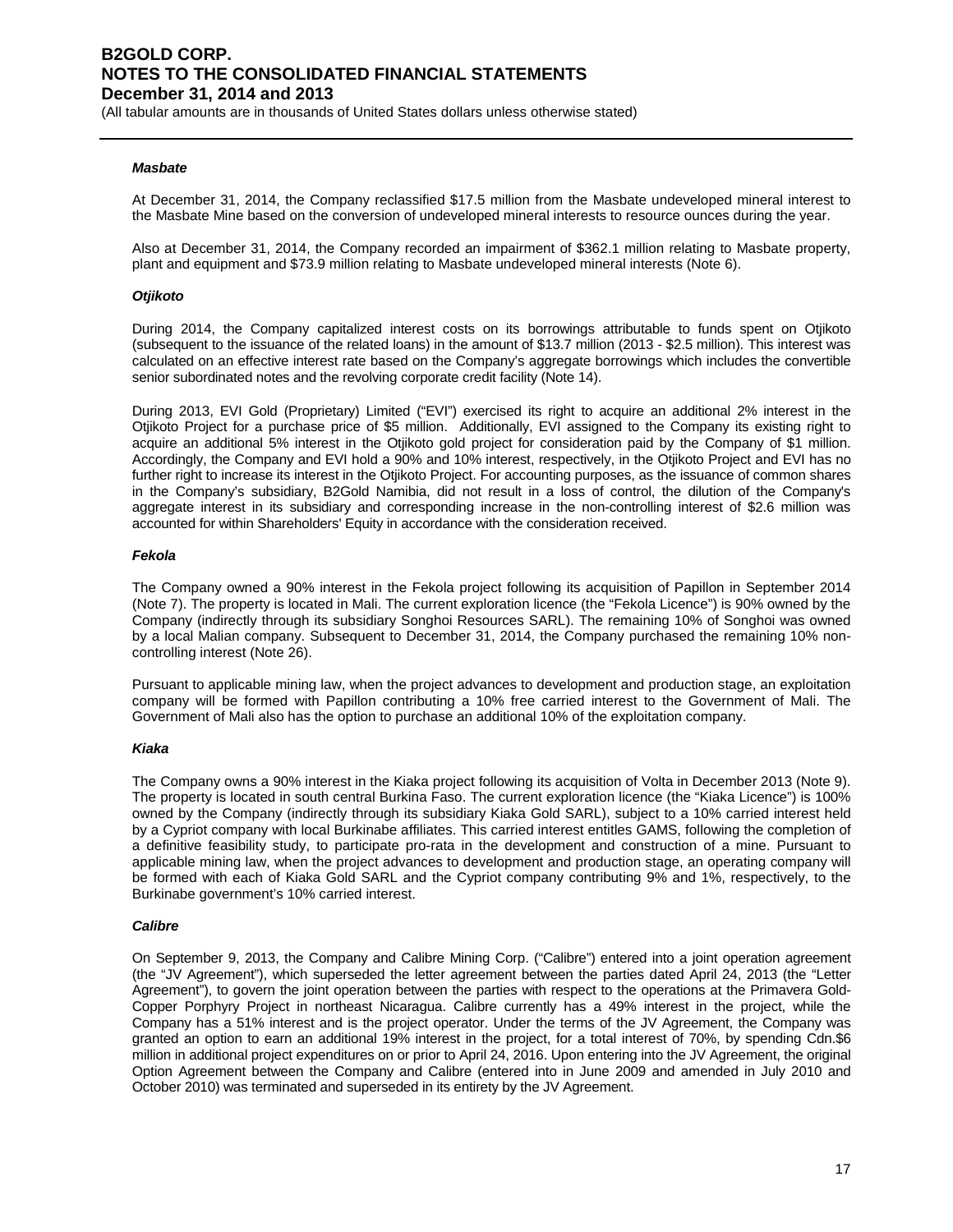(All tabular amounts are in thousands of United States dollars unless otherwise stated)

#### *Bellavista – Asset held for sale*

On June 21, 2013, the Company completed an option to purchase agreement with Alray Investments Inc. (the "Optionee"), a private company, pursuant to which the Company agreed to grant the Optionee an option to purchase a 100% interest in the Company's Bellavista project located in Miramar, Costa Rica. On December 23, 2014 the Optionee exercised the option. The sale was completed on January 15, 2015 when the Optionee acquired control and acquired 100% of the issued and outstanding shares of Central Sun Mining Enterprises Ltd. ("CSME"), which indirectly holds the 100% interest in the Bellavista project for consideration of \$1 million in cash and a 2% net smelter returns royalty on the sale of minerals produced from the Bellavista project.

At December 31, 2014, the assets and liabilities relating to the Bellavista project have been separately disclosed on the balance sheet as "Assets classified as held for sale" and "Liabilities associated with assets held for sale."

#### *Trebol*

In the fourth quarter of 2014, the Company made a decision not to continue exploring the Trebol and adjacent properties and gave up its right to the exploration concession. As a result, the carrying value of these properties was written off in the amount of \$21.5 million.

#### *Cebollati*

In the third quarter of 2013, the Company made a decision not to continue exploring the Cebollati property. As a result, the carrying value of the Cebollati property was written off in the amount of \$9.6 million.

#### *Sale of the Brucejack royalty*

On May 13, 2013, the Company completed the sale to Franco-Nevada Corporation of all of its right, title and interest in and to an existing 1.2% net smelter returns royalty, covering Pretium Resources Inc.'s Brucejack gold project in northwestern British Columbia for \$45 million in cash. The sale was completed pursuant to the terms of a royalty purchase agreement between the Company and Franco-Nevada Corporation dated May 8, 2013.

#### *13 Other assets*

|                                                                                                                                                                                                                            | 2014<br>\$                                        | 2013<br>\$                        |
|----------------------------------------------------------------------------------------------------------------------------------------------------------------------------------------------------------------------------|---------------------------------------------------|-----------------------------------|
| Loan receivable from non-controlling interest, including accrued interest<br>Debt service reserve account (Note 14)<br><b>Reclamation deposits</b><br>Low-grade stockpile<br>Fair value of derivative instruments<br>Other | 12,486<br>3,628<br>2,276<br>1,595<br>250<br>1,358 | 11,898<br>1,149<br>1,495<br>1,528 |
|                                                                                                                                                                                                                            | 21,593                                            | 16,070                            |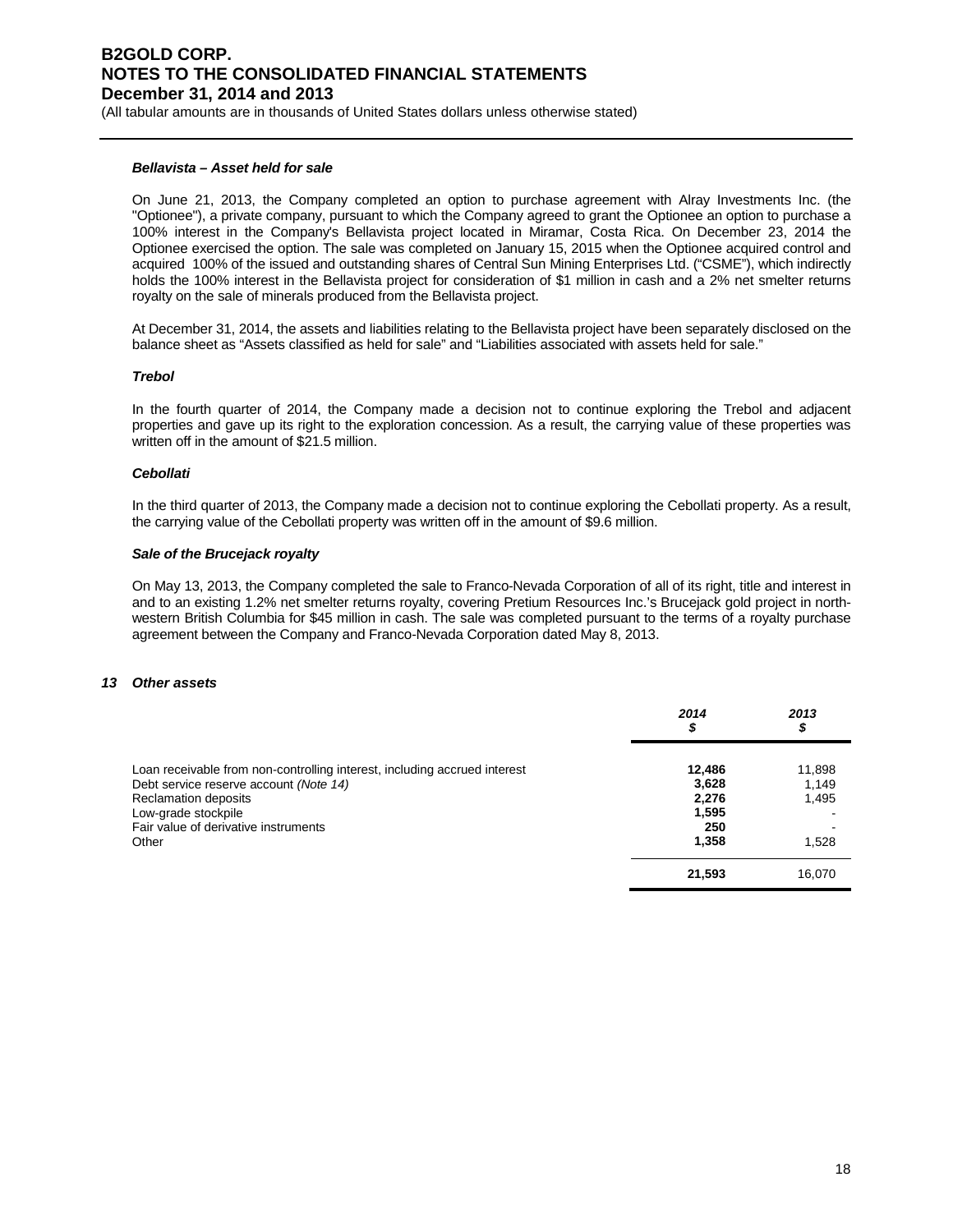(All tabular amounts are in thousands of United States dollars unless otherwise stated)

### *14 Long-term debt*

|                                                                                                                                                                                             | 2014<br>\$           | 2013<br>S                |
|---------------------------------------------------------------------------------------------------------------------------------------------------------------------------------------------|----------------------|--------------------------|
| Convertible senior subordinated notes:<br>- Principal amount<br>- Fair value adjustment                                                                                                     | 258,750<br>(29, 258) | 258,750<br>(21, 196)     |
|                                                                                                                                                                                             | 229,492              | 237,554                  |
| Revolving corporate credit facility:<br>- Principal amount<br>- Less: unamortized transaction costs                                                                                         | 125,000<br>(3, 382)  | 50,000<br>(3,399)        |
|                                                                                                                                                                                             | 121,618              | 46,601                   |
| Equipment loans/finance lease obligations:<br>- Otjikoto equipment loan facility (net of unamortized transaction costs)<br>- Libertad equipment loan<br>- Masbate finance lease obligations | 23,719<br>4,459      | 9,168<br>2,816<br>17,273 |
|                                                                                                                                                                                             | 28,178               | 29,257                   |
|                                                                                                                                                                                             | 379,288              | 313,412                  |
| Less: current portion                                                                                                                                                                       | (10, 456)            | (12,965)                 |
|                                                                                                                                                                                             | 368,832              | 300,447                  |

#### *Convertible senior subordinated notes*

On August 23, 2013, the Company issued convertible senior subordinated notes ("the notes") with an aggregate principal amount of \$258.75 million. The notes bear interest at a rate of 3.25% per annum, payable semi-annually on April 1st and October 1st of each year commencing from April 1, 2014. The notes will mature on October 1, 2018. The notes are subordinated in right of payment to any existing and future senior indebtedness, including indebtedness under the senior secured credit facility. The notes will rank senior in right of payment to any future subordinated borrowings. The notes are effectively junior to any secured indebtedness and the notes are structurally subordinated to all indebtedness and other liabilities of the Company's subsidiaries.

Holders of the notes may convert the notes at their option at any time from July 1, 2018 to the maturity date. The notes will be convertible, at the holder's option, at a conversion rate of 254.2912 common shares for every \$1,000 principal amount of notes (equal to an initial conversion price of approximately \$3.93 per common share), subject to adjustments in certain events. In addition, the holder has the right to exercise the conversion option from January 1, 2014 to July 1, 2018, if (i) the market price of B2Gold common shares for at least 20 trading days during a period of 30 consecutive trading days is greater than or equal to 130% of the conversion price on each applicable trading day, (ii) during the 5 business day period after any consecutive 5 trading day period (the "measurement period") in which the trading price per \$1,000 principal amount of the notes for each trading day in the measurement period was less than 98% of the product of the last reported sales price of B2Gold common shares and the conversion rate on each such trading day, (iii) the notes are called for redemption or (iv) upon occurrence of certain corporate events. The Company may upon conversion by the holder, elect to settle in either cash, common shares, or a combination of cash and common shares, subject to certain circumstances.

The Company may not redeem the notes prior to October 6, 2016, except in the event of certain changes in Canadian tax law. On or after October 6, 2016, the Company may redeem for cash, subject to certain conditions, any or all of the notes, at its option, if the last reported sales price of the Company's common shares for at least 20 trading days during any 30 consecutive trading day period ending within 5 trading days immediately preceding the date on which the Company provides notice of redemption exceeds 130% of the applicable conversion price on each applicable trading day. The Company may also redeem the notes, if tax laws related to Canadian withholding tax change subject to certain further conditions.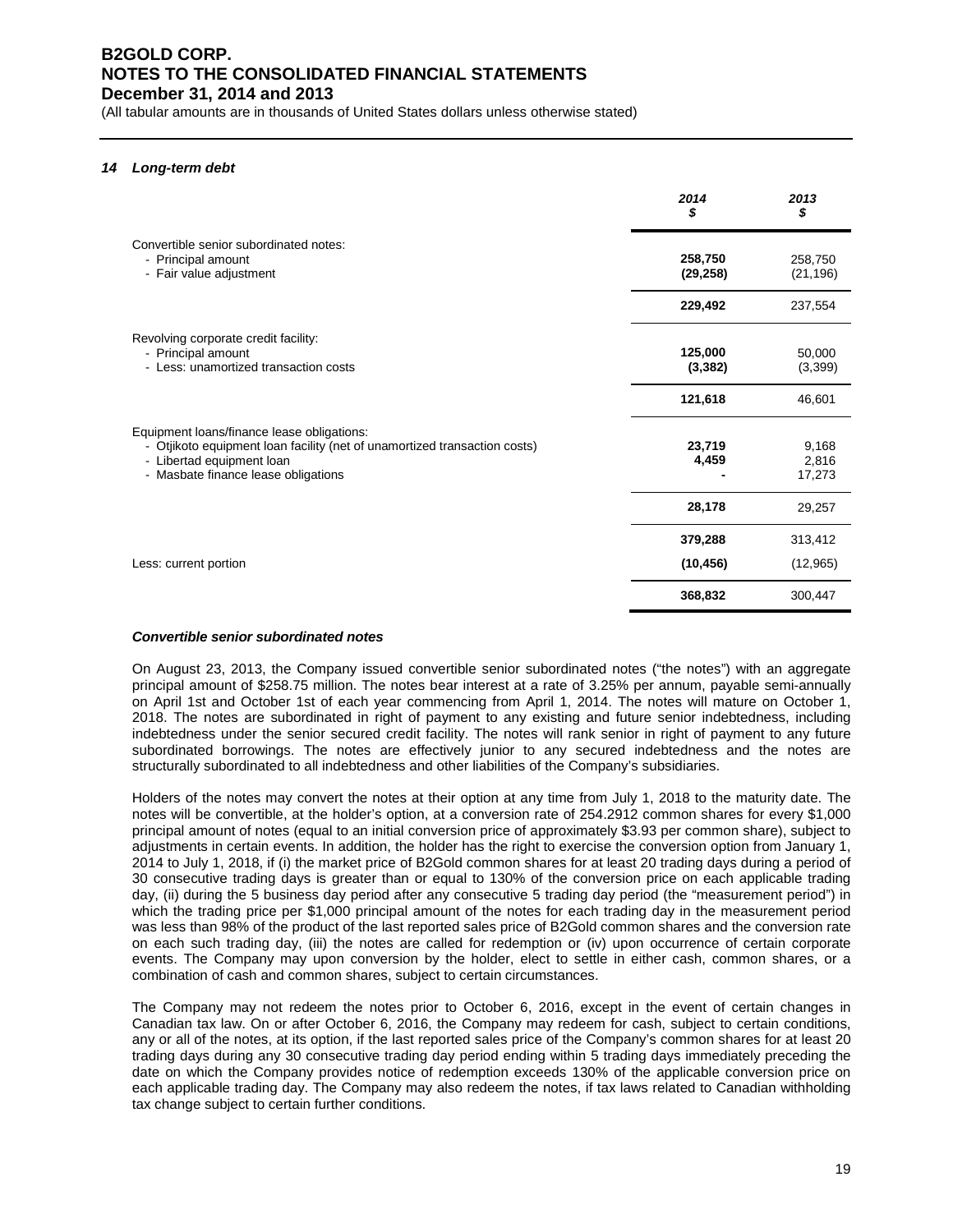(All tabular amounts are in thousands of United States dollars unless otherwise stated)

For accounting purposes, the Company has designated the notes at fair value through profit or loss ("FVTPL"). The equity conversion option was not separately classified as equity, since the Company has the ability to settle the option at fair value in cash, common shares or a combination of cash and common shares in certain circumstances. The Company does not separately account for the fair value of the equity conversion option as a derivative, as it has classified the entire notes as a liability accounted for at FVTPL. The notes were initially recognized at fair value on the balance sheet with all subsequent changes in fair value being recorded immediately in the statement of operations. Transaction costs directly attributable to the issuance of the notes were immediately expensed in the statement of operations in the amount of \$9.7 million in 2013.

The notes are measured at fair value on each financial reporting period-end date. The fair value of the notes is determined from the quoted price of the notes that are traded in an over-the-counter broker market. The fair value measurement is categorized in Level 2 of the fair value hierarchy for disclosure of the method used to estimate fair value under IFRS 13 "Fair Value Measurement" (as the Company is valuing the notes using the quoted price of the notes traded by other parties as assets in the over-the-counter broker market). Interest expense related to the notes is disclosed as part of the overall change in fair value of the notes in the statement of operations.

The gain on fair value of convertible notes recorded in the statement operations for the year ended December 31, 2014 was \$9.8 million (2013 - \$22.8 million). The change in fair value of the notes recognized in the statement of operations is stated after reducing it by \$11.0 million (2013 - \$1.6 million) of interest expense which was attributable to eligible expenditures on the Otjikoto property and capitalized to the carrying amount of the property.

Interest payments for the year ended December 31, 2014 were \$9.3 million (2013 – nil).

#### *Revolving corporate credit facility*

The senior secured revolving corporate credit facility ("Senior Credit Facility") is comprised of four tranches of \$50 million each for a total of \$200 million. The term of the Senior Credit Facility will be for a period of four years with a final repayment date of March 28, 2017 and the facility has an interest rate of LIBOR plus a margin of 3.5%. The commitment fee on undrawn amounts under the Senior Credit Facility is 1.0% per annum calculated daily, provided that, if the conditions precedent to the first drawdown under tranche 2 or tranche 3 have been satisfied, and less than \$50 million is drawn under the Senior Credit Facility, the applicable rate for calculation of the commitment fees on all undrawn amounts shall be increased to 1.25% per annum.

The Senior Credit Facility is a revolving facility and is being used to fund construction and development costs related to the Otjikoto Project in Namibia and for general corporate purposes. The Company has provided security on the Senior Credit Facility in the form of a general security agreement from the Company granting a security interest over the Company's assets, pledges creating a charge over the shares of certain of the Company's direct and indirect subsidiaries and guarantees from certain of the Company's subsidiaries guaranteeing the obligations of the Company relating to the Senior Credit Facility and in certain cases, security from the guarantors, all in favour of the Lenders. In connection with the Senior Credit Facility, the Company must also maintain certain liquidity and ratios for current assets and liabilities, leverage, interest coverage and net worth. As at December 31, 2014, the Company was in compliance with these debt covenants.

Transaction costs in 2014 and 2013 relating to the Senior Credit Facility totalled \$5.4 million and are being recognized over the term of the facility using the effective interest rate method. The principal amount owing under the Senior Credit Facility has been presented on the Consolidated Balance Sheet net of the unamortized balance of transaction costs.

During the year ended December 31, 2014, the Company drew down an additional \$75 million under the Senior Credit Facility. As at December 31, 2014 the Company had drawn down a total of \$125 million under the Senior Credit Facility, leaving an undrawn balance of \$75 million.

For the year ended December 31, 2014, the interest and financing expense relating to the revolving corporate credit facility recognized in the statement of operations was reduced by \$2.7 million (2013 - \$0.9 million), which was attributable to eligible expenditures on the Otjikoto property and capitalized to the carrying amount of the property.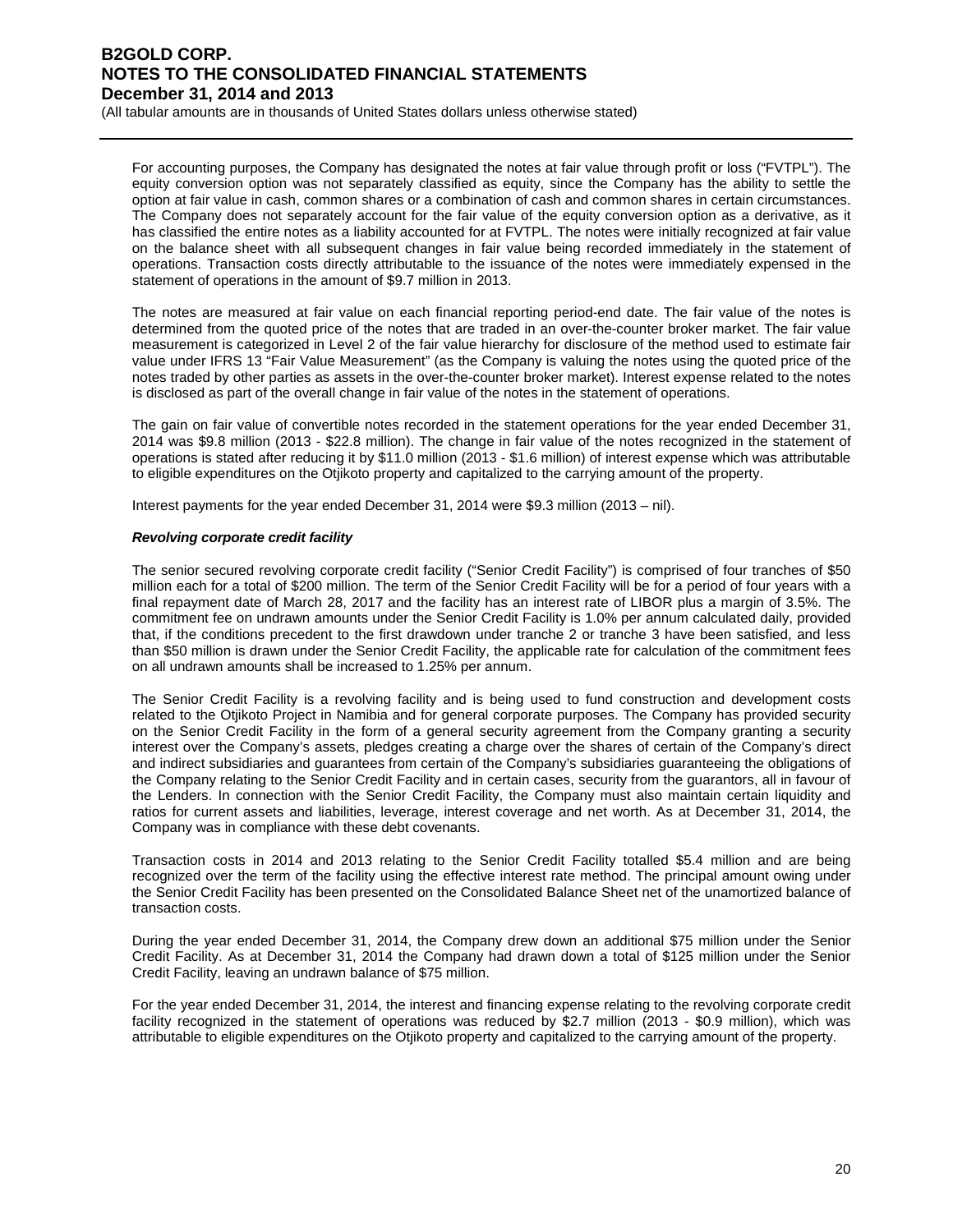(All tabular amounts are in thousands of United States dollars unless otherwise stated)

#### *Masbate finance lease obligations*

CGA, through several of its subsidiaries, entered into a finance lease for certain mobile equipment at the Masbate operations. During the first quarter of 2014, the Company notified Leighton Holdings Limited that it was exercising its option to terminate the mining services agreement effective December 31, 2014 and would purchase the leased assets under the agreement. On June 30, 2014, the Company terminated the finance lease and took ownership of certain of the leased assets.

### *Otjikoto equipment loan facility*

On December 4, 2013, a subsidiary of the Company, B2Gold Namibia Minerals (Proprietary) Limited (the "Borrower") entered into a \$40.9 million term loan facility with Caterpillar Financial SARL, as arranger, and Caterpillar Financial Services Corporation, as original lender, to finance or refinance equipment at the Company's Otjikoto project. Loans may be advanced under the facility until June, 30 2015, and each loan is repayable in 20 equal quarterly instalments. The final repayment date shall be the earlier of the date when the last loan advanced under the facility falls due and June 30, 2020. The facility has an interest rate of LIBOR plus a margin of 3.85% on loans advanced under the facility and a commitment fee of 1.2% per annum on the undrawn balance of the facility, each payable quarterly.

During the year ended December 31, 2014, the Borrower drew an additional \$20.3 million under the facility (2013 - \$10.2 million). At December 31, 2014, the Borrower had \$10.4 million available to draw, based on current exchange rates. Transaction costs relating to the facility totalled approximately \$1.6 million (2013 - \$1 million) and are being recognized over the term of the facility using the effective interest rate method. The principal amount owing under the facility has been presented on the consolidated Balance Sheet net of the unamortized balance of transaction costs.

The Borrower is required to maintain a deposit in a debt service reserve account ("DSRA") equal at all times to the total of the principal, interest and other payments that become payable over the next six month period. At December 31, 2014, the balance in the DSRA was \$3.6 million (2013 - \$1.1 million) (Note 13).

The indebtedness of the Borrower under the facility is secured by a Namibian law general notarial bond granting security over all of the movable assets of the Borrower, a Bermudan law debt service reserve account security agreement granting security over the DSRA, a Namibian law cession in securitatem agreement granting security over all of the Borrower's rights under any existing or future warranty in connection with the purchase of equipment, and by guarantees of the Company and B2Gold Namibia (Proprietary) Limited.

### *Libertad equipment loan*

During the year ended December 31, 2014, a subsidiary of the Company purchased mobile heavy equipment valued at \$3.0 million (2013 - \$4.2 million) for its Libertad operation. The Company paid 15% of the value of the equipment in cash and entered into two credit contracts with Caterpillar Crédito S.A de C.V for the remaining 85%. The contracts have a sixty month term, with quarterly payments of principal and interest at a variable rate of LIBOR plus 4.1%. The Company has provided security on the loan in the form of the related equipment.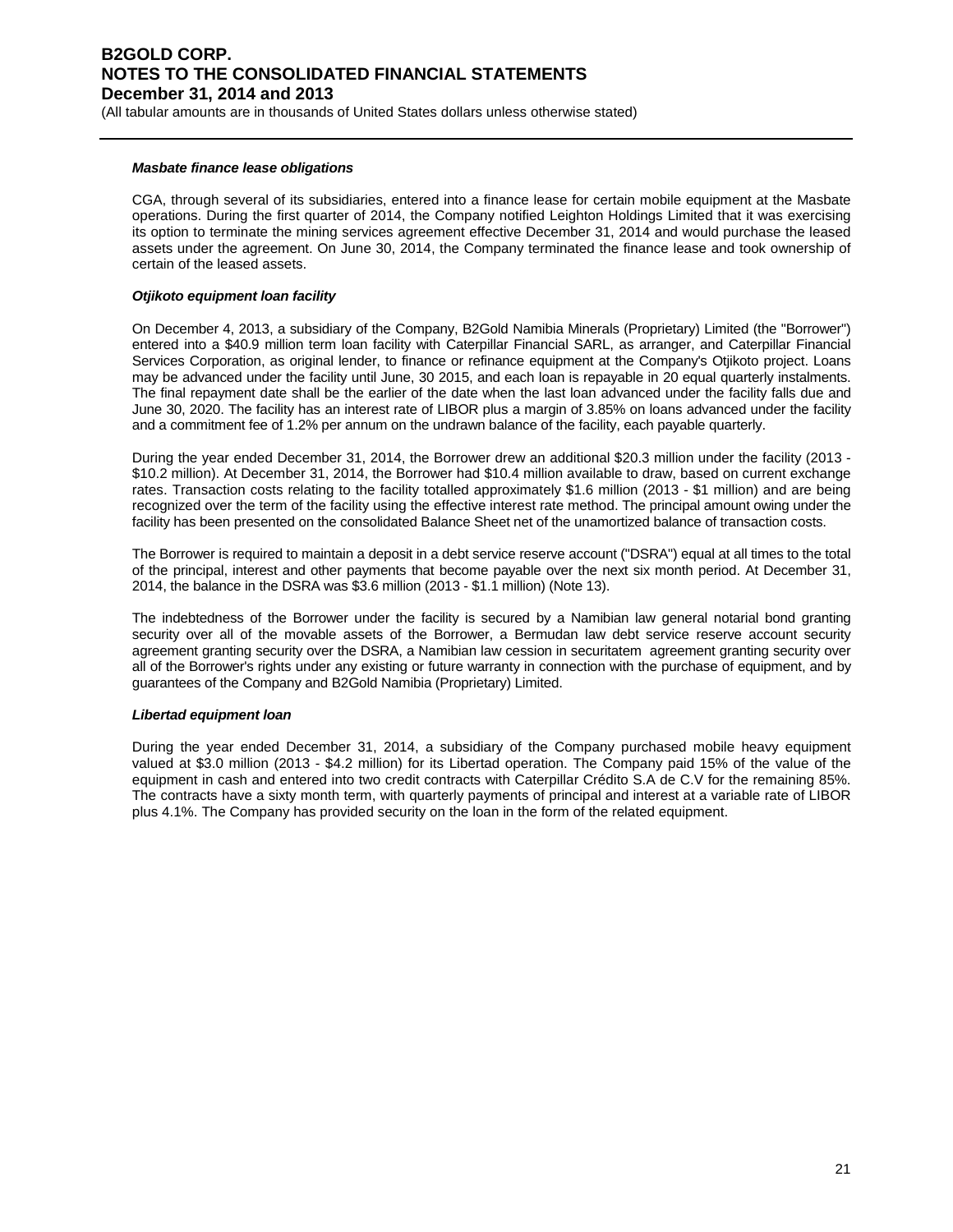(All tabular amounts are in thousands of United States dollars unless otherwise stated)

The following table summarizes the Company's scheduled debt repayments on its outstanding debt as at December 31, 2014:

|                                                                                                               | 2015<br>\$   | 2016<br>\$   | 2017<br>\$       | 2018<br>\$       | 2019<br>\$ | Total<br>\$       |
|---------------------------------------------------------------------------------------------------------------|--------------|--------------|------------------|------------------|------------|-------------------|
| Convertible senior subordinated notes:<br>Principal<br>$\blacksquare$<br>Interest<br>$\blacksquare$           | 8,409        | 8,409        | 8,409            | 258,750<br>8,409 | ٠          | 258,750<br>33,636 |
| Revolving corporate credit facility:<br>Principal<br>$\blacksquare$<br>Interest & commitment fees (estimated) | 4,945        | 4,945        | 125.000<br>1,236 |                  | ۰<br>۰     | 125,000<br>11,126 |
| Otjikoto equipment loan facility:<br>Principal<br>Interest (estimated)                                        | 6.089<br>928 | 6,089<br>679 | 6,089<br>430     | 6.044<br>182     | 640<br>9   | 24,951<br>2,228   |
| Libertad equipment loan:<br>Principal<br>Interest (estimated)                                                 | 1,132<br>173 | 1.180<br>124 | 1.231<br>72      | 720<br>24        | 196<br>2   | 4,459<br>395      |
|                                                                                                               | 21,676       | 21,426       | 142.467          | 274,129          | 847        | 460,545           |

### *15 Mine restoration provisions*

The Company's mine restoration provisions consist primarily of costs associated with mine reclamation and closure activities. These activities, which tend to be site specific, generally include costs for earthworks, including detoxification and recontouring, revegetation, water treatment and demolition. In calculating the present value of the Company's mine restoration provisions as at December 31, 2014, management used a risk-free rate applicable to each geographic location ranging from 0.46% to 8.75% and an inflation rate ranging from 0.95% to 5.75%. The undiscounted cash flows, before inflation adjustments, estimated to settle the mine restoration provisions was approximately \$62 million at December 31, 2014. Due to the nature of mine closure plans, cash expenditures are expected to occur over a significant period of time with the majority of the expenditures expected to occur in the years from 2020 to 2042.

The following table shows the movement in the provision for mine restoration provisions:

|                                                                                                                                                                                                                                                 | 2014<br>\$                                               | 2013<br>\$                                       |
|-------------------------------------------------------------------------------------------------------------------------------------------------------------------------------------------------------------------------------------------------|----------------------------------------------------------|--------------------------------------------------|
| Balance, beginning of year<br>Acquired during the year (Note 8)<br>Reclamation spending<br>Accretion expense<br>Change in obligation<br>Transfer to liabilities associated with assets held for sale<br>Foreign currency translation adjustment | 46,800<br>(1,721)<br>1,193<br>11,102<br>(3,886)<br>(469) | 31,876<br>16.504<br>(1,073)<br>2,606<br>(3, 113) |
| Balance, end of year<br>Less: current portion                                                                                                                                                                                                   | 53,019<br>(1,062)                                        | 46.800<br>(1, 351)                               |
|                                                                                                                                                                                                                                                 | 51,957                                                   | 45.449                                           |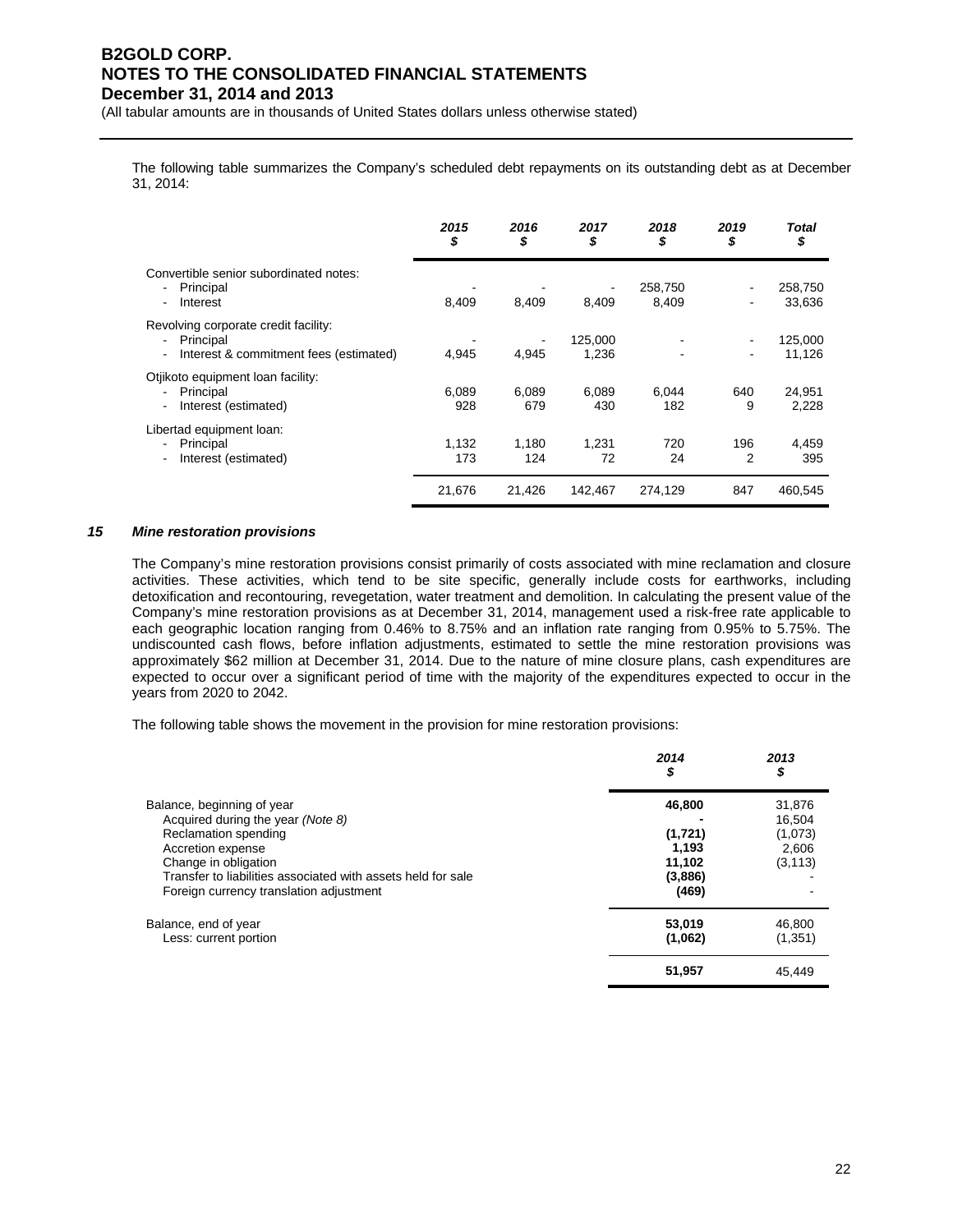(All tabular amounts are in thousands of United States dollars unless otherwise stated)

#### *16 Capital stock*

The Company's authorized share capital consists of an unlimited number of common shares and an unlimited number of preferred shares. At December 31, 2014, the Company had 917,652,046 common shares outstanding, including 2,705,000 common shares being held in trust under the Company's Incentive Plan (described below). No preferred shares were outstanding.

On October 3, 2014, the Company issued approximately 237.4 million common shares in exchange for all of the issued and outstanding shares of Papillon (Note 7).

On December 20, 2013, the Company issued approximately 23.3 million common shares in exchange for all of the issued and outstanding shares of Volta (Note 9).

On June 14, 2013, pursuant to an Investment Agreement with EVI, the Company issued approximately 2.5 million common shares to EVI for total consideration of \$7.6 million (Note 12).

On January 31, 2013, B2Gold issued approximately 252 million common shares in exchange for all of the issued and outstanding shares of CGA (Note 8).

During 2014, the Company received \$2.8 million (2013 - \$2.4 million) pursuant to the exercise of 2.9 million (2013 – 1.6 million) stock options.

#### *Stock options*

During 2014, approximately 6.2 million stock options were granted to employees and directors with exercise prices ranging from Cdn.\$2.00 to Cdn.\$3.15 per share. These stock options have a term of five years and vest over a period of up to three years. The estimated fair value of these options totalling \$6.2 million is being recognized over the vesting period. The fair value was calculated using the Black-Scholes option pricing model based on a risk-free annual interest rate of up to 1.2%, an expected life of up to 3 years, an expected volatility ranging from 56% to 60%, and a dividend yield rate of nil.

During 2013, approximately 17.7 million stock options were granted to employees and directors with exercise prices ranging from Cdn.\$2.32 to Cdn.\$3.80 per share. These stock options have a term of five years and vest over a period of up to three years. The estimated fair value of these options totalling \$19.9 million is being recognized over the vesting period. The fair value was calculated using the Black-Scholes option pricing model based on a risk-free annual interest rate of up to 1.21%, an expected life of up to 3.5 years, an expected volatility ranging from 54% to 58%, and a dividend yield rate of nil.

Option pricing models require the input of highly subjective assumptions regarding the expected volatility. Changes in assumptions can materially affect the fair value estimate.

For the year ended December 31, 2014, share-based payments expense, relating to the vesting of stock options, was \$7.2 million (2013 - \$9.1 million), net of \$3.2 million (2013 - \$3.7 million) capitalized to mining interests.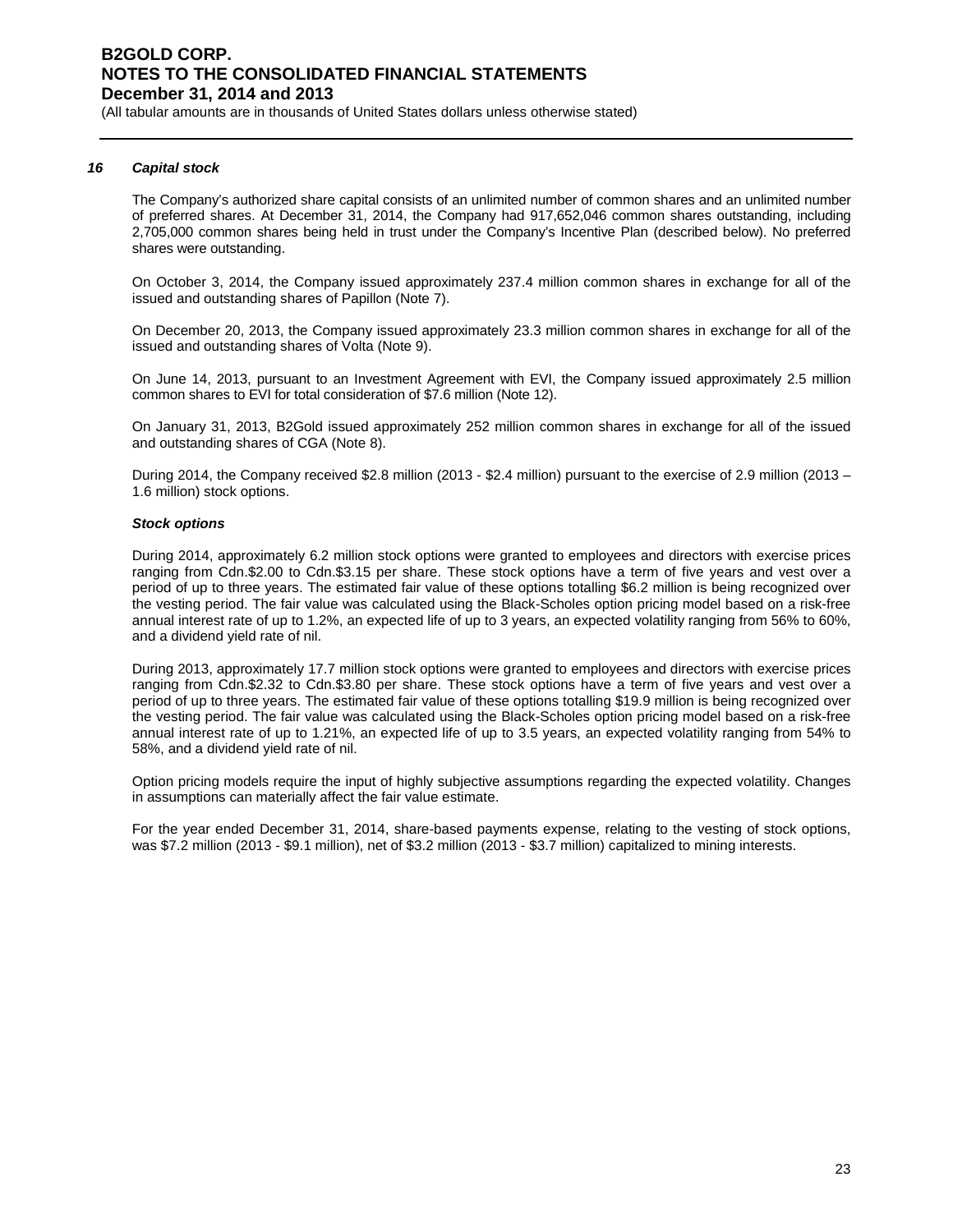(All tabular amounts are in thousands of United States dollars unless otherwise stated)

A summary of changes to stock options outstanding:

|                                                                                  | <b>Number of</b><br>outstanding<br>options<br>(1000's) | <b>Weighted-</b><br>average<br>exercise price<br>$(in$ $Cdn.S)$ |
|----------------------------------------------------------------------------------|--------------------------------------------------------|-----------------------------------------------------------------|
| Outstanding at December 31, 2012<br>Options issued on Volta acquisition (Note 9) | 22,534<br>2,079                                        | 2.58<br>6.88                                                    |
| Granted                                                                          | 17,685                                                 | 2.99                                                            |
| Exercised                                                                        | (1,600)                                                | 1.50                                                            |
| Forfeited or expired                                                             | (638)                                                  | 3.23                                                            |
| Outstanding at December 31, 2013                                                 | 40,060                                                 | 3.02                                                            |
| Granted                                                                          | 6,226                                                  | 2.84                                                            |
| Exercised                                                                        | (2,926)                                                | 1.05                                                            |
| Cancelled or forfeited                                                           | (1, 564)                                               | 2.96                                                            |
| Outstanding at December 31, 2014                                                 | 41,796                                                 | 3.13                                                            |

During 2014, 2.9 million (2013 – 1.6 million) stock options were exercised. The weighted average share price at the time of exercise was Cdn.\$3.04 (2013 – Cdn.\$3.16).

Stock options outstanding and exercisable as at December 31, 2014 are as follows:

| <b>Range of</b><br>exercise<br>prices<br>$(in$ $Cdn.S)$ | Number of<br>outstanding<br>options<br>(1000's) | <b>Weighted-</b><br>average years<br>to expiry | <b>Weighted-</b><br>average<br>exercise price<br>$(in$ $Cdn.S)$ | Number of<br>exercisable<br>options<br>(1000's) | <b>Weighted-</b><br>average<br>exercise price<br>$(in$ $Cdn.S)$ |
|---------------------------------------------------------|-------------------------------------------------|------------------------------------------------|-----------------------------------------------------------------|-------------------------------------------------|-----------------------------------------------------------------|
|                                                         |                                                 |                                                |                                                                 |                                                 |                                                                 |
| $0.84 - 0.99$                                           | 458                                             | 3.62                                           | 0.84                                                            | 458                                             | 0.84                                                            |
| $1.00 - 1.99$                                           | 745                                             | 0.40                                           | 1.49                                                            | 745                                             | 1.49                                                            |
| $2.00 - 2.99$                                           | 9.092                                           | 2.44                                           | 2.43                                                            | 5.185                                           | 2.43                                                            |
| $3.00 - 3.99$                                           | 29.941                                          | 2.88                                           | 3.11                                                            | 16.567                                          | 3.13                                                            |
| $4.00 - 4.99$                                           | 530                                             | 2.35                                           | 4.75                                                            | 530                                             | 4.75                                                            |
| $9.20 - 13.67$                                          | 1.030                                           | 1.00                                           | 11.24                                                           | 1.030                                           | 11.24                                                           |
|                                                         | 41,796                                          | 2.69                                           | 3.13                                                            | 24,515                                          | 3.26                                                            |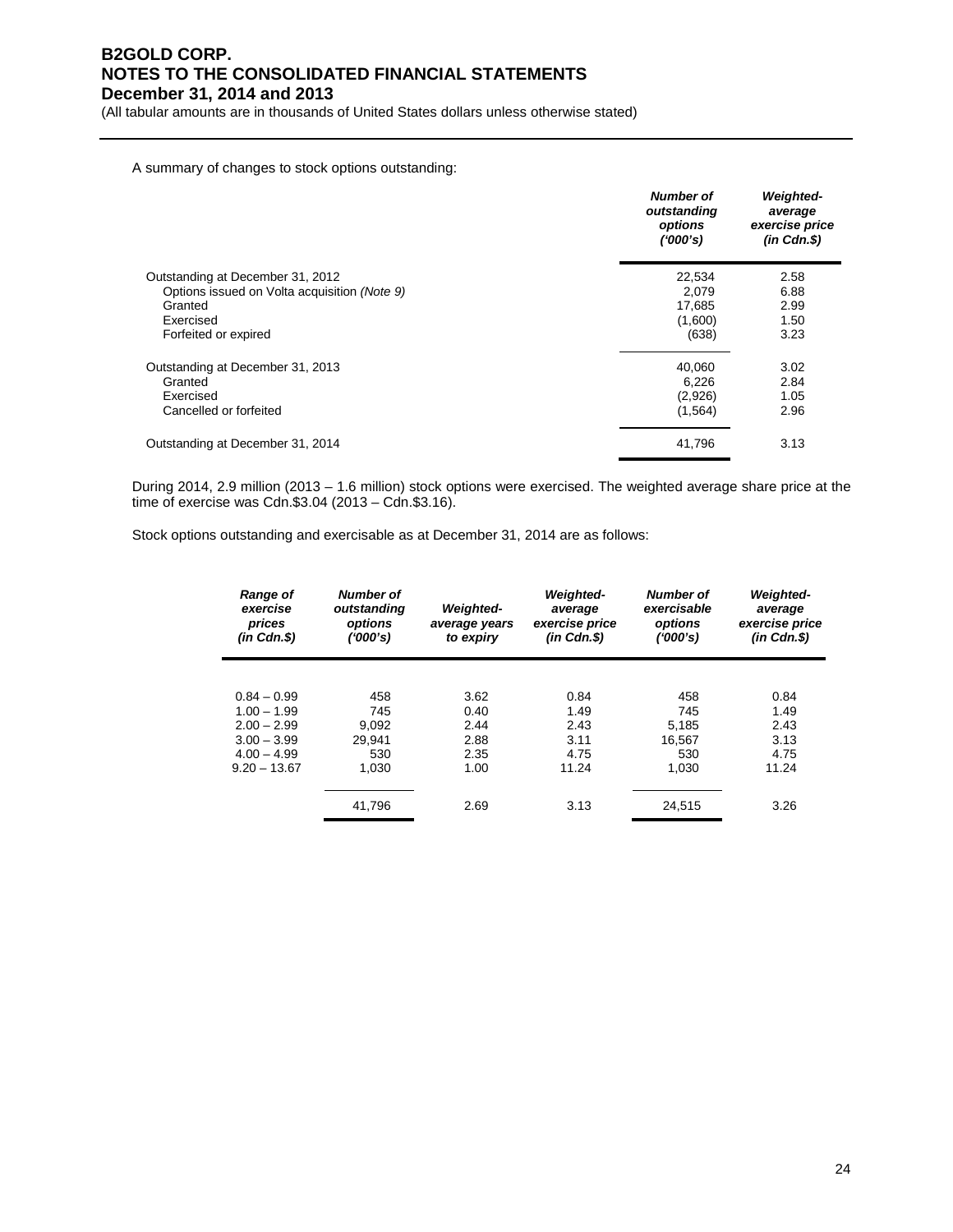(All tabular amounts are in thousands of United States dollars unless otherwise stated)

#### *Restricted share unit plan*

On May 6, 2011, the Company's Board of Directors approved a Restricted Share Unit Plan (the "RSU Plan") whereby restricted share units ("RSU") may be granted to directors, executive officers and employees of the Company. Adoption of the RSU Plan was part of the Company's continuing effort to build upon and enhance long term shareholder value. The RSU Plan reflects the Company's commitment to a long term incentive compensation structure that aligns the interests of its directors, executive officers and employees with the interests of its shareholders. Once vested, each RSU is redeemable for one common share entitling the holder to receive the common share for no additional consideration.

During the year ended December 31, 2014, the Company granted approximately 2.2 million RSU to executive officers and employees of the Company. One-third of the RSU vested immediately on the day of grant, another onethird will vest one year from the grant date with the remainder vesting two years from the grant date. The total estimated fair value of the RSU granted was approximately \$6.4 million based on the market value of the Company's shares at the grant date. The fair value of each RSU is recorded as a share-based payments expense (and either charged to operations or capitalized to mining interests) over the vesting period.

For the year ended December 31, 2014, share-based payments expense, relating to the vesting of RSU, was \$6.7 million (2013 - \$9.2 million), net of \$0.3 million (2013 - \$1.4 million) capitalized to mining interests.

Summary of changes to RSU outstanding:

|                                       | <b>Number of</b><br>outstanding<br><b>RSU</b><br>(1000's) |
|---------------------------------------|-----------------------------------------------------------|
| Outstanding at December 31, 2012      | 1,603                                                     |
| Granted                               | 3,348                                                     |
| Vested and converted to common shares | (1,993)                                                   |
| Outstanding at December 31, 2013      | 2,958                                                     |
| Granted                               | 2.222                                                     |
| Vested and converted to common shares | (2,615)                                                   |
| Outstanding at December 31, 2014      | 2,565                                                     |

#### *Incentive plan*

On June 29, 2007, the Company established the B2Gold Incentive Plan (the "Incentive Plan") for the benefit of directors, officers, employees and service providers of the Company and issued to the trustees of the Incentive Plan options to acquire 4.955 million common shares. On October 12, 2007, following the exercise of these options, an aggregate of 4.955 million common shares were issued to and paid for by the trustees of the Incentive Plan. These shares were held in trust by the trustees pursuant to the terms of the Incentive Plan. The Company is required under IFRS to consolidate the trust. The Company recognizes a share-based compensation expense with respect to these incentive shares, when these shares are granted to the ultimate beneficiaries by the trust.

On April 30, 2014, 0.75 million common shares were awarded from the trust under the Incentive Plan. In connection with the award, the Company recorded a share-based payments expense of \$2.1 million (2013 – nil) (the market value of the shares on the date of the award) in the year ended December 31, 2014.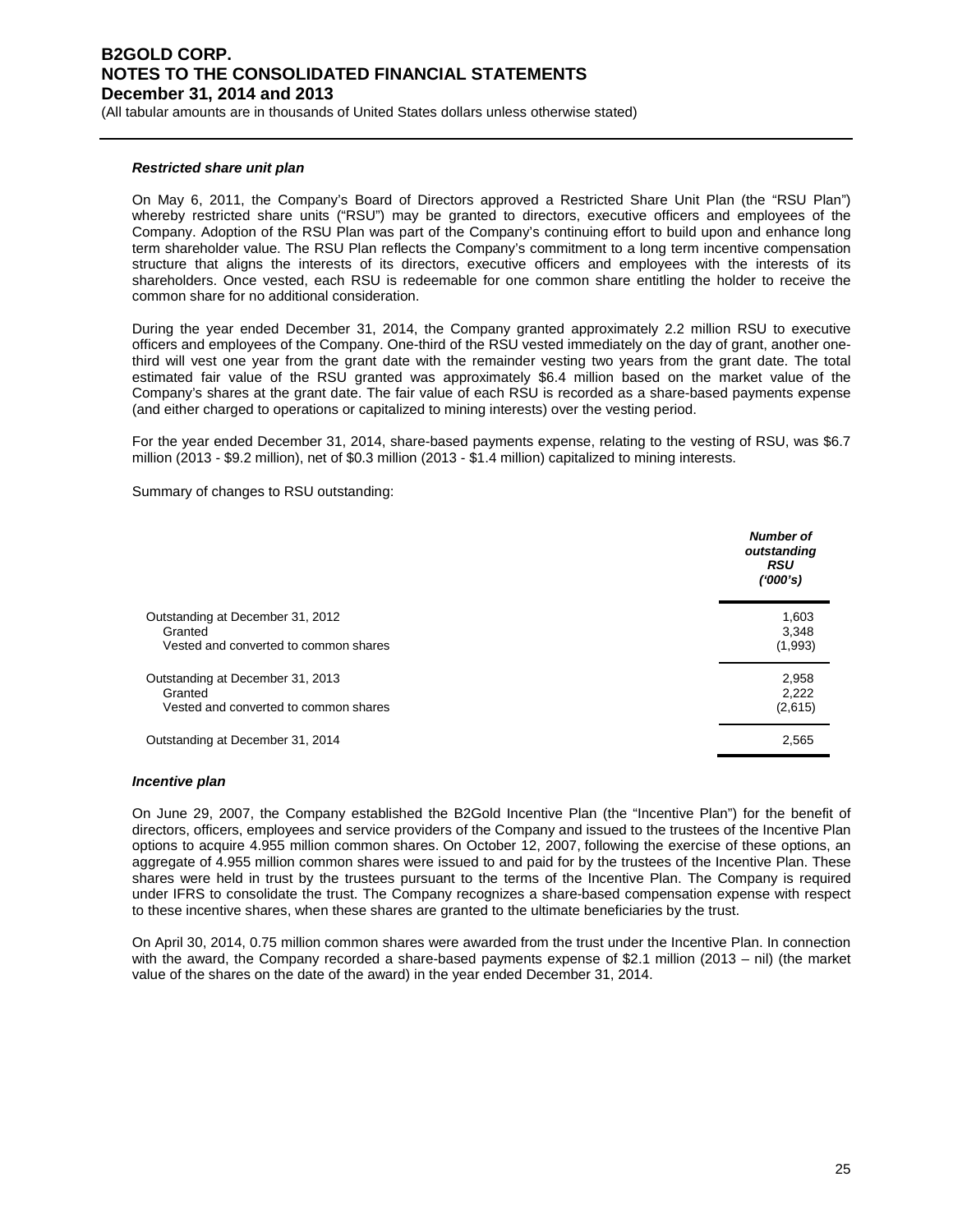(All tabular amounts are in thousands of United States dollars unless otherwise stated)

### *Earnings (loss) per share*

The following is the calculation of diluted net income (loss) for the year:

|                                                                            | 2014<br>S  | 2013<br>\$ |
|----------------------------------------------------------------------------|------------|------------|
| Net (loss) income for the year attributable to shareholders of the Company | (665, 273) | 67,303     |
| Gain on fair value of convertible notes (Note 14)                          |            | (22, 815)  |
| Diluted net (loss) income for the year                                     | (665, 273) | 44,488     |

The following is the calculation of diluted weighted average number of shares outstanding for the year:

|                                                                                                                      | 2014             | 2013                     |
|----------------------------------------------------------------------------------------------------------------------|------------------|--------------------------|
| Basic weighted average number of shares outstanding (in thousands)                                                   | 741,097          | 636,130                  |
| Effect of dilutive securities:<br>- Stock options<br>Restricted share units<br>$\sim$<br>Convertible notes<br>$\sim$ |                  | 3,205<br>1,015<br>23,435 |
| Diluted weighted average number of shares outstanding (in thousands)                                                 | 741,097          | 663,785                  |
| The following is the basic and diluted earnings (loss) per share:                                                    |                  |                          |
|                                                                                                                      | 2014<br>\$       | 2013<br>\$               |
| Earnings (loss) per share (attributable to shareholders of the Company):<br>- Basic<br><b>Diluted</b>                | (0.90)<br>(0.90) | 0.11<br>0.07             |

#### *17 Gold commitments and deferred revenue*

Under the terms of the Senior Credit Facility (Note 14), the Company is required to maintain gold contracts, within certain parameters, over the term of the facility in order to manage the risk of volatility in the Company's future operating income and reduce risk in respect of debt service obligations. As a result, the Company entered into a series of rand denominated gold forward contracts in the second quarter of 2013 for 117,984 ounces of gold with settlements scheduled between January 30, 2015 and December 31, 2018 at an average price of 14,912 rand per ounce. During 2014, the Company entered into rand denominated gold forward contracts for a further 74,430 ounces at an average price of 16,359 rand per ounce with settlement dates scheduled between July 31, 2015 and December 31, 2018, These contracts are excluded from the scope of IAS 39 and are accounted for as executory contracts because they were entered into and continue to be held for the purpose of delivery in accordance with the Company's expected production schedule. No fair value gains and losses on these commodity contracts have been recorded in the financial statement. The effect of these contracts will be to provide a fixed price in rand for a portion of gold sales.

At December 31, 2014, the following gold forward contracts with respect to the Otjikoto Project were outstanding (by maturity dates).

|                                     | 2015   | 2016   | 2017   | 2018   | <b>Total</b> |
|-------------------------------------|--------|--------|--------|--------|--------------|
| Gold forward contracts:<br>- Ounces | 35.496 | 52,986 | 55.716 | 48.216 | 192,414      |
| - Average price per ounce (rand)    | 14,874 | 15,500 | 15,587 | 15,727 | 15,458       |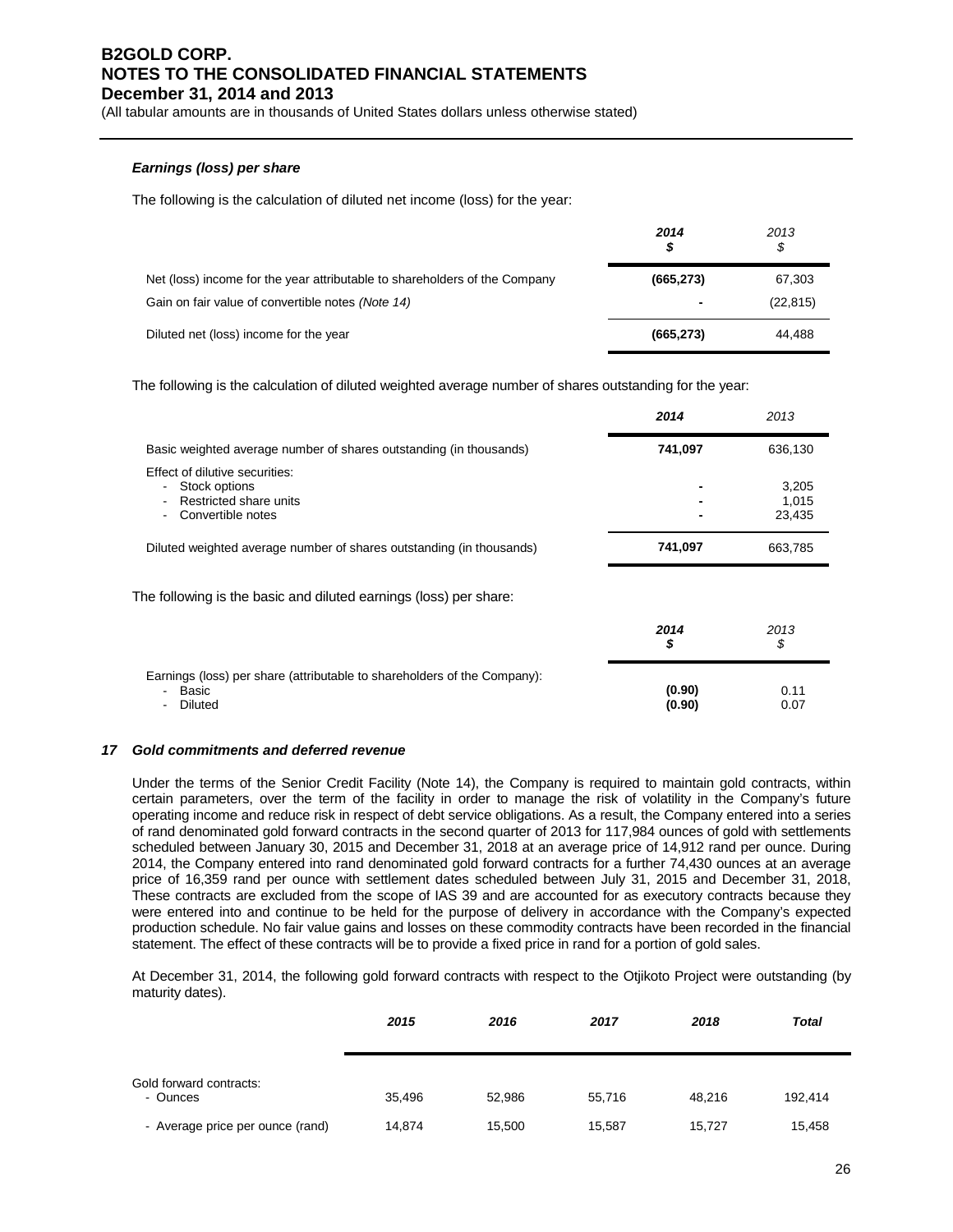(All tabular amounts are in thousands of United States dollars unless otherwise stated)

As a result of the acquisition of CGA, the Company assumed gold forward contracts relating to the Masbate project for 50,225 ounces of gold with settlements scheduled between January 31, 2013 and December 31, 2013 at an average price of \$913 per ounce. The fair value of these contracts was estimated to be negative \$37.4 million on January 16, 2013. The fair value was calculated using spot and forward prices and volatilities. At December 31, 2013, all of the gold forward contracts relating to the CGA acquisition had been delivered into during the year and the related fair value of negative \$37.4 million on acquisition was fully amortized to gold revenue in 2013.

### *18 Derivative financial instruments*

### *Foreign currency contracts*

In previous years, the Company entered into foreign currency contracts to manage its foreign currency exposure of forecast expenditures denominated in Namibian dollars relating to the development of its Otjikoto project. During the year ended December 31, 2014, all of the Company's forward currency contracts settled. The Company recognized a realized derivative loss of \$1.9 million on these contracts in 2014 (2013 - \$4.8 million) and an unrealized gain of \$2.6 million (2013 – unrealized loss of \$2.6 million).

### *Gold zero-cost collar contracts*

In the second and third quarters of 2013, as a result of the requirements under the Senior Credit Facility, the Company also entered into a series of "zero-cost put/ call" collar contracts for gold with settlements scheduled between January 30, 2015 and December 31, 2018 with an average floor price of \$1,000 per ounce and an average ceiling price of \$1,721 per ounce. These derivative instruments were not designated as hedges by the Company and recorded at their fair value at the end of each reporting period with changes in fair value recorded in the statement of operations. Adjustments to the market value are included in the statement of operations.

For the year ended December 31, 2014, the Company recorded an unrealized derivative gain of \$0.5 million (2013 – unrealized derivative loss of \$0.2 million) in the statement of operations on these contracts.

The following is a summary, by maturity dates, of the Company's gold collar contracts outstanding as at December 31, 2014:

|                                                                                                             |   | 2015            | 2016                  |    | 2017            | 2018                 |   | <b>Total</b>    |  |
|-------------------------------------------------------------------------------------------------------------|---|-----------------|-----------------------|----|-----------------|----------------------|---|-----------------|--|
| Gold zero-cost collars:<br>Floor amount (ounces)<br>$\blacksquare$<br>Average floor price<br>$\blacksquare$ |   | 10.200<br>1.000 | \$<br>10.200<br>1.000 | \$ | 10.200<br>1.000 | \$<br>1.400<br>1.000 |   | 32,000<br>1,000 |  |
| Ceiling amount (ounces)<br>۰.<br>Average ceiling price<br>$\blacksquare$                                    | S | 18.300<br>1.721 | \$<br>18.300<br>1.721 | S  | 18.300<br>1.721 | \$<br>2.100<br>1,700 | S | 57,000<br>1.721 |  |

### *Forward contracts – fuel oil, gas oil, diesel*

In the fourth quarter of 2014 the Company entered into a series of forward contracts for the purchase of fuel oil, gas oil and diesel with settlements scheduled between January 2015 and January 2017. These derivative instruments were not designated as hedges by the Company and are being recorded at their fair value at the end of each reporting period with changes in fair value recorded in the statement of operations. Adjustments to the market value are included in the statement of operations.

For the year ended December 31, 2014, the Company recorded an unrealized derivative loss of \$3.1 million (2013 – nil) in the statement of operations on these contracts.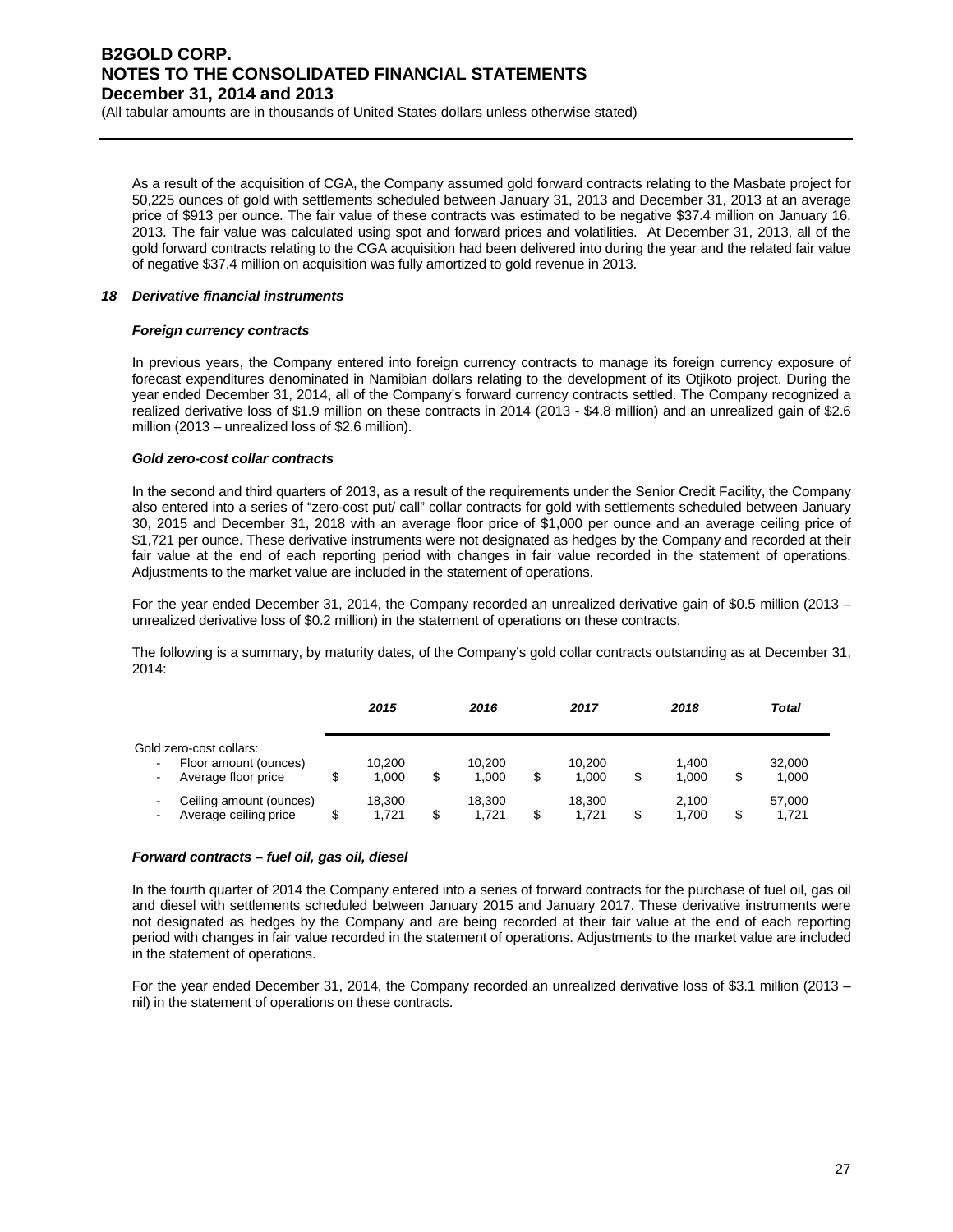(All tabular amounts are in thousands of United States dollars unless otherwise stated)

The following is a summary, by maturity dates, of the Company's forward contracts outstanding as at December 31, 2014:

|                                                                                     | 2015                 | 2016                 | 2017              | <b>Total</b>         |
|-------------------------------------------------------------------------------------|----------------------|----------------------|-------------------|----------------------|
| Forward - fuel oil:<br>Litres (thousands)<br>$\blacksquare$<br>Average strike price | \$<br>18,370<br>0.40 | \$<br>10,906<br>0.38 | \$<br>840<br>0.38 | \$<br>30,116<br>0.39 |
| Forward – gas oil:<br>Litres (thousands)<br>$\blacksquare$<br>Average strike price  | \$<br>10,010<br>0.54 | \$<br>2,935<br>0.53  | \$<br>184<br>0.53 | \$<br>13,129<br>0.54 |
| Forward - diesel:<br>Litres (thousand)<br>Average strike price                      | \$<br>7,855<br>0.50  | \$<br>4,403<br>0.53  | \$<br>335<br>0.53 | \$<br>12,593<br>0.51 |

### *19 Financial instruments*

The Company's financial assets and liabilities consist of cash and cash equivalents, accounts receivable, loan receivable from non-controlling interest, long-term investments, accounts payable and accrued liabilities, fuel derivative contracts, gold derivative contracts, and debt.

### *Fair values*

The Company's financial assets and liabilities are classified based on the lowest level of input significant to the fair value measurement based on the fair value hierarchy:

Level 1 – quoted prices in active markets for identical assets or liabilities;

Level 2 – inputs other than quoted prices included in Level 1 that are observable for the asset or liability, either directly (i.e. as prices) or indirectly (i.e. derived from prices); and

Level 3 – inputs for the asset or liability that are not based on observable market data.

As at December 31, 2014, the Company's financial assets and liabilities that are measured and recognized at fair value on a recurring basis are categorized as follows:

|                                                                       | As at December 31, 2014 |           | As at December 31, 2013 |                    |
|-----------------------------------------------------------------------|-------------------------|-----------|-------------------------|--------------------|
|                                                                       | Level 1                 | Level 2   | Level 1                 | Level <sub>2</sub> |
| Long-term investments (Note 11)                                       | 18,408                  |           | 20.769                  |                    |
| Convertible senior subordinated notes (Note 14)                       |                         | (229,492) |                         | (237, 554)         |
| Fuel derivative contracts (Note 18)                                   |                         | (3,100)   |                         |                    |
| Gold derivative contracts (Note 18)                                   |                         | 348       |                         | (205)              |
| South African rand foreign exchange derivative<br>contracts (Note 18) |                         |           |                         | (2, 563)           |

The fair value of the Company's long-term investments was determined using market quotes from an active market for each investment.

The fair value of the convertible senior subordinated notes was determined using a broker's price quote from an active market.

The fair value of the fuel derivative contracts, gold derivative contracts and South African rand foreign exchange derivative contracts was determined using prevailing market rates for instruments with similar characteristics.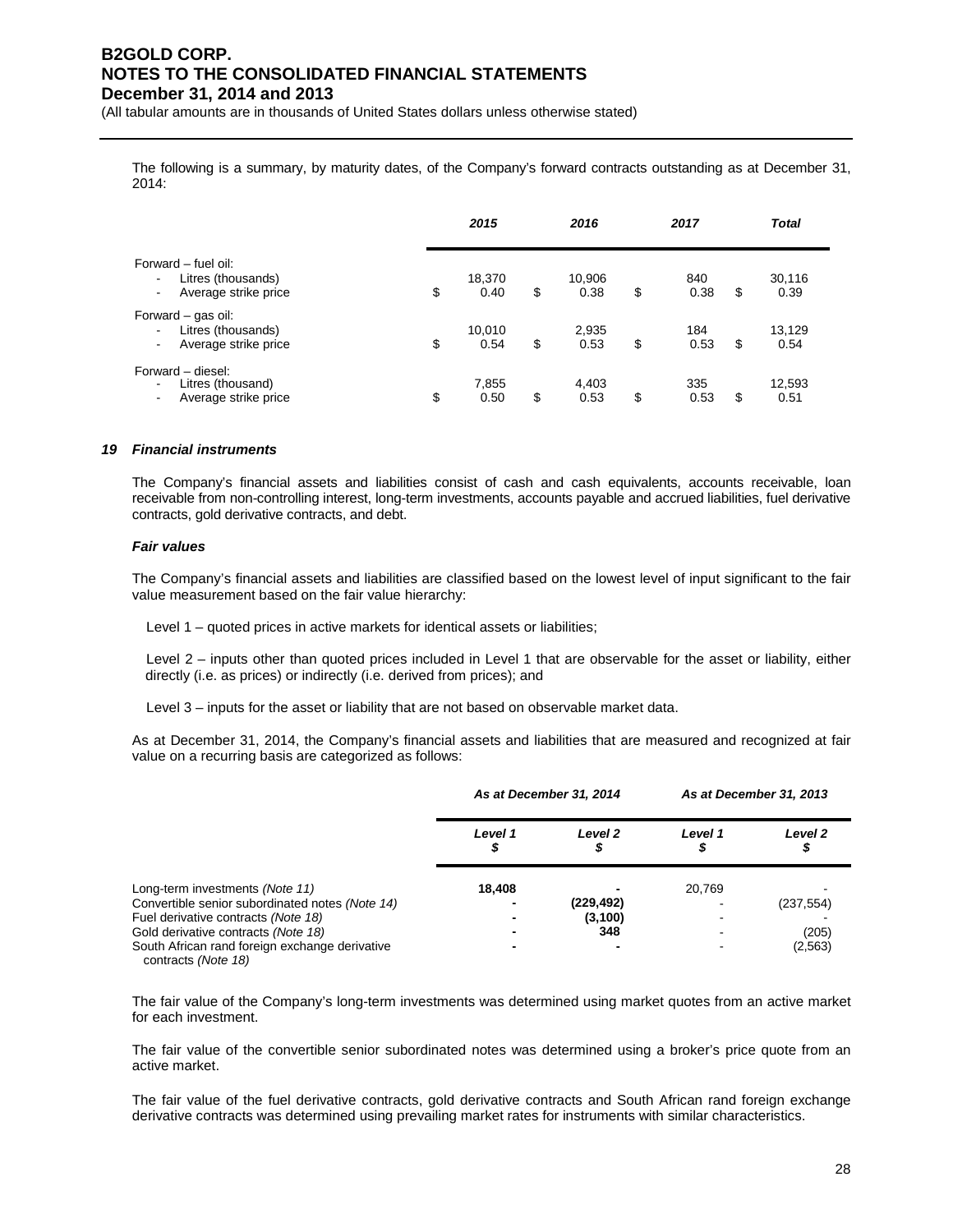(All tabular amounts are in thousands of United States dollars unless otherwise stated)

#### *Capital risk management*

The Company's objectives when managing its capital is to ensure it will be able to continue as a going concern while maximizing the return to shareholders. The selling price of gold, minimizing production costs and a successful exploration environment are key factors in helping the Company reach its capital risk management objectives. The capital structure of the Company includes shareholders' equity and debt.

### *Credit risk*

As at December 31, 2014, the Company's maximum exposure to credit risk was the book value of cash and cash equivalents, accounts receivable, value added and other taxes receivable, the loan receivable from its noncontrolling interest partner and counter-party risk for its gold collars. The Company limits its credit exposure on cash and cash equivalents by holding its deposits mainly with high credit quality financial institutions as determined by credit agencies.

### *Liquidity risk*

The Company manages its liquidity risk through its budgeting and forecasting process. Budgets are prepared annually and forecasts are prepared and reviewed on a regular basis, to help determine the funding requirements to support the Company's current operations and expansion and development plans and by managing its capital structure as described above.

As at December 31, 2014, the Company had cash and cash equivalents of \$132.6 million. Cash provided by operating activities totalled \$113.7 million for the year ended December 31, 2014. As at December 31, 2014, the Company had available a \$200 million Senior Credit Facility of which \$125 million had been utilized.

As at December 31, 2014, the Company had an unused balance of \$10.4 million under the Otjikoto equipment loan facility.

As at December 31, 2014, the Company's significant commitments are disclosed in the table below. In addition, significant commitments are disclosed in Note 14 for debt repayments, Note 25 for purchase commitments and Note 26 for future payments relating to the purchase of the Fekola non-controlling interest.

|                                                          | 2015<br>\$ | 2016<br>\$ | 2017<br>\$ | 2018<br>\$ | 2019<br>\$ | Total<br>\$ |
|----------------------------------------------------------|------------|------------|------------|------------|------------|-------------|
| Accounts payable and accrued liabilities                 | 53,055     |            |            |            |            | 53,055      |
| Derivative liabilities                                   | 2,406      | 694        |            |            |            | 3,100       |
| Convertible senior subordinated notes:                   |            |            |            |            |            |             |
| Principal<br>$\overline{\phantom{a}}$                    |            |            |            | 258,750    |            | 258,750     |
| Interest                                                 | 8,409      | 8,409      | 8,409      | 8,409      |            | 33,636      |
| Revolving corporate credit facility:                     |            |            |            |            |            |             |
| Principal                                                |            |            | 125,000    |            |            | 125,000     |
| Interest & commitment fees (estimated)<br>$\blacksquare$ | 4,945      | 4,945      | 1,236      |            | ۰          | 11,126      |
| Otjikoto equipment loan facility:                        |            |            |            |            |            |             |
| Principal                                                | 6.089      | 6,089      | 6,089      | 6,044      | 640        | 24,951      |
| Interest (estimated)                                     | 928        | 679        | 430        | 182        | 9          | 2,228       |
| Libertad equipment loan:                                 |            |            |            |            |            |             |
| Principal<br>$\blacksquare$                              | 1,132      | 1,180      | 1,231      | 720        | 196        | 4,459       |
| Interest (estimated)<br>$\overline{\phantom{a}}$         | 173        | 124        | 72         | 24         | 2          | 395         |
| Capital expenditure commitments                          | 13,100     | 1,100      |            |            |            | 14,200      |
| Mine restoration provision                               | 1,069      | 1,027      |            |            |            | 2,096       |
| Employee future benefits                                 | 1,130      | 66         | 67         | 96         | 176        | 1,535       |
|                                                          | 92,436     | 24,313     | 142,534    | 274,225    | 1,023      | 534,531     |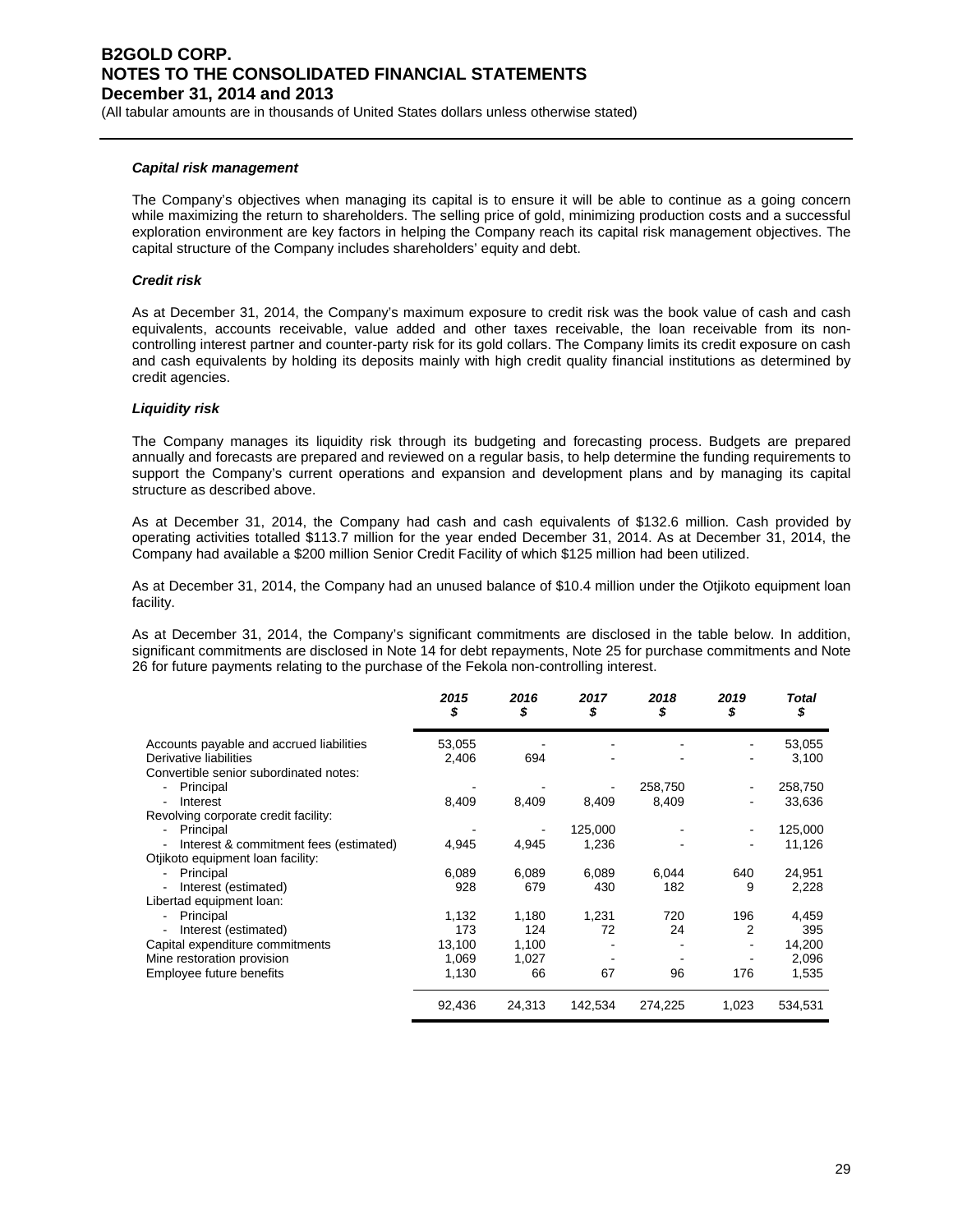(All tabular amounts are in thousands of United States dollars unless otherwise stated)

### *Market risk*

Market risk includes currency and price risk.

The Company's operations in foreign countries are subject to currency fluctuations and such fluctuations may materially affect the Company's financial position and results. The Company reports its financial results in United States dollars and incurs expenses in United States dollars, Canadian dollars, Nicaraguan córdobas, Colombian pesos, Namibian dollars, Philippine pesos and CFA francs. As the exchange rates between the Canadian dollar, Colombian peso, Namibian dollar, Philippine pesos and CFA francs fluctuate against the United States dollar, the Company will experience foreign exchange gains and losses. The exchange rate between the córdoba and the United States dollar varies according to a pattern set by the Nicaraguan Central Bank. The córdoba has been annually devalued versus the United States dollar by means of a crawling peg mechanism which currently stands at approximately 5%. All of the Company's gold production activities are currently conducted in Nicaragua and the Philippines.

The Company also holds cash and cash equivalents that are denominated in non-United States dollar currencies which are subject to currency risk. As at December 31, 2014, \$98.3 million of the Company's \$132.6 million in cash and cash equivalents was held in United States dollars.

### *20 Income and other taxes*

Income tax expense differs from the amount that would result from applying the Canadian federal and provincial income tax rates to earnings from operations before taxes. These differences result from the following items:

|                                                                                                                                | 2014<br>\$           | 2013<br>\$         |
|--------------------------------------------------------------------------------------------------------------------------------|----------------------|--------------------|
| Consolidated income before income taxes<br>Canadian federal and provincial income tax rates                                    | (751, 450)<br>26.00% | 87,105<br>25.75%   |
| Income tax expense at statutory rates                                                                                          | (195, 377)           | 22.430             |
| Increase (decrease) attributable to:                                                                                           |                      |                    |
| Effects of different foreign statutory tax rates and tax holidays<br>Non-deductible expenditures                               | (28, 339)<br>11,790  | (14, 591)<br>6,823 |
| Tax benefit of losses not previously recorded<br>Losses for which no tax benefit has been recorded                             | 19,187               | (6, 132)<br>6,011  |
| Impairment of goodwill                                                                                                         | 52,538               |                    |
| Impairment of investment in joint venture<br>Withholding tax and minimum tax                                                   | 25,045<br>1,909      | 2,189              |
| Change due to foreign exchange<br>Accruals for tax audits                                                                      | (1, 339)<br>6,000    | 1,634              |
| Changes in estimates of deferred tax assets<br>Deferred tax liability in respect of future distributions of foreign subsidiary | 10,769               |                    |
| earnings<br>Non-deductible portion of losses                                                                                   | 8,437<br>4,060       |                    |
| Amounts under/(over) provided for in prior years                                                                               | 255                  | 1,468<br>(30)      |
| Income tax (recovery) expense                                                                                                  | (85,065)             | 19,802             |
| Current income tax, withholding and other taxes                                                                                | 24,251               | 22,899             |
| Deferred income tax recovery                                                                                                   | (109, 316)           | (3,097)            |
| Income tax (recovery) expense                                                                                                  | (85,065)             | 19,802             |

The combined federal and provincial income tax rates increased in 2014 due to legislated increases in income tax rates.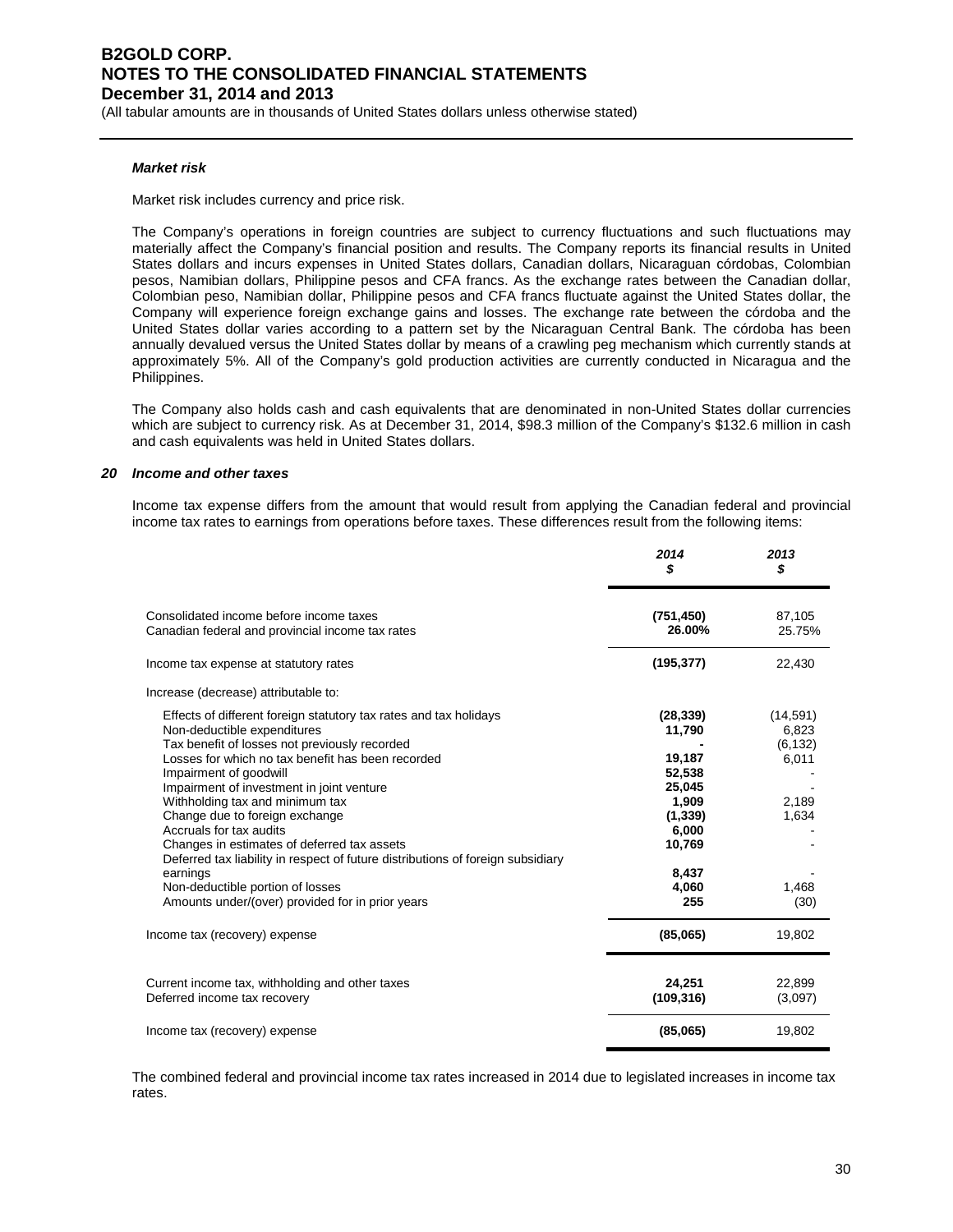(All tabular amounts are in thousands of United States dollars unless otherwise stated)

Total income tax (recovery) expense attributable to geographical jurisdiction is as follows:

|                                                          | 2014<br>\$                                    | 2013<br>\$                                |
|----------------------------------------------------------|-----------------------------------------------|-------------------------------------------|
| Nicaragua<br>Philippines<br>Canada<br>Australia<br>Other | 18,310<br>(105, 075)<br>(322)<br>239<br>1,783 | 20,721<br>(424)<br>1,972<br>(2, 467)<br>- |
|                                                          | (85,065)                                      | 19,802                                    |

The composition of the Company's net deferred income tax liabilities and deferred tax expense is as follows:

|                                                                                                                                                                                                                          | Deferred tax (liabilities)/<br>assets                                   |                                                             | Deferred income<br>tax (recovery)/expense                                    |                                                                             |
|--------------------------------------------------------------------------------------------------------------------------------------------------------------------------------------------------------------------------|-------------------------------------------------------------------------|-------------------------------------------------------------|------------------------------------------------------------------------------|-----------------------------------------------------------------------------|
|                                                                                                                                                                                                                          | As at<br>December 31,<br>2014<br>\$                                     | As at<br>December 31,<br>2013<br>\$                         | 2014<br>S                                                                    | 2013<br>\$                                                                  |
| Operating loss carry-forwards<br>Current assets and liabilities<br>Investments<br>Mining interests<br>Long term debt<br>Mine restoration provisions<br>Other<br>Future withholding tax<br>Deferred tax charged to equity | 68,336<br>117<br>(145, 123)<br>(1,882)<br>13,498<br>(4,088)<br>(8, 437) | 6,240<br>11,667<br>(214, 205)<br>(5,511)<br>13,247<br>1.751 | (62,096)<br>11,549<br>(69,083)<br>(3,629)<br>(251)<br>5,841<br>8,437<br>(84) | (6, 240)<br>(1,956)<br>(2,228)<br>1,704<br>5,511<br>130<br>(1,753)<br>1,735 |
|                                                                                                                                                                                                                          | (77, 579)                                                               | (186, 811)                                                  | (109, 316)                                                                   | (3,097)                                                                     |

The Company has the following unrecognized deferred tax assets:

|                               | 2014<br>\$ | 2013<br>\$ |
|-------------------------------|------------|------------|
| Operating loss carry-forwards | 26,348     | 12,144     |
| Current assets                | 11,458     |            |
| Debt and share issue costs    | 352        | 2,790      |
| Mine restoration provisions   | 1,166      | 1,155      |
| Mining interests and other    | 3,919      | 1,442      |
|                               | 43,243     | 17,531     |

The Company has not recognized the potential deferred tax assets of \$43.2 million (2013 - \$17.5 million) as it is not probable that future taxable profits will be available against which the Company can utilize the potential deferred tax assets.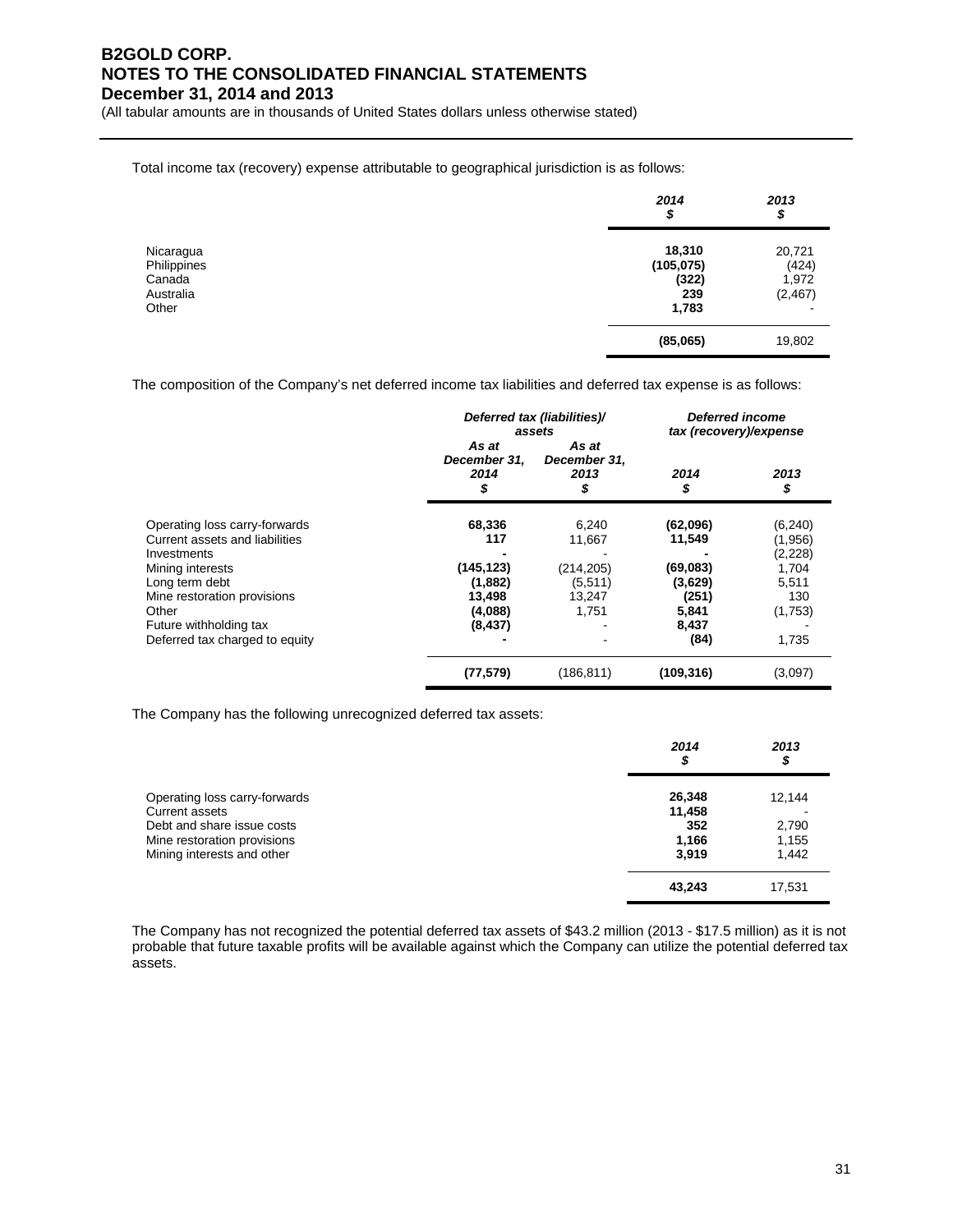(All tabular amounts are in thousands of United States dollars unless otherwise stated)

The change for the year in the Company's net deferred tax position was as follows:

|                                                                                                                 | 2014<br>\$       | 2013<br>\$                            |
|-----------------------------------------------------------------------------------------------------------------|------------------|---------------------------------------|
| Balance, beginning of year                                                                                      | 186,811          | 34,148                                |
| Deferred income tax recovery<br>Recorded on CGA acquisition<br>Amount charged to OCI<br>Amount charge to equity | (109, 316)<br>84 | (3,097)<br>157,494<br>238<br>(1, 972) |
|                                                                                                                 | (109, 232)       | 152,663                               |
| Balance, end of year                                                                                            | 77,579           | 186,811                               |

At December 31, 2014, the Company had tax losses which are not recognized as deferred tax assets. The Company recognizes the tax benefit of the tax losses only to the extent of anticipated future taxable income that can be reduced by tax losses. The gross amount of the tax losses for which a tax benefit has not been recorded expire as follows:

| Year of<br>expiry | Costa Rica<br>Canada<br>\$<br>\$ |       | Colombia<br>\$ | Nicaragua | <b>Burkina Faso</b><br>\$ | <b>Uruguay</b>           | Total<br>\$ |
|-------------------|----------------------------------|-------|----------------|-----------|---------------------------|--------------------------|-------------|
|                   |                                  |       |                |           |                           |                          |             |
| 2015              |                                  |       |                |           |                           | 28                       | 29          |
| 2016              |                                  | 58    |                |           |                           | 143                      | 201         |
| 2017              |                                  | 6     |                |           | 5,010                     | 69                       | 5,085       |
| 2018              |                                  |       |                |           | 5,902                     | 94                       | 5,998       |
| 2019              |                                  | 2,397 |                |           |                           | 134                      | 2,531       |
| 2027              | 125                              |       |                |           |                           | $\overline{\phantom{0}}$ | 125         |
| 2028              | 568                              |       |                |           |                           | $\blacksquare$           | 568         |
| 2029              | 3,830                            |       |                |           |                           | -                        | 3,830       |
| 2030              | 10,602                           |       |                |           |                           | ۰                        | 10,602      |
| 2031              | 7,809                            |       |                |           |                           | $\overline{\phantom{a}}$ | 7,809       |
| 2032              | 13,200                           |       |                |           |                           | $\overline{a}$           | 13,200      |
| 2033              | 5,526                            |       |                |           |                           | -                        | 5,526       |
| 2034              | 33,640                           |       |                |           |                           | $\blacksquare$           | 33,640      |
| No expiry         |                                  |       | 4,472          | 15,522    |                           | -                        | 19,994      |
| Total             | 75,300                           | 2,464 | 4,472          | 15,522    | 10,912                    | 468                      | 109,138     |
|                   |                                  |       |                |           |                           |                          |             |

At December 31, 2014 the Company had capital losses in Canada of \$15.9 million which have no expiry date and can be applied against future capital gains.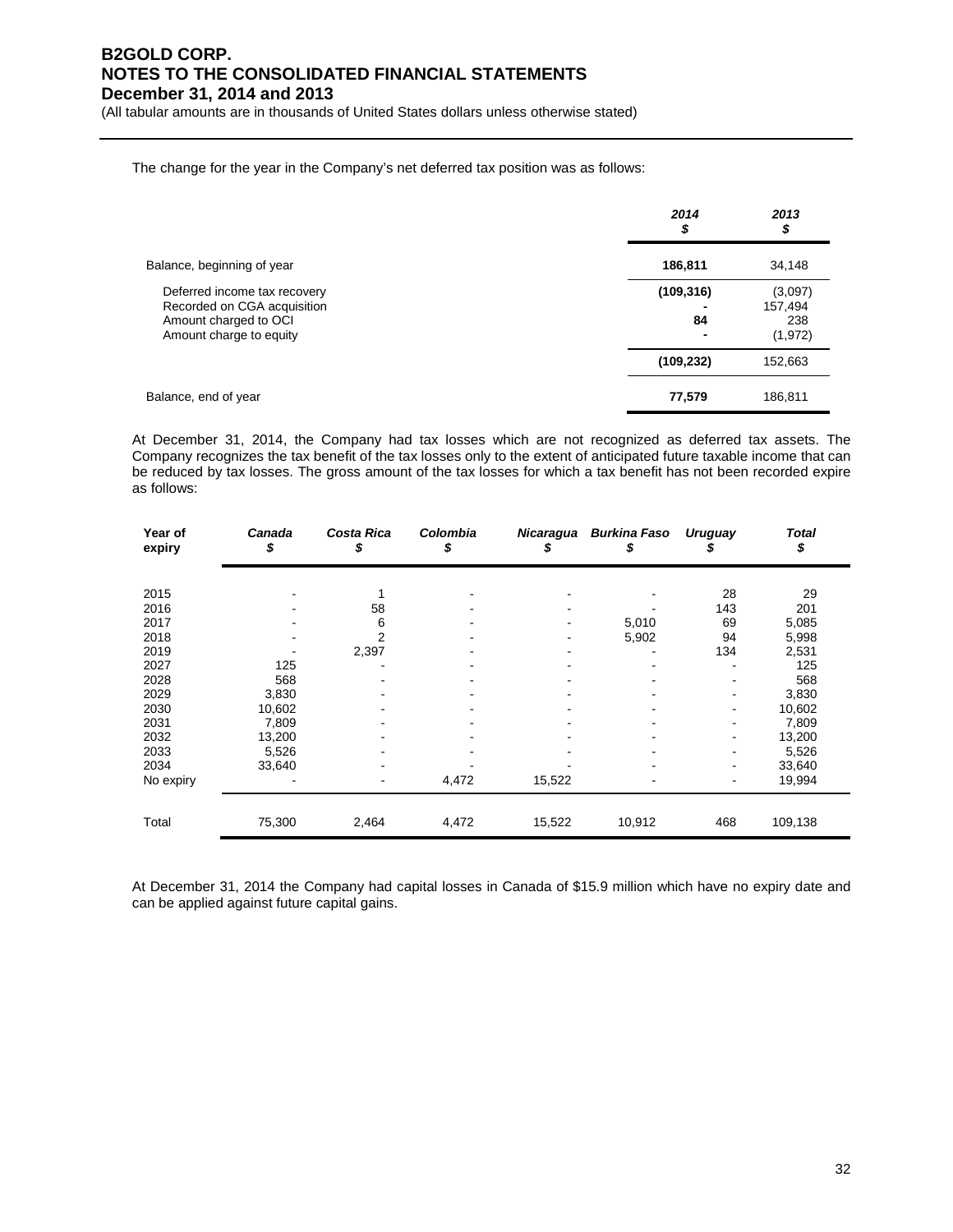(All tabular amounts are in thousands of United States dollars unless otherwise stated)

### *21 Supplementary cash flow information*

Supplementary disclosure of cash flow information is provided in the table below:

### *Non-cash (credits) charges:*

|                                                                                                                                                                                                                                                                                                                                                                                                                                                                                                                                                                                                                                                                                                                 | 2014<br>S                                                                                                | 2013<br>\$                                                                                                                                           |
|-----------------------------------------------------------------------------------------------------------------------------------------------------------------------------------------------------------------------------------------------------------------------------------------------------------------------------------------------------------------------------------------------------------------------------------------------------------------------------------------------------------------------------------------------------------------------------------------------------------------------------------------------------------------------------------------------------------------|----------------------------------------------------------------------------------------------------------|------------------------------------------------------------------------------------------------------------------------------------------------------|
| Impairment of goodwill and long-lived assets (Note 6)<br>Depreciation and depletion<br>Write-down of mineral property interests (Note 12)<br>Share-based payments (Note 16)<br>Non-recoverable input taxes<br>Gain loss on fair value of convertible notes (Note 14)<br>Write-down of long-term investments (Note11)<br>Accretion of mine restoration provisions (Note 15)<br>Deferred income tax recovery<br>Unrealized loss on derivative instruments (Note18)<br>Gain on sale of Brucejack royalty (Note 12)<br>Amortization of deferred revenue (Note 8)<br>Inventory fair value adjustments on CGA acquisition (Note 8)<br>Convertible notes transaction costs (Note 14)<br>CGA transaction costs<br>Other | 734,378<br>112,556<br>21,465<br>16,105<br>16,264<br>(9,797)<br>7,194<br>1,193<br>(109, 316)<br>50<br>735 | 85,855<br>9,564<br>18,328<br>3,132<br>(22, 815)<br>20,552<br>2.606<br>(3,097)<br>2,660<br>(44,496)<br>(37, 404)<br>32,869<br>9,683<br>5,925<br>4,120 |
|                                                                                                                                                                                                                                                                                                                                                                                                                                                                                                                                                                                                                                                                                                                 | 790,827                                                                                                  | 87,482                                                                                                                                               |

### *Changes in non-cash working capital:*

| Accounts receivable and prepaids         | 10.090   | 1.406   |
|------------------------------------------|----------|---------|
| Value-added and other tax receivables    | 3.790    | (1,086) |
| Inventories                              | (7.495)  | 11,483  |
| Accounts payable and accrued liabilities | (3, 564) | (7,808) |
| Income and other taxes payables          | 952      | (511)   |
|                                          | 3.773    | 3.484   |

*2014*

*2013*

### *Other exploration and development:*

|                                                                                                                                                                                                                                                           | 2014<br>\$                                                                                       | 2013<br>\$                                                                |
|-----------------------------------------------------------------------------------------------------------------------------------------------------------------------------------------------------------------------------------------------------------|--------------------------------------------------------------------------------------------------|---------------------------------------------------------------------------|
| Kiaka Project, exploration<br>Fekola Project, exploration/feasibility<br>Otjikoto, exploration/feasibility<br>Libertad Mine, exploration<br>Limon Mine, exploration<br>Masbate Mine, exploration<br>Primavera, exploration<br>Mocoa, exploration<br>Other | (7,906)<br>(6, 887)<br>(6,274)<br>(4,654)<br>(4, 163)<br>(4,082)<br>(1,480)<br>(432)<br>(4, 792) | (6,318)<br>(4,656)<br>(4,072)<br>(8, 422)<br>(1, 330)<br>(596)<br>(2,828) |
|                                                                                                                                                                                                                                                           | (40, 670)                                                                                        | (28, 222)                                                                 |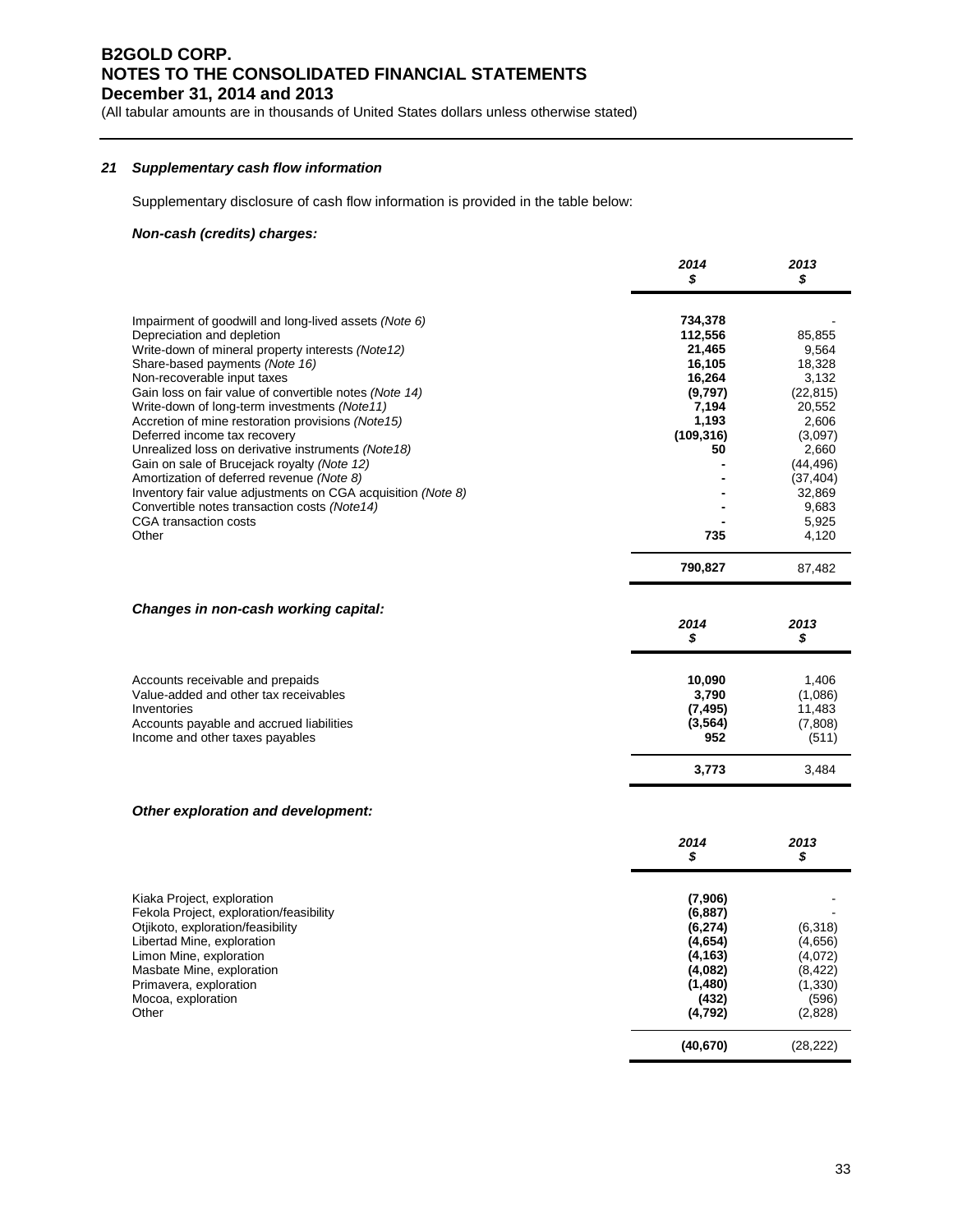(All tabular amounts are in thousands of United States dollars unless otherwise stated)

| Non-cash investing and financing activities:                                     |            |            |
|----------------------------------------------------------------------------------|------------|------------|
|                                                                                  | 2014<br>\$ | 2013<br>\$ |
| Common shares issued for Papillon acquisition (Note 7)                           | 484.277    |            |
| Common shares issued for CGA acquisition (Note 8)                                |            | 984,870    |
| Common shares issued for Volta acquisition (Note 9)                              |            | 46.423     |
| Common shares issued to EVI (Note 12)                                            |            | 7.600      |
| Share-based compensation, capitalized to resource property interests             | 3,490      | 5,106      |
| Equipment purchased under finance lease                                          | 2,115      |            |
| Equipment purchased under equipment loan                                         | 2,512      | 3.271      |
| Interest expense, capitalized to mining interests                                | 13.684     | 2.475      |
| Fair value assigned to Volta stock options assumed (Note 9)                      |            | 949        |
| Change in accounts payable and accrued liabilities relating to resource property |            |            |
| expenditures                                                                     | (11, 671)  | 25.124     |

### *22 Compensation of key management*

Key management includes the Company's directors, members of the Executive Committee and members of Senior Management. Compensation to key management included:

|                                                                   | 2014<br>S      | 2013<br>\$     |
|-------------------------------------------------------------------|----------------|----------------|
| Salaries and short-term employee benefits<br>Share-based payments | 8,274<br>8,922 | 6,667<br>7,565 |
|                                                                   | 17,196         | 14,232         |

### *23 Production costs by nature*

|                                                                                                                                                                    | 2014<br>\$                                                               | 2013<br>\$                                                             |
|--------------------------------------------------------------------------------------------------------------------------------------------------------------------|--------------------------------------------------------------------------|------------------------------------------------------------------------|
| Raw materials and consumables<br>Contractors<br>Salaries and employee benefits<br>Electricity<br>Other<br>Change in inventories<br>Capitalized to mining interests | 117,803<br>110,306<br>28,490<br>19,472<br>11,210<br>(4,285)<br>(19, 257) | 111,685<br>87,505<br>31,327<br>17,162<br>18,012<br>12,435<br>(16, 230) |
|                                                                                                                                                                    | 263,739                                                                  | 261,896                                                                |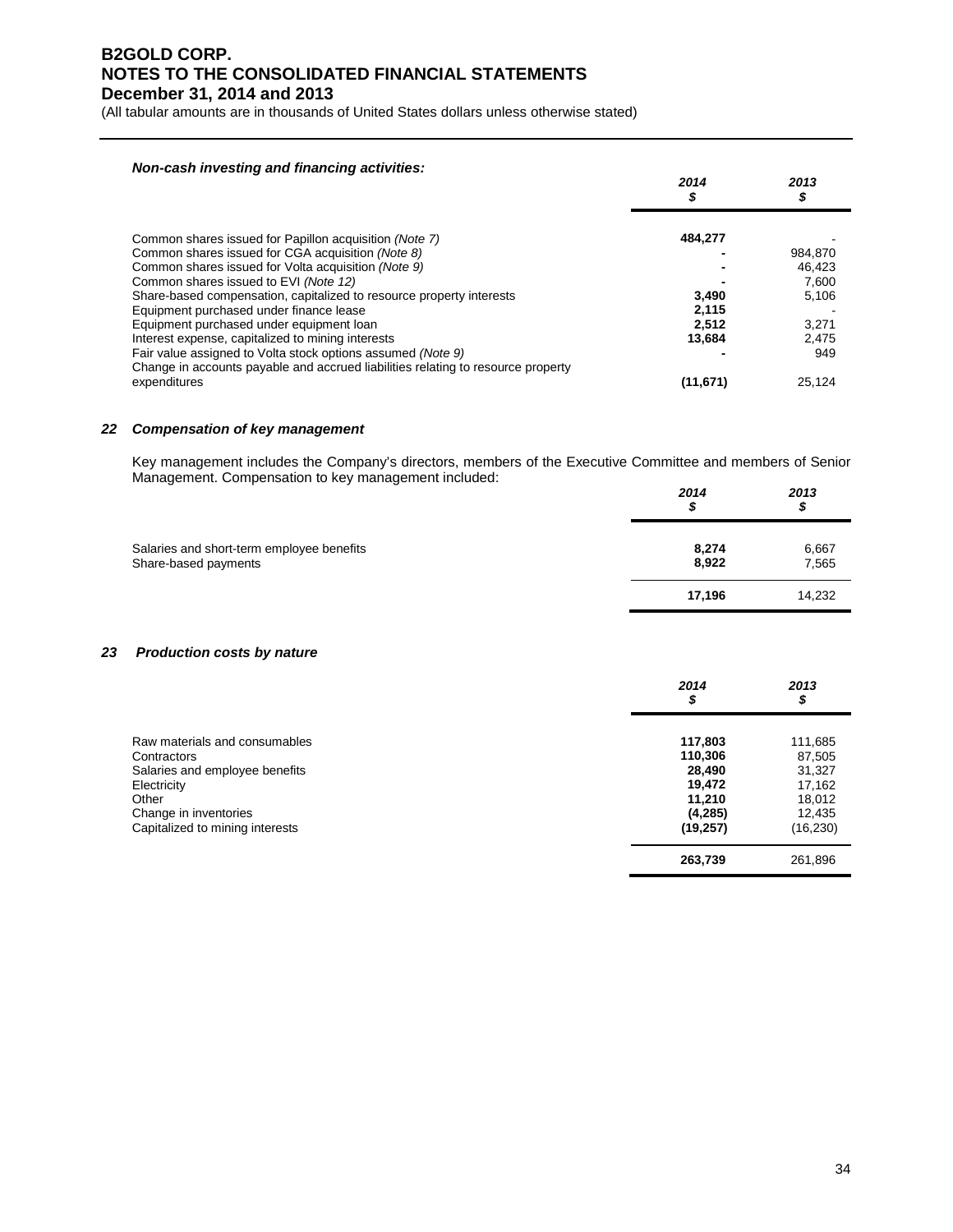(All tabular amounts are in thousands of United States dollars unless otherwise stated)

#### *24 Segmented information*

The Company's reportable operating segments include its mining operations and development projects, namely the Limon, Libertad and Masbate mines, and the Otjikoto, Fekola, Gramalote and Kiaka projects. The "Other Mineral Properties" segment consists of the Company's interests in mineral properties which are at various stages of exploration. The "Corporate and Other" segment includes corporate operations and the Bellavista property in Costa Rica which is presently classified as held for sale.

The Company's segments are summarized in the following tables.

|                                                             |                            |                               |                                     |                            | 2014                        |                              |                               |                                                          |                           |                    |
|-------------------------------------------------------------|----------------------------|-------------------------------|-------------------------------------|----------------------------|-----------------------------|------------------------------|-------------------------------|----------------------------------------------------------|---------------------------|--------------------|
|                                                             | Limon<br><b>Mine</b><br>\$ | Libertad<br><b>Mine</b><br>\$ | <b>Masbate</b><br><b>Mine</b><br>\$ | <b>Otjikoto</b><br>Project | <b>Gramalote</b><br>Project | Kiaka<br><b>Project</b><br>Ъ | Fekola<br><b>Project</b><br>S | <b>Other</b><br><b>Mineral</b><br><b>Properties</b><br>S | Corporate<br>& Other<br>S | <b>Total</b><br>\$ |
| Gold revenue                                                | 63,024                     | 189,647                       | 233,953                             |                            |                             |                              |                               |                                                          | $\overline{\phantom{a}}$  | 486,624            |
| Production costs                                            | 40,964                     | 85,158                        | 137,617                             | $\overline{a}$             | $\overline{\phantom{a}}$    |                              | $\overline{\phantom{0}}$      |                                                          | $\overline{\phantom{a}}$  | 263,739            |
| Depreciation &<br>depletion                                 | 18,230                     | 43,218                        | 51,108                              |                            |                             |                              |                               |                                                          | 257                       | 112,813            |
| Impairment of<br>goodwill and<br>other long-lived<br>assets |                            | $\overline{\phantom{a}}$      | 638,052                             |                            | 96,326                      |                              |                               |                                                          |                           | 734,378            |
| Write-off mineral<br>property interest                      |                            |                               |                                     |                            |                             |                              | $\overline{\phantom{0}}$      | 21,465                                                   |                           | 21,465             |
| Current income<br>tax, withholding<br>and other taxes       | 656                        | 19,045                        | 4,481                               |                            |                             | 69                           |                               |                                                          |                           | 24,251             |
| Net (loss) income                                           | (893)                      | 22,487                        | (529, 545)                          | (1, 109)                   | (94, 082)                   | (1,094)                      | (581)                         | (22, 045)                                                | (39, 523)                 | (666, 385)         |
| Capital<br>expenditures                                     | 19,702                     | 33,017                        | 43,970                              | 179,454                    | 14,015                      | 7,906                        | 6,887                         | 6,704                                                    | 80                        | 311,735            |
| <b>Total assets</b>                                         | 106,149                    | 222,092                       | 508,363                             | 473,220                    | 66,724                      | 59,188                       | 515,142                       | 56,765                                                   | 110,955                   | 2,118,598          |

*2013*

|                                                       | Limon<br>Mine<br>\$ | Libertad<br><b>Mine</b><br>\$ | <b>Masbate</b><br>Mine<br>\$ | <b>Otjikoto</b><br><b>Project</b> | <b>Gramalote</b><br><b>Project</b><br>D | Kiaka<br><b>Project</b> | Fekola<br><b>Project</b> | <b>Other</b><br><b>Mineral</b><br><b>Properties</b><br>\$ | Corporate<br>& Other<br>\$ | Total<br>\$ |
|-------------------------------------------------------|---------------------|-------------------------------|------------------------------|-----------------------------------|-----------------------------------------|-------------------------|--------------------------|-----------------------------------------------------------|----------------------------|-------------|
| Gold revenue                                          | 80,151              | 190,021                       | 274,100                      |                                   |                                         |                         |                          |                                                           | ۰                          | 544,272     |
| <b>Production costs</b>                               | 37,758              | 79,086                        | 145,052                      |                                   |                                         |                         |                          |                                                           | ۰                          | 261,896     |
| Depreciation &<br>depletion                           | 17,031              | 32,067                        | 36,757                       |                                   |                                         |                         |                          | ٠                                                         | 170                        | 86,025      |
| Current income<br>tax, withholding<br>and other taxes | 4,224               | 17,572                        | 1,103                        |                                   |                                         |                         |                          |                                                           | -                          | 22,899      |
| Net (loss) income                                     | 12,177              | 45,057                        | 23,381                       |                                   |                                         |                         | Ξ.                       | (10, 177)                                                 | (3, 135)                   | 67,303      |
| Capital<br>expenditures                               | 21,064              | 36,676                        | 39,766                       | 173,658                           | 47,979                                  |                         | ۰                        | 4,755                                                     | 525                        | 324,423     |
| <b>Total assets</b>                                   | 103,974             | 258.656                       | 1,176,547                    | 336,170                           | 148.967                                 | 50,636                  | ٠                        | 65,682                                                    | 169.094                    | 2,309,726   |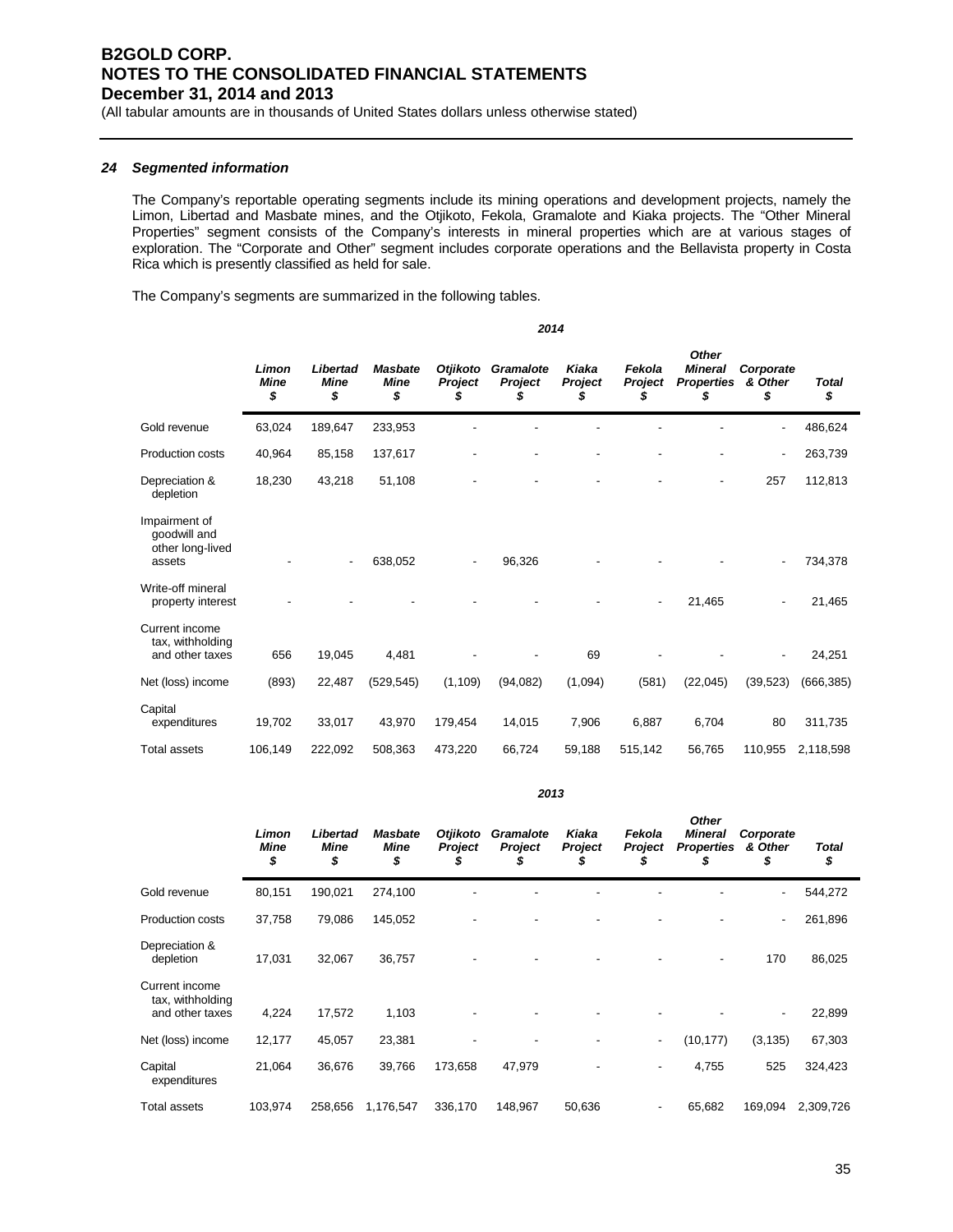(All tabular amounts are in thousands of United States dollars unless otherwise stated)

The Company's mining interests are located in the following geographical locations:

|                     | 2014<br>\$         | 2013<br>\$ |
|---------------------|--------------------|------------|
| Mining interests    |                    |            |
| Philippines         | 414,016            | 858,871    |
| Mali<br>Namibia     | 521,033<br>430,668 |            |
|                     |                    | 289,945    |
| Nicaragua           | 268,115            | 286,110    |
| Colombia            | 96,577             | 178,368    |
| <b>Burkina Faso</b> | 59,511             | 50,550     |
| Costa Rica          |                    | 2,611      |
| Canada              | 813                | 990        |
|                     | 1,790,733          | 1,667,445  |

#### *25 Commitments*

As at December 31, 2014, the Company had the following significant commitments (in addition to those disclosed elsewhere in these financial statements):

- Payments of \$2.5 million for Otjikoto project mobile equipment to be incurred in the first quarter of 2015.
- Payments of \$5.5 million for Fekola project equipment to be incurred in the first quarter of 2015.
- Land payments of \$6.2 million (the Company's 49% share) with respect to the acquisition of land at the Gramalote project in Colombia. It is expected that \$5.1 million will be paid in 2015 and the remaining \$1.1 million in 2016.

### *26 Subsequent events*

#### *Purchase of Fekola non-controlling interest*

In January 2015, the Company purchased the 10% interest in Songhoi owned by a Malian company (Notes 7 and 12). The purchase price consisted of \$21.2 million in cash and common shares to be paid over three instalments and the grant of a 1.65% net smelter royalty of the Fekola project after deducting costs for smelting, refining and government fees. In connection with the purchase, all ZTS legal claims were terminated.

#### *Otjikoto Commercial Production*

On February 28, 2015, the Otjikoto Mine achieved commercial production. Effective March 1, 2015, revenues and production costs for Otjikoto gold production are being recorded in the statement of operations.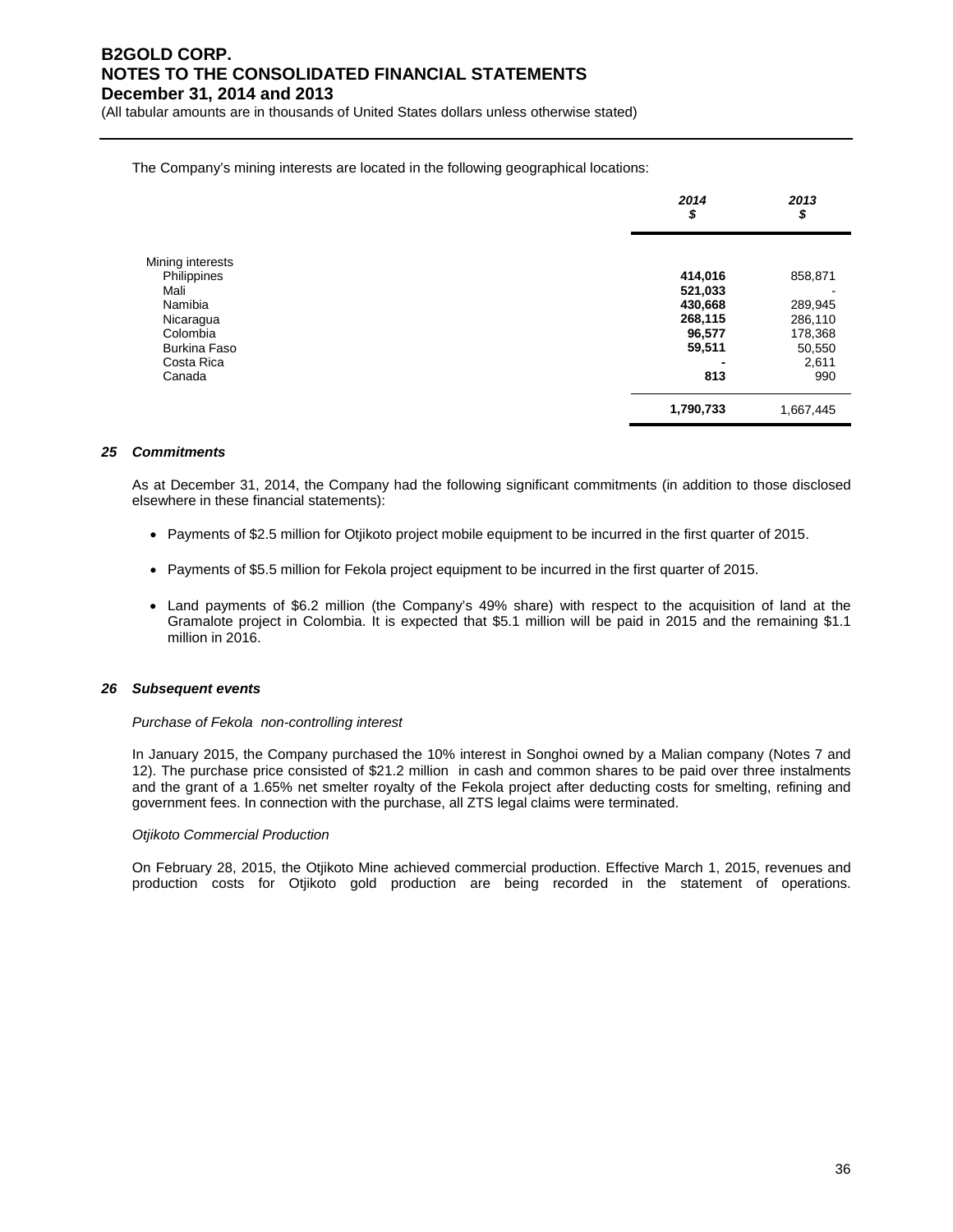## **B2GOLD CORP. MINING INTERESTS SCHEDULE (NOTE 27)**

### **For the year ended December 31, 2014**

(All tabular amounts are in thousands of United States dollars unless otherwise stated)

|                                                                             | Cost                                                |                                                           |                                |                          |                                                                                      |                                                                  | <b>Accumulated depreciation</b>             |                                     |                                |                                                 | Net carrying value                                               |                                                     |
|-----------------------------------------------------------------------------|-----------------------------------------------------|-----------------------------------------------------------|--------------------------------|--------------------------|--------------------------------------------------------------------------------------|------------------------------------------------------------------|---------------------------------------------|-------------------------------------|--------------------------------|-------------------------------------------------|------------------------------------------------------------------|-----------------------------------------------------|
|                                                                             | <b>Balance at</b><br>Dec. 31,<br>2013<br>\$         | <b>Acquisition</b><br>costs/<br><b>Additions</b><br>\$    | Disposals/<br>write-offs<br>\$ | Reclass<br>\$            | <b>Cumulative</b><br>translation<br>adjustment<br>\$                                 | <b>Balance</b> at<br>Dec. 31,<br>2014<br>\$                      | <b>Balance</b> at<br>Dec. 31,<br>2013<br>\$ | <b>Depreciation</b><br>\$           | Disposals/<br>write-offs<br>\$ | <b>Balance</b> at<br>Dec. 31,<br>2014<br>\$     | As at<br>Dec. 31,<br>2014<br>\$                                  | As at<br>Dec. 31,<br>2013<br>\$                     |
| Property, plant and equipment<br>(depletable)                               |                                                     |                                                           |                                |                          |                                                                                      |                                                                  |                                             |                                     |                                |                                                 |                                                                  |                                                     |
| Masbate mine<br>Libertad (including Jabali)<br>Limon                        | 723,155<br>259,518<br>120,139                       | 52,810<br>36,641<br>22,734                                | (372, 782)<br>(57)<br>(101)    | 17,461                   | ÷<br>$\blacksquare$<br>$\sim$                                                        | 420,644<br>296,102<br>142,772                                    | (40, 744)<br>(83, 927)<br>(44, 970)         | (51, 764)<br>(43, 832)<br>(17, 957) | 802<br>55<br>62                | (91,706)<br>(127, 704)<br>(62, 865)             | 328,938<br>168,398<br>79,907                                     | 682,411<br>175,591<br>75,169                        |
|                                                                             | 1,102,812                                           | 112,185                                                   | (372, 940)                     | 17,461                   | $\blacksquare$                                                                       | 859,518                                                          | (169, 641)                                  | (113, 553)                          | 919                            | (282, 275)                                      | 577,243                                                          | 933,171                                             |
| Masbate undeveloped mineral<br>interests                                    | 176,460                                             | $\blacksquare$                                            | (73, 921)                      | (17, 461)                | $\blacksquare$                                                                       | 85,078                                                           |                                             |                                     |                                | $\overline{\phantom{a}}$                        | 85,078                                                           | 176,460                                             |
| Mine under construction                                                     |                                                     |                                                           |                                |                          |                                                                                      |                                                                  |                                             |                                     |                                |                                                 |                                                                  |                                                     |
| Otjikoto                                                                    | 289,945                                             | 173,927                                                   | $\sim$                         | $\overline{\phantom{a}}$ | (33, 204)                                                                            | 430,668                                                          | $\sim$                                      |                                     | $\sim$                         | $\blacksquare$                                  | 430,668                                                          | 289,945                                             |
| Exploration & evaluation<br>properties (non-depletable)                     |                                                     |                                                           |                                |                          |                                                                                      |                                                                  |                                             |                                     |                                |                                                 |                                                                  |                                                     |
| Fekola<br>Kiaka<br>Mocoa<br>Trebol & Pavon<br>San Jose<br>Calibre<br>Other  | 50,550<br>28,200<br>24,870<br>1,123<br>8,496<br>861 | 514,965<br>8,512<br>452<br>3,398<br>175<br>1,526<br>7,342 | (21, 465)<br>٠                 | (565)<br>617<br>(52)     | ÷,<br>$\blacksquare$<br>$\overline{\phantom{a}}$<br>$\blacksquare$<br>$\blacksquare$ | 514,965<br>59,062<br>28,652<br>6,238<br>1,915<br>10,022<br>8,151 | $\overline{\phantom{a}}$                    |                                     |                                | $\overline{\phantom{a}}$<br>٠<br>$\blacksquare$ | 514,965<br>59,062<br>28,652<br>6,238<br>1,915<br>10,022<br>8,151 | 50,550<br>28,200<br>24,870<br>1,123<br>8,496<br>861 |
|                                                                             | 114,100                                             | 536,370                                                   | (21, 465)                      | $\overline{a}$           | $\tilde{\phantom{a}}$                                                                | 629,005                                                          | $\overline{\phantom{a}}$                    |                                     | $\overline{a}$                 | $\overline{a}$                                  | 629,005                                                          | 114,100                                             |
| Corporate & other                                                           |                                                     |                                                           |                                |                          |                                                                                      |                                                                  |                                             |                                     |                                |                                                 |                                                                  |                                                     |
| Bellavista<br>Office, furniture & equipment                                 | 2,611<br>1,688                                      | $\blacksquare$<br>80                                      | $\blacksquare$<br>$\sim$       | (2,611)                  | $\overline{\phantom{a}}$<br>$\blacksquare$                                           | 1,768                                                            | (698)                                       | (257)                               | $\sim$                         | (955)                                           | 813                                                              | 2,611<br>990                                        |
|                                                                             | 4,299                                               | 80                                                        | $\blacksquare$                 | (2,611)                  | $\blacksquare$                                                                       | 1,768                                                            | (698)                                       | (257)                               | $\sim$                         | (955)                                           | 813                                                              | 3,601                                               |
|                                                                             | 1,687,616                                           | 822,562                                                   | (468, 326)                     | (2,611)                  | (33, 204)                                                                            | 2,006,037                                                        | (170, 339)                                  | (113, 810)                          | 919                            | (283, 230)                                      | 1,722,807                                                        | 1,517,277                                           |
| Investments in joint ventures<br>(accounted for using the equity<br>method) |                                                     |                                                           |                                |                          |                                                                                      |                                                                  |                                             |                                     |                                |                                                 |                                                                  |                                                     |
| Gramalote<br>Quebradona                                                     | 148,967<br>1,201                                    | 14,085<br>$\sim$                                          | (96, 327)                      |                          | $\blacksquare$<br>$\tilde{\phantom{a}}$                                              | 66,725<br>1,201                                                  |                                             |                                     |                                | $\overline{\phantom{a}}$<br>$\blacksquare$      | 66,725<br>1,201                                                  | 148,967<br>1,201                                    |
|                                                                             | 150,168                                             | 14,085                                                    | (96, 327)                      | $\sim$                   | $\blacksquare$                                                                       | 67,926                                                           | $\overline{\phantom{a}}$                    | $\sim$                              | ÷.                             | $\sim$                                          | 67,926                                                           | 150,168                                             |
|                                                                             | 1,837,784                                           | 836,647                                                   | (564, 653)                     | (2,611)                  | (33, 204)                                                                            | 2,073,963                                                        | (170, 339)                                  | (113, 810)                          | 919                            | (283, 230)                                      | 1,790,733                                                        | 1,667,445                                           |